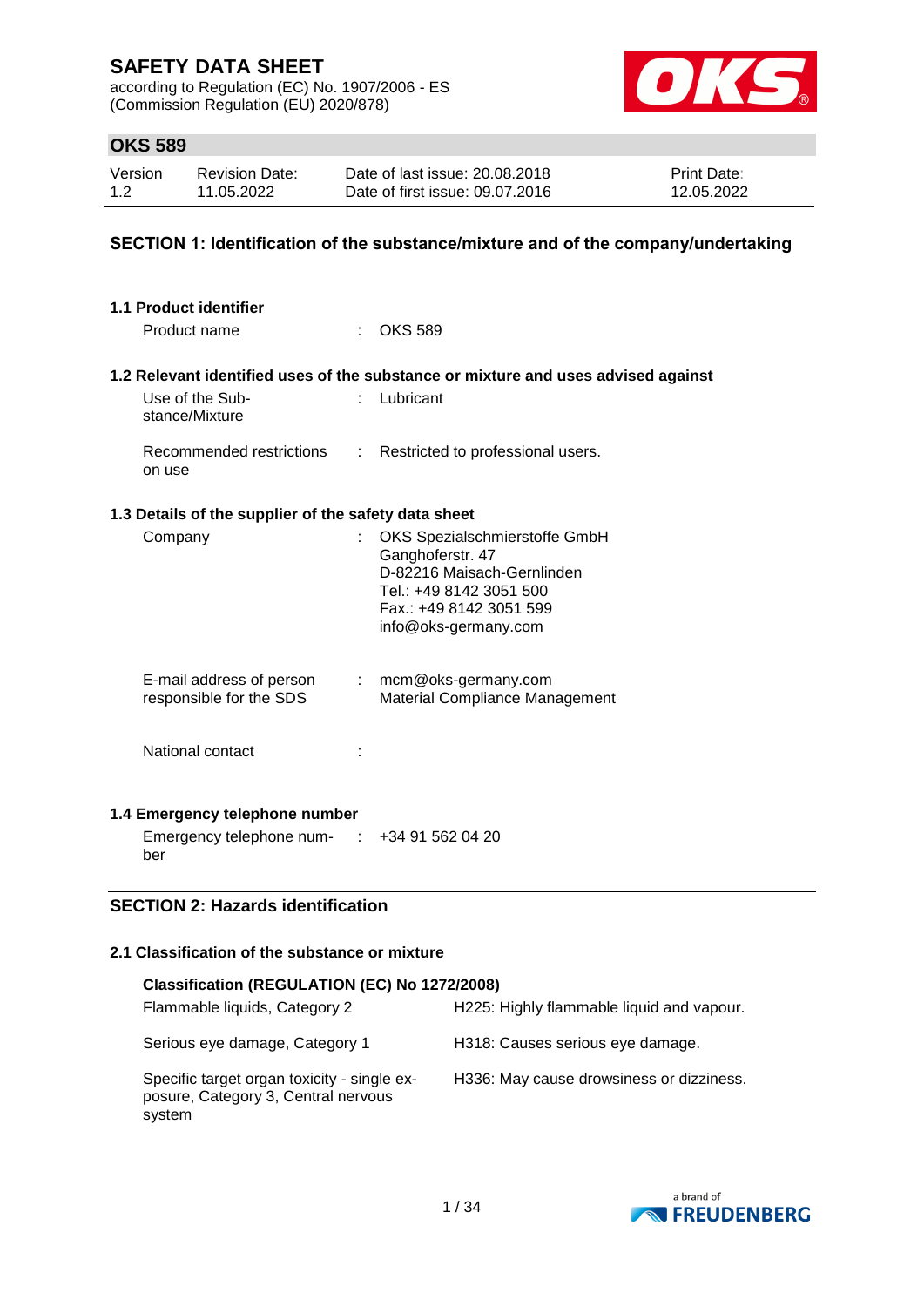according to Regulation (EC) No. 1907/2006 - ES (Commission Regulation (EU) 2020/878)



## **OKS 589**

| Version | Revision Date: | Date of last issue: 20.08.2018  | <b>Print Date:</b> |
|---------|----------------|---------------------------------|--------------------|
| 1.2     | 11.05.2022     | Date of first issue: 09.07.2016 | 12.05.2022         |

### **2.2 Label elements**

| Labelling (REGULATION (EC) No 1272/2008) |                                  |                                                                                                                                                                                        |
|------------------------------------------|----------------------------------|----------------------------------------------------------------------------------------------------------------------------------------------------------------------------------------|
| Hazard pictograms                        |                                  |                                                                                                                                                                                        |
| Signal word                              | Danger                           |                                                                                                                                                                                        |
| <b>Hazard statements</b>                 | H <sub>225</sub><br>H318<br>H336 | Highly flammable liquid and vapour.<br>Causes serious eye damage.<br>May cause drowsiness or dizziness.                                                                                |
| Supplemental Hazard<br><b>Statements</b> | <b>EUH066</b>                    | Repeated exposure may cause skin<br>dryness or cracking.                                                                                                                               |
| Precautionary statements                 | <b>Prevention:</b>               |                                                                                                                                                                                        |
|                                          | P <sub>210</sub>                 | Keep away from heat, hot surfaces, sparks,<br>open flames and other ignition sources. No<br>smoking.                                                                                   |
|                                          | P <sub>233</sub><br>P280         | Keep container tightly closed.<br>Wear protective gloves/ protective clothing/<br>eye protection/ face protection.                                                                     |
|                                          | <b>Response:</b>                 |                                                                                                                                                                                        |
|                                          | $P305 + P351 + P338 + P310$      | IF IN EYES: Rinse cautiously<br>with water for several minutes. Remove<br>contact lenses, if present and easy to do.<br>Continue rinsing. Immediately call a<br>POISON CENTER/ doctor. |
|                                          | P370 + P378                      | In case of fire: Use alcohol-resistant foam,<br>carbon dioxide or water mist to extinguish.                                                                                            |
|                                          | Storage:                         |                                                                                                                                                                                        |
|                                          | P403 + P235                      | Store in a well-ventilated place. Keep cool.                                                                                                                                           |

**Hazardous components which must be listed on the label:**

n-butyl acetate

butanone

ethyl acetate

butan-1-ol

### **2.3 Other hazards**

This substance/mixture contains no components considered to be either persistent, bioaccumulative and toxic (PBT), or very persistent and very bioaccumulative (vPvB) at levels of 0.1% or higher.

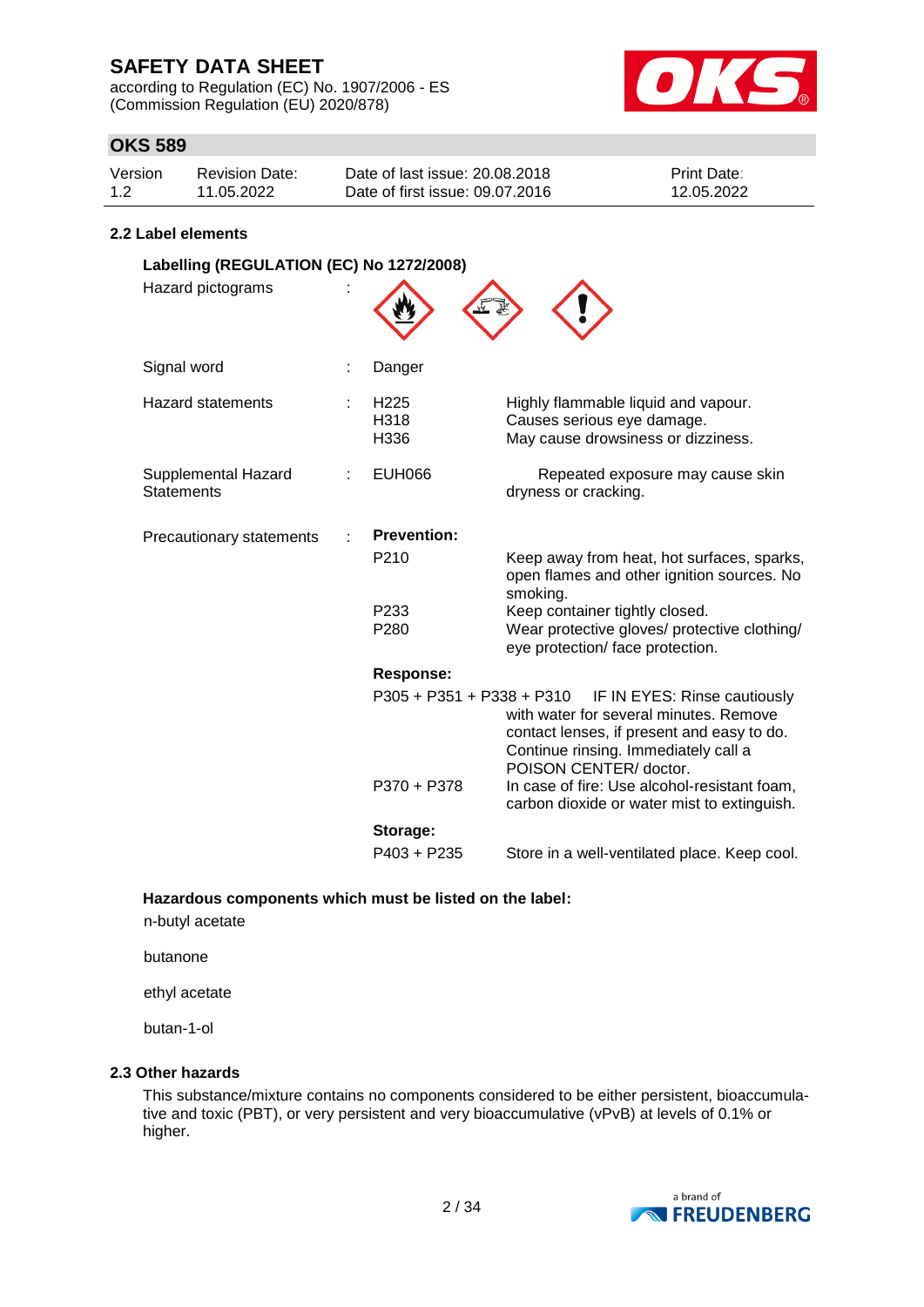according to Regulation (EC) No. 1907/2006 - ES (Commission Regulation (EU) 2020/878)



## **OKS 589**

| Version | <b>Revision Date:</b> | Date of last issue: 20.08.2018  | <b>Print Date:</b> |
|---------|-----------------------|---------------------------------|--------------------|
| 1.2     | 11.05.2022            | Date of first issue: 09.07.2016 | 12.05.2022         |

Ecological information: The substance/mixture does not contain components considered to have endocrine disrupting properties according to REACH Article 57(f) or Commission Delegated regulation (EU) 2017/2100 or Commission Regulation (EU) 2018/605 at levels of 0.1% or higher.

Toxicological information: The substance/mixture does not contain components considered to have endocrine disrupting properties according to REACH Article 57(f) or Commission Delegated regulation (EU) 2017/2100 or Commission Regulation (EU) 2018/605 at levels of 0.1% or higher.

### **SECTION 3: Composition/information on ingredients**

### **3.2 Mixtures**

Chemical nature : Solvent mixture epoxy resin solid lubricant PTFE Molybdenum disulfide

### **Components**

| Chemical name   | CAS-No.<br>EC-No.<br>Index-No.<br>Registration number                      | Classification                                                             | specific concen-<br>tration limit<br>M-Factor<br><b>Notes</b><br>Acute toxicity<br>estimate | Concentration<br>(% w/w) |
|-----------------|----------------------------------------------------------------------------|----------------------------------------------------------------------------|---------------------------------------------------------------------------------------------|--------------------------|
| n-butyl acetate | 123-86-4<br>204-658-1<br>607-025-00-1<br>01-2119485493-29-<br><b>XXXX</b>  | Flam. Liq.3; H226<br>STOT SE3; H336;<br><b>EUH066</b>                      |                                                                                             | $>= 30 - 50$             |
| butanone        | 78-93-3<br>201-159-0<br>606-002-00-3<br>01-2119457290-43-<br><b>XXXX</b>   | Flam. Liq.2; H225<br>Eye Irrit.2; H319<br>STOT SE3; H336;<br><b>EUH066</b> |                                                                                             | $>= 20 - < 30$           |
| ethyl acetate   | 141-78-6<br>205-500-4<br>607-022-00-5<br>01-21119475103-46-<br><b>XXXX</b> | Flam. Liq.2; H225<br>Eye Irrit.2; H319<br>STOT SE3; H336;<br><b>EUH066</b> |                                                                                             | $>= 10 - 20$             |
| butan-1-ol      | 71-36-3<br>200-751-6                                                       | Flam. Liq.3; H226<br>Acute Tox.4; H302<br>Skin Irrit.2; H315               |                                                                                             | $>= 3 - < 10$            |

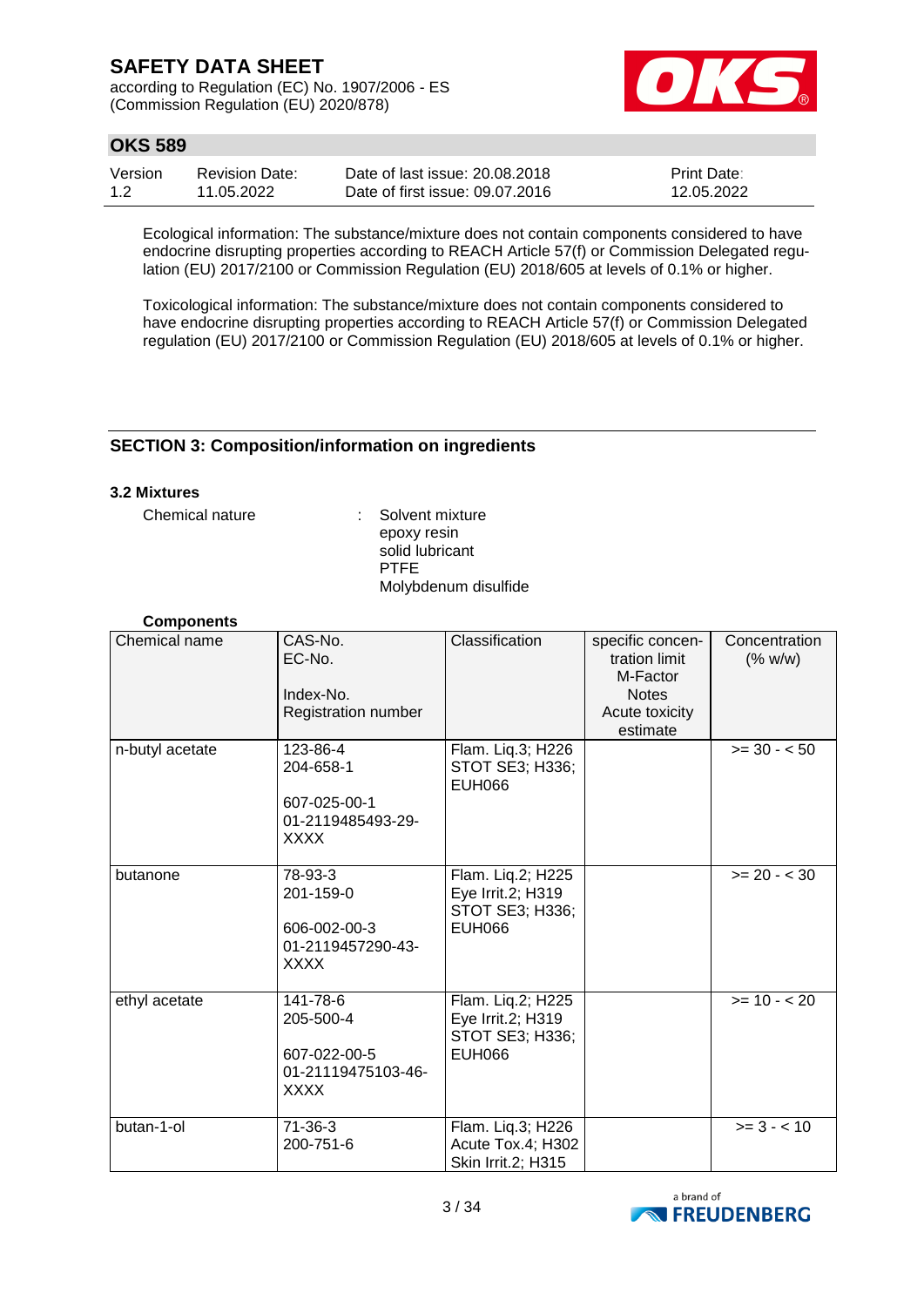according to Regulation (EC) No. 1907/2006 - ES (Commission Regulation (EU) 2020/878)



## **OKS 589**

| Version<br>1.2             | <b>Revision Date:</b><br>11.05.2022 |                                                                           | Date of last issue: 20.08.2018<br>Date of first issue: 09.07.2016                 | <b>Print Date:</b><br>12.05.2022 |             |
|----------------------------|-------------------------------------|---------------------------------------------------------------------------|-----------------------------------------------------------------------------------|----------------------------------|-------------|
|                            |                                     | 603-004-00-6<br>01-2119484630-38-<br><b>XXXX</b>                          | Eye Dam.1; H318<br>STOT SE3; H336<br>STOT SE3; H335                               |                                  |             |
| triphosphate               | aluminium dihydrogen                | 13939-25-8<br>237-714-9<br>01-2119970565-28-<br><b>XXXX</b>               | Eye Irrit.2; H319                                                                 |                                  | $>= 1 - 10$ |
| butyl ether                | ethylene glycol mono-               | 111-76-2<br>203-905-0<br>603-014-00-0<br>01-2119475108-36-<br><b>XXXX</b> | Acute Tox.4; H302<br>Acute Tox.4; H332<br>Skin Irrit.2; H315<br>Eye Irrit.2; H319 | ATE (Oral):<br>1.200 mg/kg;      | $>= 1 - 10$ |
|                            |                                     | Substances with a workplace exposure limit :                              |                                                                                   |                                  |             |
| molybdenum disul-<br>phide |                                     | 1317-33-5<br>215-263-9                                                    | Not classified                                                                    |                                  | $>= 1 - 10$ |
| Graphite                   |                                     | 7782-42-5<br>231-955-3                                                    | Not classified                                                                    |                                  | $>= 1 - 10$ |

For explanation of abbreviations see section 16.

### **SECTION 4: First aid measures**

### **4.1 Description of first aid measures**

| If inhaled              | : Call a physician or poison control centre immediately.<br>Remove person to fresh air. If signs/symptoms continue, get<br>medical attention.<br>Keep patient warm and at rest.<br>If unconscious, place in recovery position and seek medical<br>advice.<br>Keep respiratory tract clear.<br>If breathing is irregular or stopped, administer artificial respira-<br>tion. |  |
|-------------------------|-----------------------------------------------------------------------------------------------------------------------------------------------------------------------------------------------------------------------------------------------------------------------------------------------------------------------------------------------------------------------------|--|
| In case of skin contact | : Take off all contaminated clothing immediately.<br>Get medical attention immediately if irritation develops and<br>persists.<br>Wash clothing before reuse.<br>Thoroughly clean shoes before reuse.<br>Wash skin thoroughly with soap and water or use recognized                                                                                                         |  |

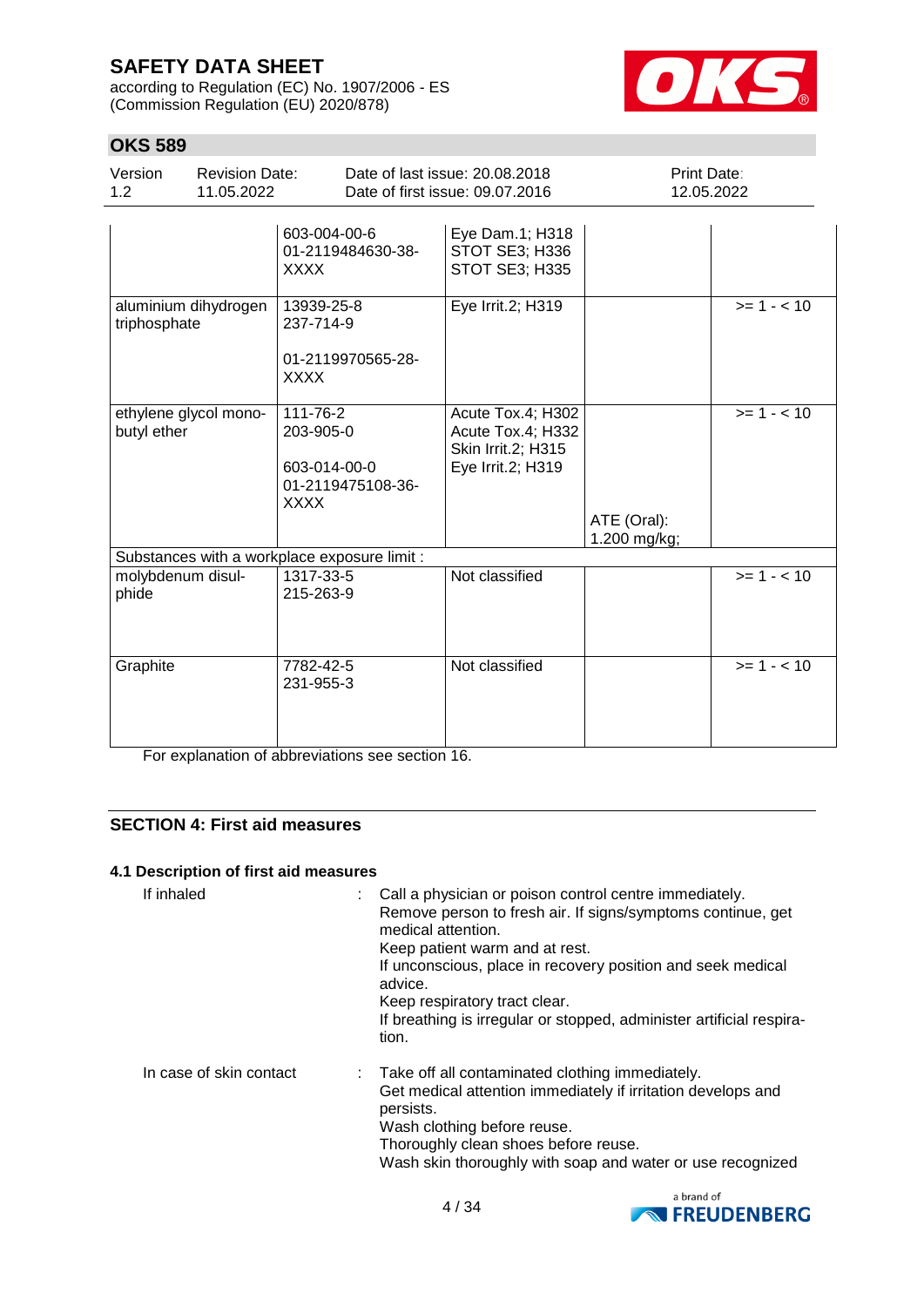according to Regulation (EC) No. 1907/2006 - ES (Commission Regulation (EU) 2020/878)



| Version<br>1.2 |              | <b>Revision Date:</b><br>11.05.2022                                                                                                                                                                                                                                                                                       | Date of last issue: 20.08.2018<br>Date of first issue: 09.07.2016                                                                                                                                                           | <b>Print Date:</b><br>12.05.2022 |
|----------------|--------------|---------------------------------------------------------------------------------------------------------------------------------------------------------------------------------------------------------------------------------------------------------------------------------------------------------------------------|-----------------------------------------------------------------------------------------------------------------------------------------------------------------------------------------------------------------------------|----------------------------------|
|                |              |                                                                                                                                                                                                                                                                                                                           | skin cleanser.                                                                                                                                                                                                              |                                  |
|                |              | In case of eye contact                                                                                                                                                                                                                                                                                                    | Rinse immediately with plenty of water, also under the eyelids,<br>for at least 10 minutes.<br>Get medical attention immediately.                                                                                           |                                  |
| If swallowed   |              | Move the victim to fresh air.<br>If accidentally swallowed obtain immediate medical attention.<br>If unconscious, place in recovery position and seek medical<br>advice.<br>Keep respiratory tract clear.<br>Do NOT induce vomiting.<br>Rinse mouth with water.<br>Never give anything by mouth to an unconscious person. |                                                                                                                                                                                                                             |                                  |
|                |              |                                                                                                                                                                                                                                                                                                                           | 4.2 Most important symptoms and effects, both acute and delayed                                                                                                                                                             |                                  |
|                | Symptoms     |                                                                                                                                                                                                                                                                                                                           | Inhalation may provoke the following symptoms:<br><b>Unconsciousness</b><br><b>Dizziness</b><br><b>Drowsiness</b><br>Headache<br>Nausea<br><b>Tiredness</b><br>Skin contact may provoke the following symptoms:<br>Erythema |                                  |
|                | <b>Risks</b> |                                                                                                                                                                                                                                                                                                                           | Central nervous system depression<br>Can be absorbed through skin.                                                                                                                                                          |                                  |
|                |              |                                                                                                                                                                                                                                                                                                                           | 4.3 Indication of any immediate medical attention and special treatment needed                                                                                                                                              |                                  |
|                | Treatment    |                                                                                                                                                                                                                                                                                                                           | Treat symptomatically.                                                                                                                                                                                                      |                                  |
|                |              | <b>SECTION 5: Firefighting measures</b>                                                                                                                                                                                                                                                                                   |                                                                                                                                                                                                                             |                                  |
|                |              | 5.1 Extinguishing media                                                                                                                                                                                                                                                                                                   |                                                                                                                                                                                                                             |                                  |
|                |              | Suitable extinguishing media                                                                                                                                                                                                                                                                                              | Use water spray, alcohol-resistant foam, dry chemical or car-<br>bon dioxide.                                                                                                                                               |                                  |
|                | media        | Unsuitable extinguishing                                                                                                                                                                                                                                                                                                  | High volume water jet                                                                                                                                                                                                       |                                  |
|                |              |                                                                                                                                                                                                                                                                                                                           | 5.2 Special hazards arising from the substance or mixture                                                                                                                                                                   |                                  |
|                | fighting     | Specific hazards during fire-                                                                                                                                                                                                                                                                                             | Do not let product enter drains.<br>Beware of vapours accumulating to form explosive concentra-<br>tions. Vapours can accumulate in low areas.                                                                              |                                  |
|                | ucts         | Hazardous combustion prod-                                                                                                                                                                                                                                                                                                | Carbon oxides<br>Sulphur oxides                                                                                                                                                                                             |                                  |
|                |              |                                                                                                                                                                                                                                                                                                                           |                                                                                                                                                                                                                             | a brand of                       |

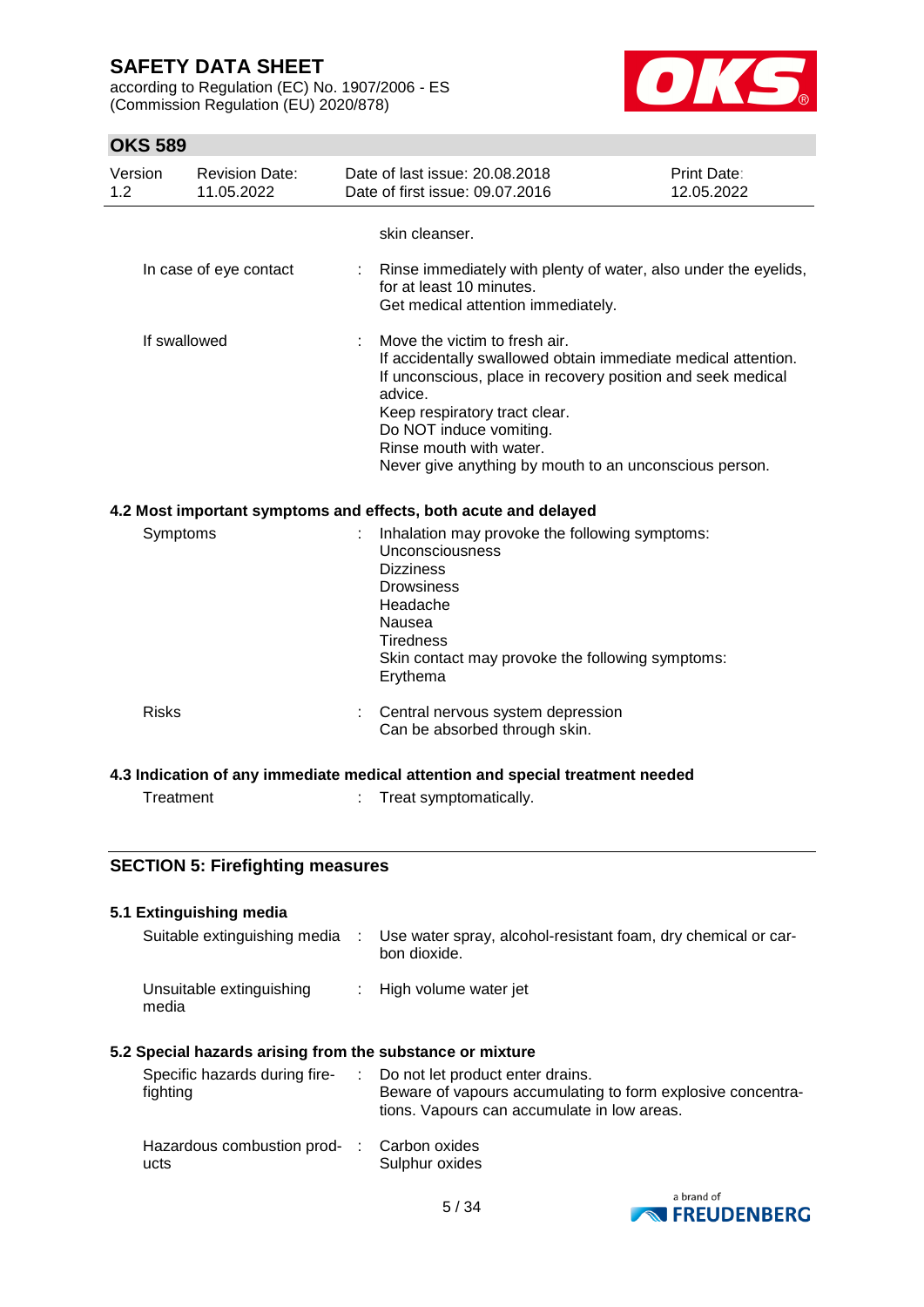according to Regulation (EC) No. 1907/2006 - ES (Commission Regulation (EU) 2020/878)



## **OKS 589**

| Version<br>1.2                                     | <b>Revision Date:</b><br>11.05.2022 | Date of last issue: 20.08.2018<br>Date of first issue: 09.07.2016                                                                                                                          | Print Date:<br>12.05.2022 |
|----------------------------------------------------|-------------------------------------|--------------------------------------------------------------------------------------------------------------------------------------------------------------------------------------------|---------------------------|
|                                                    |                                     | Oxides of phosphorus<br>Halogenated compounds<br>Metal oxides                                                                                                                              |                           |
|                                                    | 5.3 Advice for firefighters         |                                                                                                                                                                                            |                           |
| Special protective equipment :<br>for firefighters |                                     | In the event of fire, wear self-contained breathing apparatus.<br>Use personal protective equipment. Exposure to decomposi-<br>tion products may be a hazard to health.                    |                           |
|                                                    | Further information                 | Standard procedure for chemical fires.<br>Collect contaminated fire extinguishing water separately. This<br>must not be discharged into drains.<br>Cool containers/tanks with water spray. |                           |

### **SECTION 6: Accidental release measures**

### **6.1 Personal precautions, protective equipment and emergency procedures**

| Personal precautions | Evacuate personnel to safe areas.                        |
|----------------------|----------------------------------------------------------|
|                      | Use personal protective equipment.                       |
|                      | Ensure adequate ventilation.                             |
|                      | Remove all sources of ignition.                          |
|                      | Do not breathe vapours or spray mist.                    |
|                      | Do not breathe dust/ fume/ gas/ mist/ vapours/ spray.    |
|                      | Refer to protective measures listed in sections 7 and 8. |
|                      |                                                          |

#### **6.2 Environmental precautions**

| : Do not allow contact with soil, surface or ground water.<br>Environmental precautions<br>Prevent further leakage or spillage if safe to do so.<br>If the product contaminates rivers and lakes or drains inform<br>respective authorities. |
|----------------------------------------------------------------------------------------------------------------------------------------------------------------------------------------------------------------------------------------------|
|----------------------------------------------------------------------------------------------------------------------------------------------------------------------------------------------------------------------------------------------|

### **6.3 Methods and material for containment and cleaning up**

| Methods for cleaning up |  | : Contain spillage, and then collect with non-combustible ab-<br>sorbent material, (e.g. sand, earth, diatomaceous earth, ver-<br>miculite) and place in container for disposal according to local<br>/ national regulations (see section 13).<br>Non-sparking tools should be used. |
|-------------------------|--|--------------------------------------------------------------------------------------------------------------------------------------------------------------------------------------------------------------------------------------------------------------------------------------|
|-------------------------|--|--------------------------------------------------------------------------------------------------------------------------------------------------------------------------------------------------------------------------------------------------------------------------------------|

### **6.4 Reference to other sections**

For personal protection see section 8.

### **SECTION 7: Handling and storage**

### **7.1 Precautions for safe handling**

Advice on safe handling : Use only in an area containing explosion proof equipment.

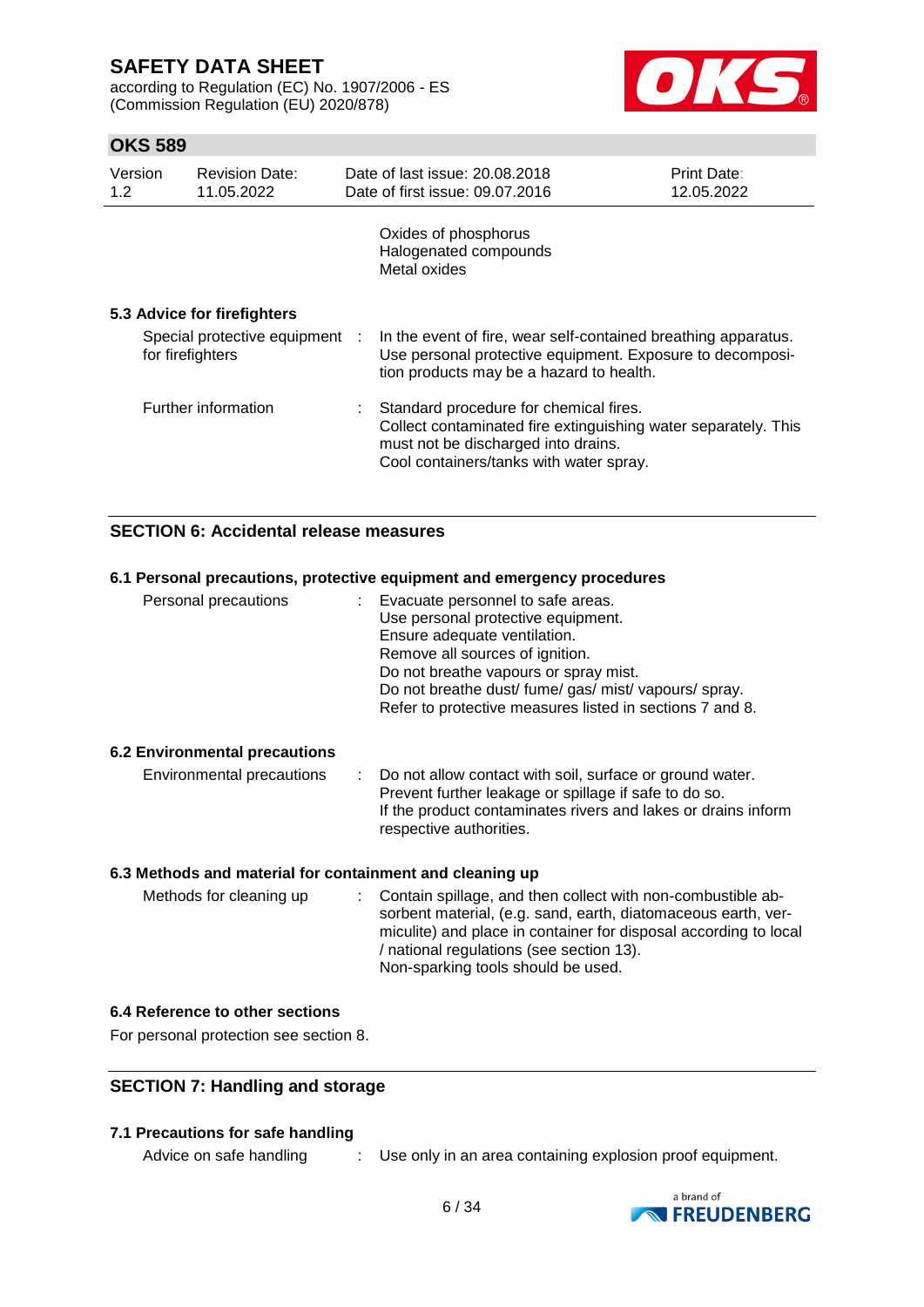according to Regulation (EC) No. 1907/2006 - ES (Commission Regulation (EU) 2020/878)



## **OKS 589**

| Version<br>1.2 | <b>Revision Date:</b><br>11.05.2022                |   | Date of last issue: 20.08.2018<br>Date of first issue: 09.07.2016                                                                                                                                                                                                                                                                                                                                                                                                                                                                                                                                                                                                                                                                                                                                                                                                                                                                                                                                | <b>Print Date:</b><br>12.05.2022 |
|----------------|----------------------------------------------------|---|--------------------------------------------------------------------------------------------------------------------------------------------------------------------------------------------------------------------------------------------------------------------------------------------------------------------------------------------------------------------------------------------------------------------------------------------------------------------------------------------------------------------------------------------------------------------------------------------------------------------------------------------------------------------------------------------------------------------------------------------------------------------------------------------------------------------------------------------------------------------------------------------------------------------------------------------------------------------------------------------------|----------------------------------|
|                |                                                    |   | Do not use in areas without adequate ventilation.<br>Do not breathe vapours or spray mist.<br>In case of insufficient ventilation, wear suitable respiratory<br>equipment.<br>Avoid contact with skin and eyes.<br>For personal protection see section 8.<br>Keep away from fire, sparks and heated surfaces.<br>Smoking, eating and drinking should be prohibited in the ap-<br>plication area.<br>Wash hands and face before breaks and immediately after<br>handling the product.<br>Ensure all equipment is electrically grounded before beginning<br>transfer operations.<br>Do not get in eyes or mouth or on skin.<br>Do not get on skin or clothing.<br>Do not ingest.<br>Do not use sparking tools.<br>Do not enter areas where used or stored until adequately ven-<br>tilated.<br>Do not repack.<br>Do not re-use empty containers.<br>These safety instructions also apply to empty packaging which<br>may still contain product residues.<br>Keep container closed when not in use. |                                  |
|                | Advice on protection against<br>fire and explosion | ÷ | Keep away from heat and sources of ignition.                                                                                                                                                                                                                                                                                                                                                                                                                                                                                                                                                                                                                                                                                                                                                                                                                                                                                                                                                     |                                  |
|                | Hygiene measures                                   |   | Wash face, hands and any exposed skin thoroughly after<br>handling.                                                                                                                                                                                                                                                                                                                                                                                                                                                                                                                                                                                                                                                                                                                                                                                                                                                                                                                              |                                  |
|                |                                                    |   | 7.2 Conditions for safe storage, including any incompatibilities                                                                                                                                                                                                                                                                                                                                                                                                                                                                                                                                                                                                                                                                                                                                                                                                                                                                                                                                 |                                  |
|                | Requirements for storage<br>areas and containers   | ÷ | Store in original container. Keep container closed when not in<br>use. Keep in a cool place away from oxidizing agents. Keep in<br>a dry, cool and well-ventilated place. Containers which are<br>opened must be carefully resealed and kept upright to prevent<br>leakage. Store in accordance with the particular national regu-<br>lations. Keep in properly labelled containers.                                                                                                                                                                                                                                                                                                                                                                                                                                                                                                                                                                                                             |                                  |
|                | 7.3 Specific end use(s)                            |   |                                                                                                                                                                                                                                                                                                                                                                                                                                                                                                                                                                                                                                                                                                                                                                                                                                                                                                                                                                                                  |                                  |
|                | Specific use(s)                                    |   | Specific instructions for handling, not required.                                                                                                                                                                                                                                                                                                                                                                                                                                                                                                                                                                                                                                                                                                                                                                                                                                                                                                                                                |                                  |

## **SECTION 8: Exposure controls/personal protection**

### **8.1 Control parameters**

### **Occupational Exposure Limits**

| CAS-No.<br>Components | Value type (Form<br>of exposure) | Control parameters | <b>Basis</b> |  |
|-----------------------|----------------------------------|--------------------|--------------|--|
|-----------------------|----------------------------------|--------------------|--------------|--|

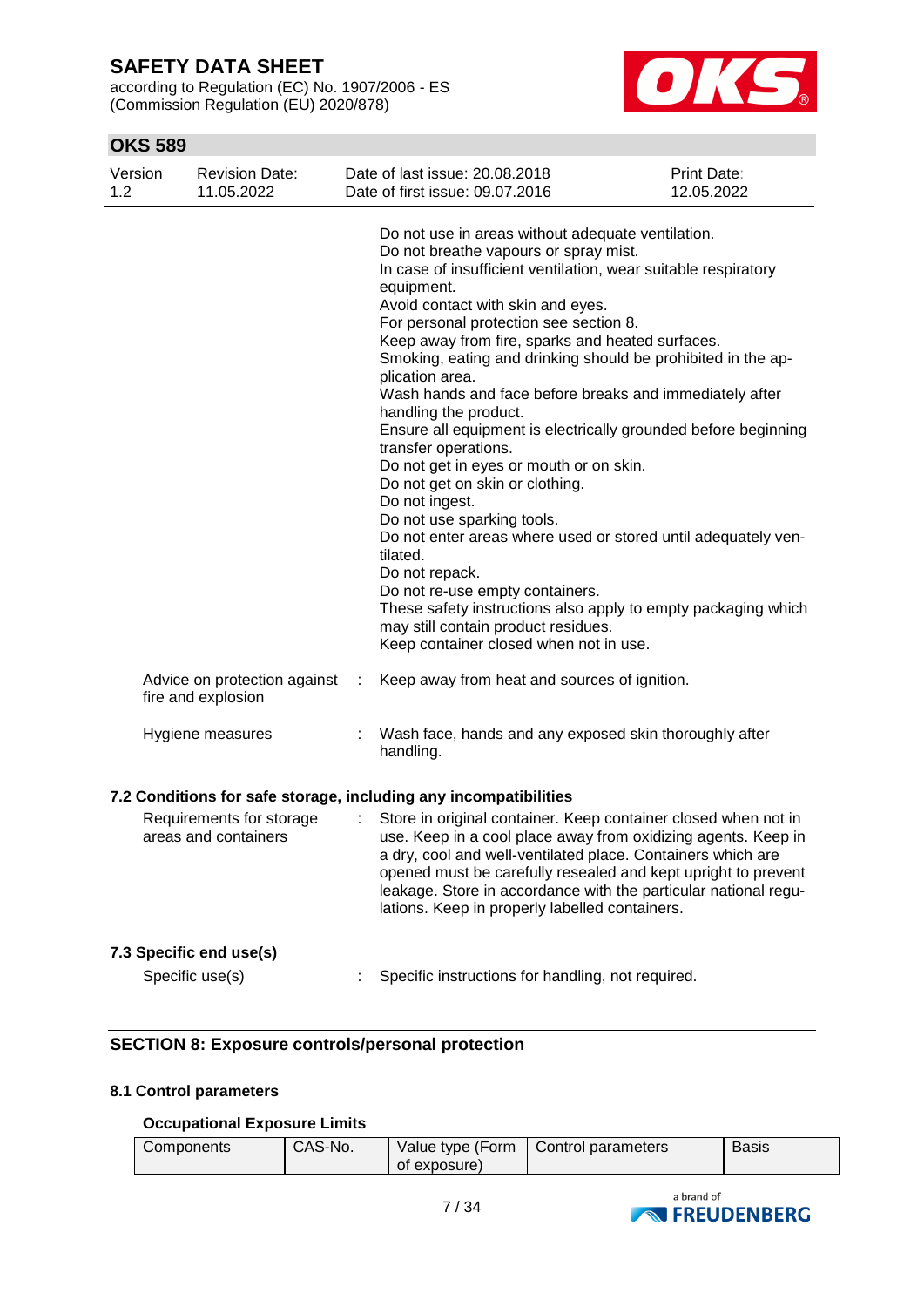according to Regulation (EC) No. 1907/2006 - ES (Commission Regulation (EU) 2020/878)



| <b>OKS 589</b> |                                     |                                 |                                                                   |                      |                                     |  |
|----------------|-------------------------------------|---------------------------------|-------------------------------------------------------------------|----------------------|-------------------------------------|--|
| Version<br>1.2 | <b>Revision Date:</b><br>11.05.2022 |                                 | Date of last issue: 20.08.2018<br>Date of first issue: 09.07.2016 |                      | Print Date:<br>12.05.2022           |  |
|                | n-butyl acetate                     | 123-86-4                        | <b>VLA-ED</b>                                                     | 50 ppm<br>241 mg/m3  | ES VLA<br>$(2021 - 04 - 01)$        |  |
|                |                                     |                                 | <b>VLA-EC</b>                                                     | 150 ppm<br>724 mg/m3 | ES VLA<br>$(2021 - 04 - 01)$        |  |
|                |                                     |                                 | <b>STEL</b>                                                       | 150 ppm<br>723 mg/m3 | 2019/1831/E<br>U<br>$(2019-10-31)$  |  |
|                |                                     | Further information: Indicative |                                                                   |                      |                                     |  |
|                |                                     |                                 | <b>TWA</b>                                                        | 50 ppm<br>241 mg/m3  | 2019/1831/E<br>U<br>$(2019-10-31)$  |  |
|                |                                     | Further information: Indicative |                                                                   |                      |                                     |  |
|                | butanone                            | 78-93-3                         | <b>TWA</b>                                                        | 200 ppm<br>600 mg/m3 | 2000/39/EC<br>$(2000-06-16)$        |  |
|                |                                     | Further information: Indicative |                                                                   |                      |                                     |  |
|                |                                     |                                 | <b>STEL</b>                                                       | 300 ppm<br>900 mg/m3 | 2000/39/EC<br>$(2000-06-16)$        |  |
|                |                                     |                                 | Further information: Indicative                                   |                      |                                     |  |
|                |                                     |                                 | <b>VLA-ED</b>                                                     | 200 ppm<br>600 mg/m3 | <b>ES VLA</b><br>$(2011 - 03 - 03)$ |  |
|                |                                     |                                 | VLA-EC                                                            | 300 ppm<br>900 mg/m3 | <b>ES VLA</b><br>$(2011 - 03 - 03)$ |  |
|                | ethyl acetate                       | 141-78-6                        | VLA-ED                                                            | 200 ppm<br>734 mg/m3 | <b>ES VLA</b><br>$(2018 - 02 - 19)$ |  |

|                 |                           | <b>VLA-EC</b>                   | 300 ppm                                                                           | <b>ES VLA</b>      |
|-----------------|---------------------------|---------------------------------|-----------------------------------------------------------------------------------|--------------------|
|                 |                           |                                 | 900 mg/m3                                                                         | $(2011 - 03 - 03)$ |
| ethyl acetate   | 141-78-6                  | VLA-ED                          | 200 ppm                                                                           | <b>ES VLA</b>      |
|                 |                           |                                 | 734 mg/m3                                                                         | $(2018-02-19)$     |
|                 |                           | <b>STEL</b>                     | 400 ppm                                                                           | 2017/164/EU        |
|                 |                           |                                 | 1.468 mg/m3                                                                       | $(2017 - 02 - 01)$ |
|                 |                           | Further information: Indicative |                                                                                   |                    |
|                 |                           | <b>TWA</b>                      | 200 ppm                                                                           | 2017/164/EU        |
|                 |                           |                                 | 734 mg/m3                                                                         | $(2017 - 02 - 01)$ |
|                 |                           | Further information: Indicative |                                                                                   |                    |
|                 |                           | <b>VLA-EC</b>                   | 400 ppm                                                                           | <b>ES VLA</b>      |
|                 |                           |                                 | 1.468 mg/m3                                                                       | $(2018-02-19)$     |
| molybdenum di-  | 1317-33-5                 | VLA-ED (inhala-                 | 10 mg/m3                                                                          | <b>ES VLA</b>      |
| sulphide        |                           | ble fraction)                   | (Molybdenum)                                                                      | $(2015-02-19)$     |
|                 |                           | VLA-ED (respira-                | $3$ mg/m $3$                                                                      | <b>ES VLA</b>      |
|                 |                           | ble fraction)                   | (Molybdenum)                                                                      | $(2015-02-19)$     |
| $butan-1-0$     | $71 - 36 - 3$             | <b>VLA-EC</b>                   | 50 ppm                                                                            | <b>ES VLA</b>      |
|                 |                           |                                 | 154 mg/m3                                                                         | $(2014 - 01 - 01)$ |
|                 |                           | VLA-ED                          | 20 ppm                                                                            | <b>ES VLA</b>      |
|                 |                           |                                 | 61 mg/m3                                                                          | $(2014 - 01 - 01)$ |
| ethylene glycol | 111-76-2                  | <b>TWA</b>                      | 20 ppm                                                                            | 2000/39/EC         |
| monobutyl ether |                           |                                 | 98 mg/m3                                                                          | $(2000-06-16)$     |
|                 |                           |                                 | Further information: Identifies the possibility of significant uptake through the |                    |
|                 | skin, Indicative          |                                 |                                                                                   |                    |
|                 |                           | <b>STEL</b>                     | 50 ppm                                                                            | 2000/39/EC         |
|                 |                           |                                 | 246 mg/m3                                                                         | $(2000-06-16)$     |
|                 |                           |                                 | Further information: Identifies the possibility of significant uptake through the |                    |
|                 | skin, Indicative          |                                 |                                                                                   |                    |
|                 |                           | VLA-ED                          | 20 ppm                                                                            | <b>ES VLA</b>      |
|                 |                           |                                 | 98 mg/m3                                                                          | $(2012 - 01 - 01)$ |
|                 | Further information: Skin |                                 |                                                                                   |                    |

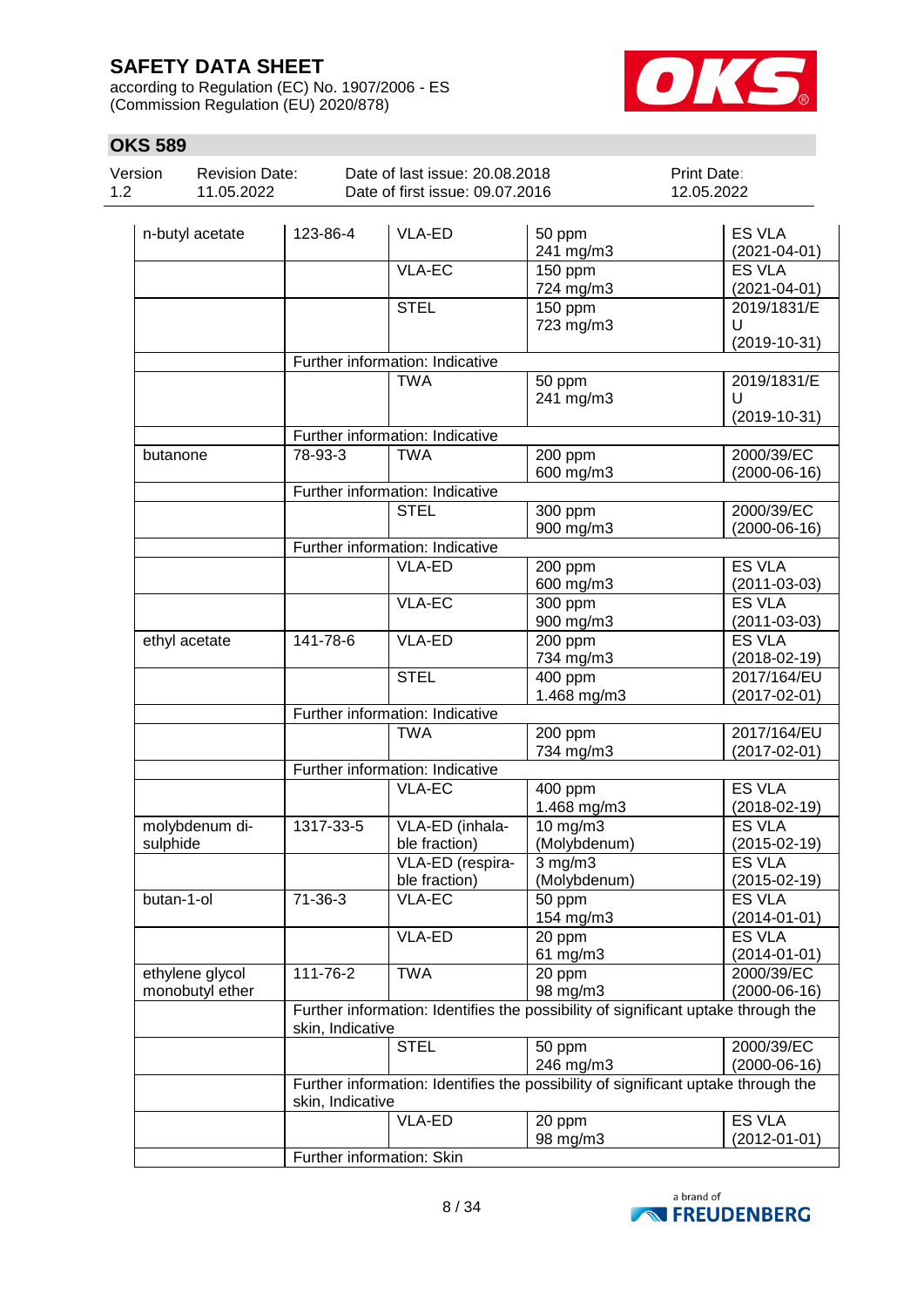according to Regulation (EC) No. 1907/2006 - ES (Commission Regulation (EU) 2020/878)



## **OKS 589**

| Version | <b>Revision Date:</b> | Date of last issue: 20.08.2018  | <b>Print Date:</b> |
|---------|-----------------------|---------------------------------|--------------------|
| 1.2     | 11.05.2022            | Date of first issue: 09.07.2016 | 12.05.2022         |
|         |                       |                                 |                    |

|          |           | VLA-EC                                 | 50 ppm<br>245 mg/m3 | <b>ES VLA</b><br>$(2012 - 01 - 01)$ |  |  |  |
|----------|-----------|----------------------------------------|---------------------|-------------------------------------|--|--|--|
|          |           | Further information: Skin              |                     |                                     |  |  |  |
| Graphite | 7782-42-5 | VLA-ED (respira-<br>ble dust fraction) | $2 \text{ ma/m}$ 3  | <b>ES VLA</b><br>$(2017-02-01)$     |  |  |  |

### **Biological occupational exposure limits**

| Substance name                       | CAS-No.  | Control parameters                                         | Sampling time  | <b>Basis</b>                        |
|--------------------------------------|----------|------------------------------------------------------------|----------------|-------------------------------------|
| butanone                             | 78-93-3  | methyl ethyl keto-<br>$ne: 2$ mg/l<br>(Urine)              | End of workday | <b>ES VLB</b><br>$(2011-03-$<br>03) |
| ethylene glycol mono-<br>butyl ether | 111-76-2 | butoxy acetic acid:<br>200 mg/g Creati-<br>nine<br>(Urine) | End of workday | ES VLB<br>$(2011-03-$<br>(03)       |

**Derived No Effect Level (DNEL) according to Regulation (EC) No. 1907/2006:**

| Substance name                     | End Use | Exposure routes | Potential health ef-<br>fects | Value               |
|------------------------------------|---------|-----------------|-------------------------------|---------------------|
| n-butyl acetate                    | Workers | Inhalation      | Long-term systemic<br>effects | 300 mg/m3           |
|                                    | Workers | Inhalation      | Acute systemic ef-<br>fects   | 600 mg/m3           |
|                                    | Workers | Dermal          | Long-term local ef-<br>fects  | 11 $mg/cm2$         |
| butanone                           | Workers | Inhalation      | Long-term systemic<br>effects | 600 mg/m3           |
|                                    | Workers | Skin contact    | Long-term systemic<br>effects | 1161 mg/kg          |
| butan-1-ol                         | Workers | Inhalation      | Long-term local ef-<br>fects  | 310 mg/m3           |
| ethylene glycol<br>monobutyl ether | Workers | Inhalation      | Long-term systemic<br>effects | 98 mg/m3            |
|                                    | Workers | Inhalation      | Acute systemic ef-<br>fects   | 1091 mg/m3          |
|                                    | Workers | Skin contact    | Long-term systemic<br>effects | 125 mg/kg<br>bw/day |
|                                    | Workers | Skin contact    | Acute systemic ef-<br>fects   | 89 mg/kg<br>bw/day  |
|                                    | Workers | Inhalation      | Acute local effects           | 246 mg/m3           |
| Graphite                           | Workers | Inhalation      | Long-term local ef-<br>fects  | $1,2$ mg/m $3$      |

### **Predicted No Effect Concentration (PNEC) according to Regulation (EC) No. 1907/2006:**

| Substance name  | <b>Environmental Compartment</b>          | Value         |
|-----------------|-------------------------------------------|---------------|
| n-butyl acetate | Fresh water                               | $0,18$ mg/l   |
|                 | Marine water                              | $0,018$ mg/l  |
|                 | Microbiological Activity in Sewage Treat- | 35,6 mg/l     |
|                 | ment Systems                              |               |
|                 | Fresh water sediment                      | $0,981$ mg/kg |
|                 | Marine sediment                           | 0,0981 mg/kg  |
|                 | Soil                                      | $0,09$ mg/kg  |

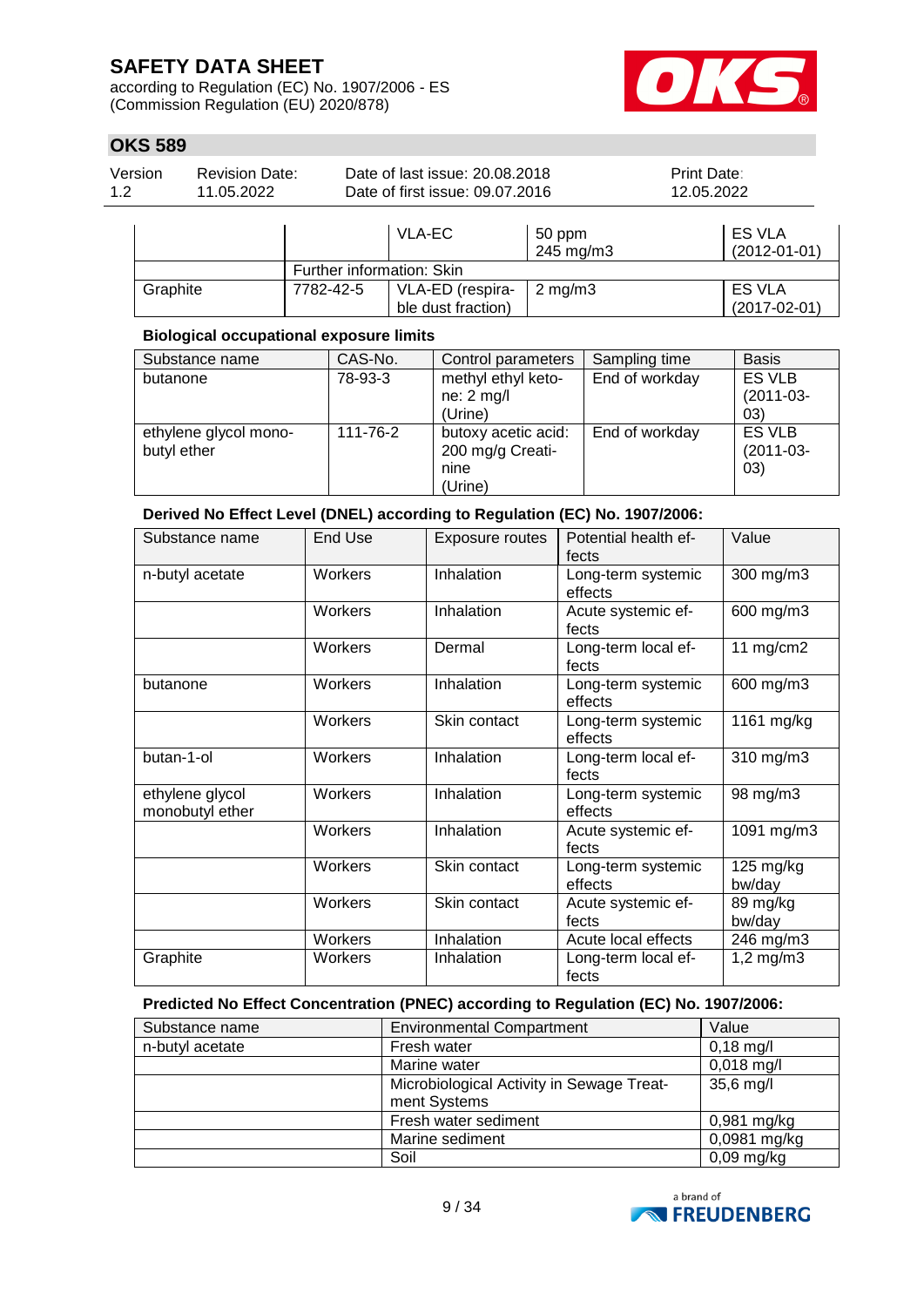according to Regulation (EC) No. 1907/2006 - ES (Commission Regulation (EU) 2020/878)



## **OKS 589**

| Version | Revision Date: | Date of last issue: 20.08.2018  | <b>Print Date:</b> |
|---------|----------------|---------------------------------|--------------------|
| 1.2     | 11.05.2022     | Date of first issue: 09.07.2016 | 12.05.2022         |

| butanone                        | Fresh water                               | 55,8 mg/l                        |
|---------------------------------|-------------------------------------------|----------------------------------|
|                                 | Marine water                              | 55,8 mg/l                        |
|                                 | Intermittent use/release                  | 55,8 mg/l                        |
|                                 | Sewage treatment plant                    | 709 mg/l                         |
|                                 | Fresh water sediment                      | 284,7 mg/kg                      |
|                                 | Marine sediment                           | 284,7 mg/kg                      |
|                                 | Soil                                      | 22,5 mg/kg                       |
| butan-1-ol                      | Fresh water                               | 0,082 mg/l                       |
|                                 | Marine water                              | 0,008 mg/l                       |
|                                 | Intermittent use/release                  | $2,25$ mg/l                      |
|                                 | Microbiological Activity in Sewage Treat- | 2476 mg/l                        |
|                                 | ment Systems                              |                                  |
|                                 | Fresh water sediment                      | $0,324$ mg/kg dry                |
|                                 |                                           | weight (d.w.)                    |
|                                 | Marine sediment                           | 0,032 mg/kg dry                  |
|                                 |                                           | weight (d.w.)                    |
|                                 | Soil                                      | 0,017 mg/kg dry<br>weight (d.w.) |
| ethylene glycol monobutyl ether | Fresh water                               | 8,8 mg/l                         |
|                                 | Marine water                              | $0,88$ mg/l                      |
|                                 | Sewage treatment plant                    | 463 mg/l                         |
|                                 | Fresh water sediment                      | 34,6 mg/kg                       |
|                                 | Marine sediment                           | 3,46 mg/kg                       |
|                                 | Soil                                      | 2,33 mg/kg                       |
|                                 | Intermittent use/release                  | 26,4 mg/l                        |

### **8.2 Exposure controls**

#### **Engineering measures**

Use only in an area equipped with explosion proof exhaust ventilation. Handle only in a place equipped with local exhaust (or other appropriate exhaust).

| Personal protective equipment                                         |                                                                                                                                                                                                                                                                                                                                             |  |  |  |  |  |
|-----------------------------------------------------------------------|---------------------------------------------------------------------------------------------------------------------------------------------------------------------------------------------------------------------------------------------------------------------------------------------------------------------------------------------|--|--|--|--|--|
| Eye protection                                                        | Tightly fitting safety goggles                                                                                                                                                                                                                                                                                                              |  |  |  |  |  |
| Hand protection<br>Material<br>Break through time<br>Protective index | butyl-rubber<br>$:$ > 10 min<br>Class 1                                                                                                                                                                                                                                                                                                     |  |  |  |  |  |
| Remarks                                                               | Wear protective gloves. The break through time depends<br>amongst other things on the material, the thickness and the<br>type of glove and therefore has to be measured for each<br>case.<br>The selected protective gloves have to satisfy the specifica-<br>tions of Regulation (EU) 2016/425 and the standard EN 374<br>derived from it. |  |  |  |  |  |
| Respiratory protection                                                | Use respiratory protection unless adequate local exhaust ven-<br>t.<br>tilation is provided or exposure assessment demonstrates that<br>exposures are within recommended exposure guidelines.                                                                                                                                               |  |  |  |  |  |

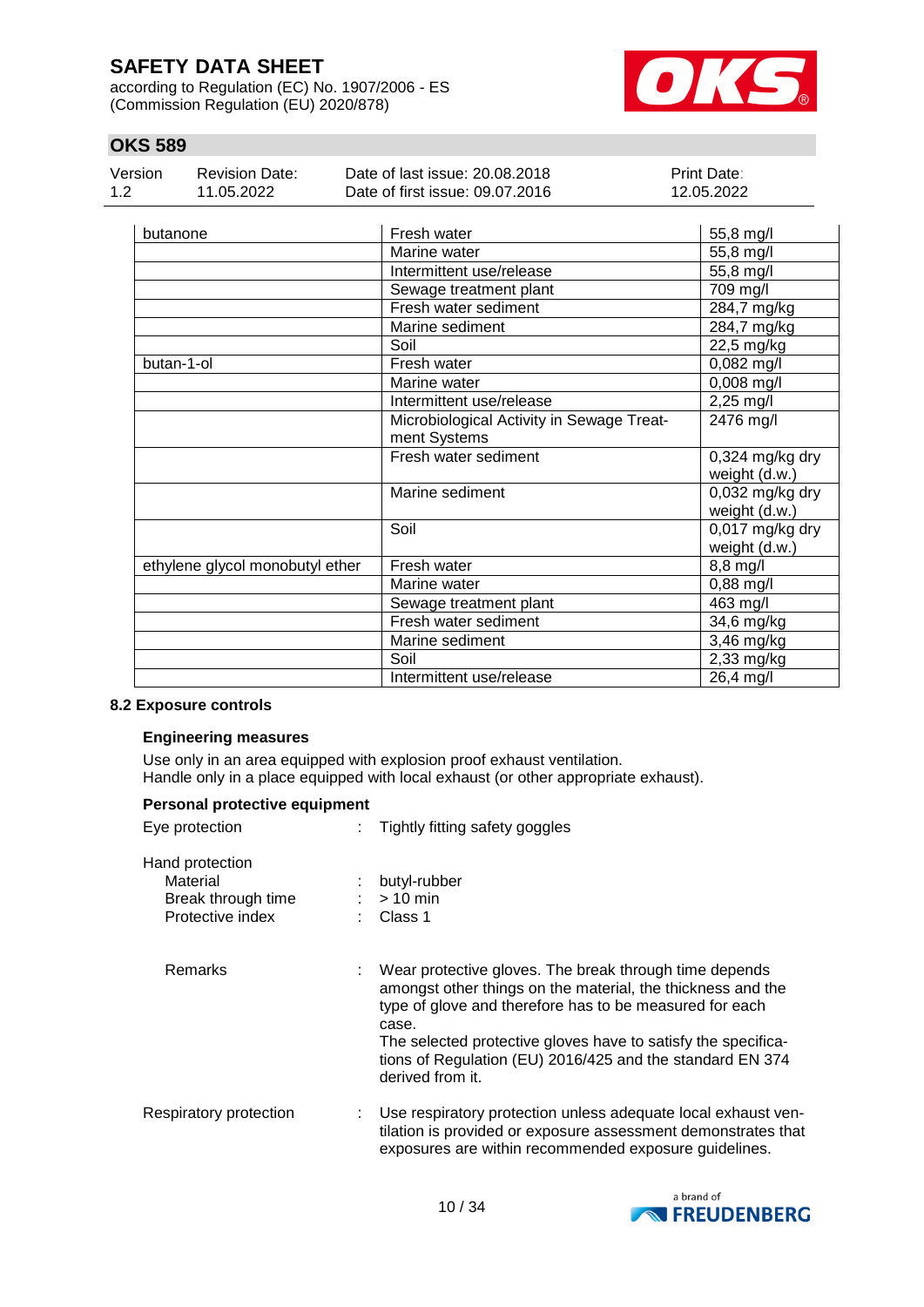according to Regulation (EC) No. 1907/2006 - ES (Commission Regulation (EU) 2020/878)



## **OKS 589**

| Version<br>1.2      | <b>Revision Date:</b><br>11.05.2022 | Date of last issue: 20.08.2018<br>Date of first issue: 09.07.2016                                                                                                                                                                                                                                               | <b>Print Date:</b><br>12.05.2022 |
|---------------------|-------------------------------------|-----------------------------------------------------------------------------------------------------------------------------------------------------------------------------------------------------------------------------------------------------------------------------------------------------------------|----------------------------------|
|                     | Filter type                         | Filter type A-P                                                                                                                                                                                                                                                                                                 |                                  |
| Protective measures |                                     | : The type of protective equipment must be selected according<br>to the concentration and amount of the dangerous substance<br>at the specific workplace.<br>Choose body protection in relation to its type, to the concen-<br>tration and amount of dangerous substances, and to the spe-<br>cific work-place. |                                  |

## **SECTION 9: Physical and chemical properties**

### **9.1 Information on basic physical and chemical properties**

| Physical state                                        |    | liquid                                                   |
|-------------------------------------------------------|----|----------------------------------------------------------|
| Colour                                                |    | black                                                    |
| Odour                                                 |    | characteristic                                           |
| <b>Odour Threshold</b>                                |    | No data available                                        |
|                                                       |    |                                                          |
| Melting point/range                                   | ÷. | No data available                                        |
| Boiling point/boiling range                           | ÷. | 76 °C                                                    |
| Flammability (solid, gas)                             | ÷. | Not applicable                                           |
| Upper explosion limit / Upper :<br>flammability limit |    | No data available                                        |
| Lower explosion limit / Lower<br>flammability limit   |    | : No data available                                      |
| Flash point                                           | ÷. | 0,5 °C(1.013 hPa)<br>Method: Abel-Pensky, closed cup     |
| Auto-ignition temperature                             | ÷. | No data available                                        |
| Decomposition temperature                             | ÷. | No data available                                        |
| рH                                                    | ÷. | Not applicable<br>substance/mixture is non-polar/aprotic |
| Viscosity<br>Viscosity, dynamic                       | ÷. | No data available                                        |
| Viscosity, kinematic                                  |    | No data available                                        |

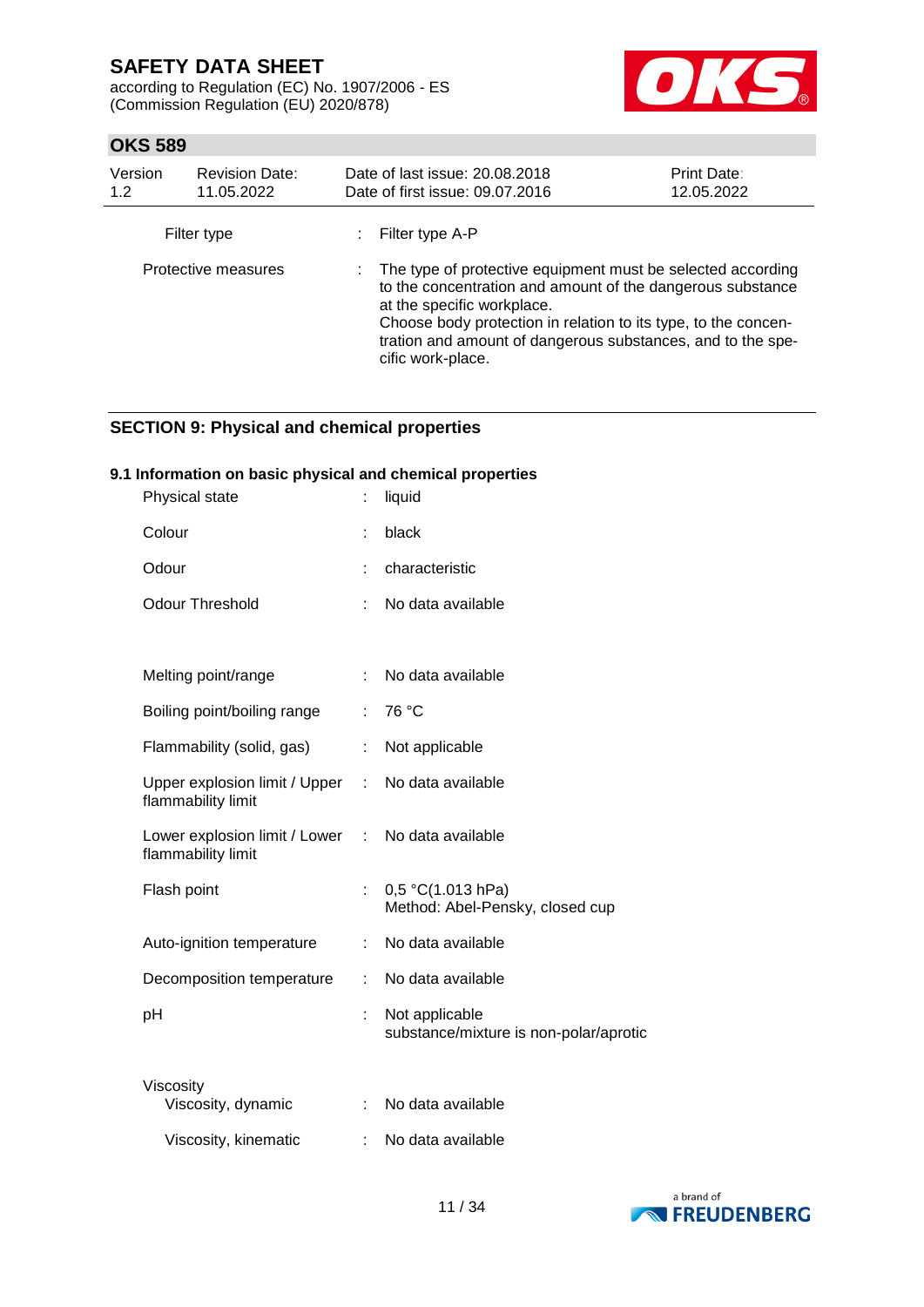according to Regulation (EC) No. 1907/2006 - ES (Commission Regulation (EU) 2020/878)



## **OKS 589**

| Version<br>1.2 |                     | <b>Revision Date:</b><br>11.05.2022        |               | Date of last issue: 20.08.2018<br>Date of first issue: 09.07.2016      | Print Date:<br>12.05.2022 |
|----------------|---------------------|--------------------------------------------|---------------|------------------------------------------------------------------------|---------------------------|
|                |                     | Solubility(ies)<br>Water solubility        |               | immiscible                                                             |                           |
|                |                     | Solubility in other solvents               | $\mathcal{L}$ | No data available                                                      |                           |
|                |                     | Partition coefficient: n-<br>octanol/water |               | No data available                                                      |                           |
|                |                     | Vapour pressure                            | ÷             | $<$ 1.100 hPa (20 °C)                                                  |                           |
|                |                     | Relative density                           |               | 1,0 $(20 °C)$<br>Reference substance: Water<br>The value is calculated |                           |
|                | Density             |                                            |               | $1,00$ g/cm3<br>(20 °C)                                                |                           |
|                | <b>Bulk density</b> |                                            |               | No data available                                                      |                           |
|                |                     | Relative vapour density                    |               | No data available                                                      |                           |
|                |                     | 9.2 Other information                      |               |                                                                        |                           |
|                | Explosives          |                                            |               | Not explosive                                                          |                           |
|                |                     | Oxidizing properties                       |               | No data available                                                      |                           |
|                | Self-ignition       |                                            |               | No data available                                                      |                           |
|                |                     | Evaporation rate                           |               | No data available                                                      |                           |
|                |                     | Sublimation point                          |               | No data available                                                      |                           |

# **SECTION 10: Stability and reactivity**

| <b>10.1 Reactivity</b><br>No hazards to be specially mentioned.   |                                                                      |
|-------------------------------------------------------------------|----------------------------------------------------------------------|
| <b>10.2 Chemical stability</b><br>Stable under normal conditions. |                                                                      |
| 10.3 Possibility of hazardous reactions<br>Hazardous reactions    | : No dangerous reaction known under conditions of normal use.        |
| 10.4 Conditions to avoid<br>Conditions to avoid                   | : Heat, flames and sparks.<br>Strong sunlight for prolonged periods. |

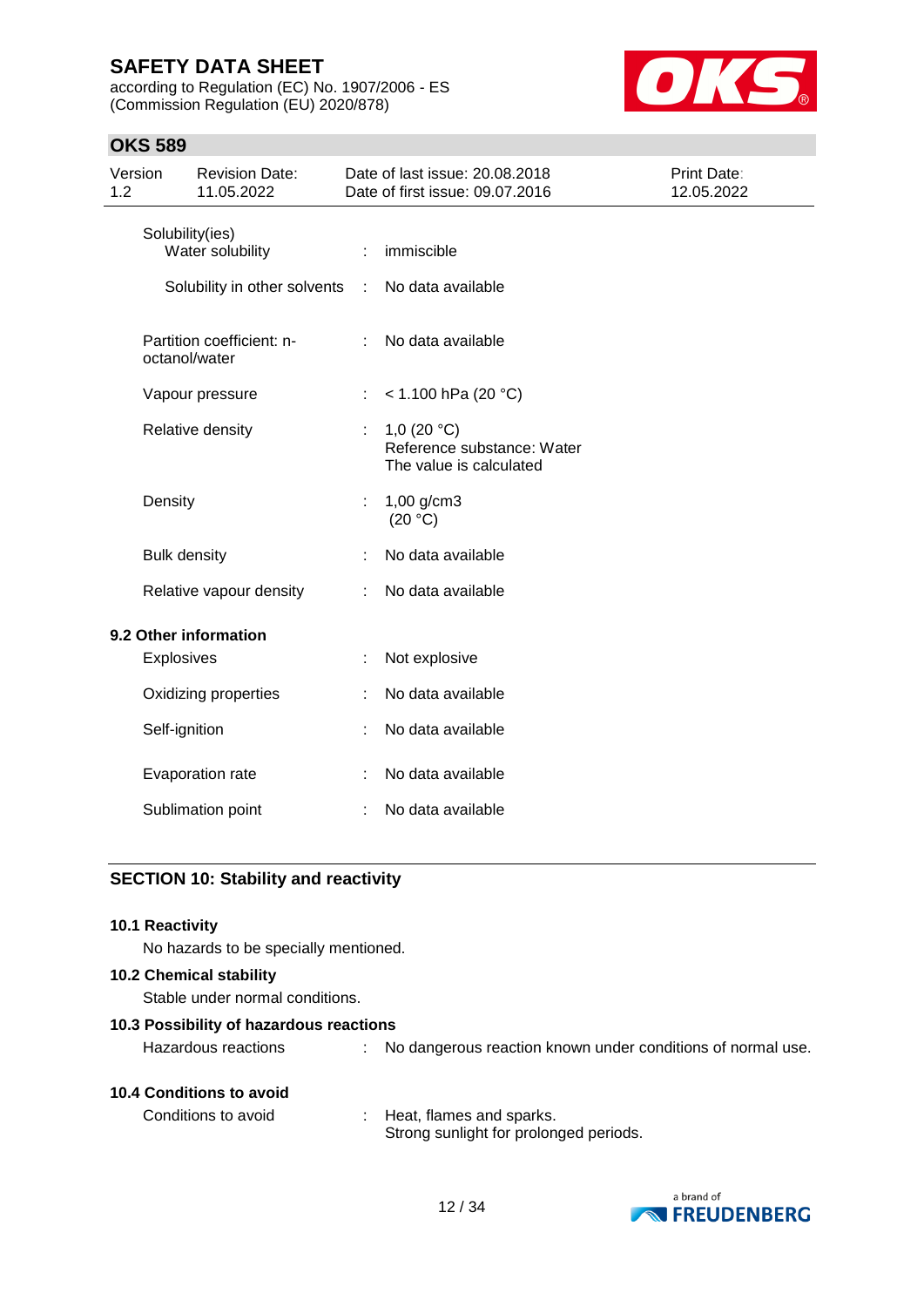according to Regulation (EC) No. 1907/2006 - ES (Commission Regulation (EU) 2020/878)



## **OKS 589**

| Version | <b>Revision Date:</b> | Date of last issue: 20.08.2018  | <b>Print Date:</b> |
|---------|-----------------------|---------------------------------|--------------------|
| 1.2     | 11.05.2022            | Date of first issue: 09.07.2016 | 12.05.2022         |

#### **10.5 Incompatible materials**

| Materials to avoid<br>Oxidizing agents |  |
|----------------------------------------|--|
|----------------------------------------|--|

### **10.6 Hazardous decomposition products**

No decomposition if stored and applied as directed.

### **SECTION 11: Toxicological information**

#### **11.1 Information on hazard classes as defined in Regulation (EC) No 1272/2008**

| <b>Acute toxicity</b> |
|-----------------------|
|                       |

**Product:**

| Acute oral toxicity                              | : Acute toxicity estimate: $> 2.000$ mg/kg<br>Method: Calculation method                                                                                                                                |
|--------------------------------------------------|---------------------------------------------------------------------------------------------------------------------------------------------------------------------------------------------------------|
|                                                  | Remarks: Effects due to ingestion may include:                                                                                                                                                          |
|                                                  | Symptoms: Central nervous system depression                                                                                                                                                             |
| Acute inhalation toxicity                        | Acute toxicity estimate: > 20 mg/l<br>Exposure time: 4 h<br>Test atmosphere: vapour<br>Method: Calculation method                                                                                       |
|                                                  | Remarks: Respiration of solvent vapour may cause dizziness.                                                                                                                                             |
|                                                  | Symptoms: Inhalation may provoke the following symptoms:,<br>Dizziness, Drowsiness, Vomiting, Fatigue, Vertigo, Central<br>nervous system depression                                                    |
| Acute dermal toxicity<br>÷                       | Remarks: Prolonged or repeated skin contact with liquid may<br>cause defatting resulting in drying, redness and possible blis-<br>tering.                                                               |
|                                                  | Symptoms: Skin disorders                                                                                                                                                                                |
| <b>Components:</b>                               |                                                                                                                                                                                                         |
| n-butyl acetate:                                 |                                                                                                                                                                                                         |
| Acute oral toxicity<br>$\mathbb{Z}^{\mathbb{Z}}$ | LD50 (Rat): 10.768 mg/kg                                                                                                                                                                                |
| Acute inhalation toxicity                        | $LC50$ (Rat): $> 21$ mg/l<br>Exposure time: 4 h<br>Test atmosphere: vapour<br>Method: OECD Test Guideline 403<br>GLP: yes<br>Assessment: The substance or mixture has no acute inhala-<br>tion toxicity |

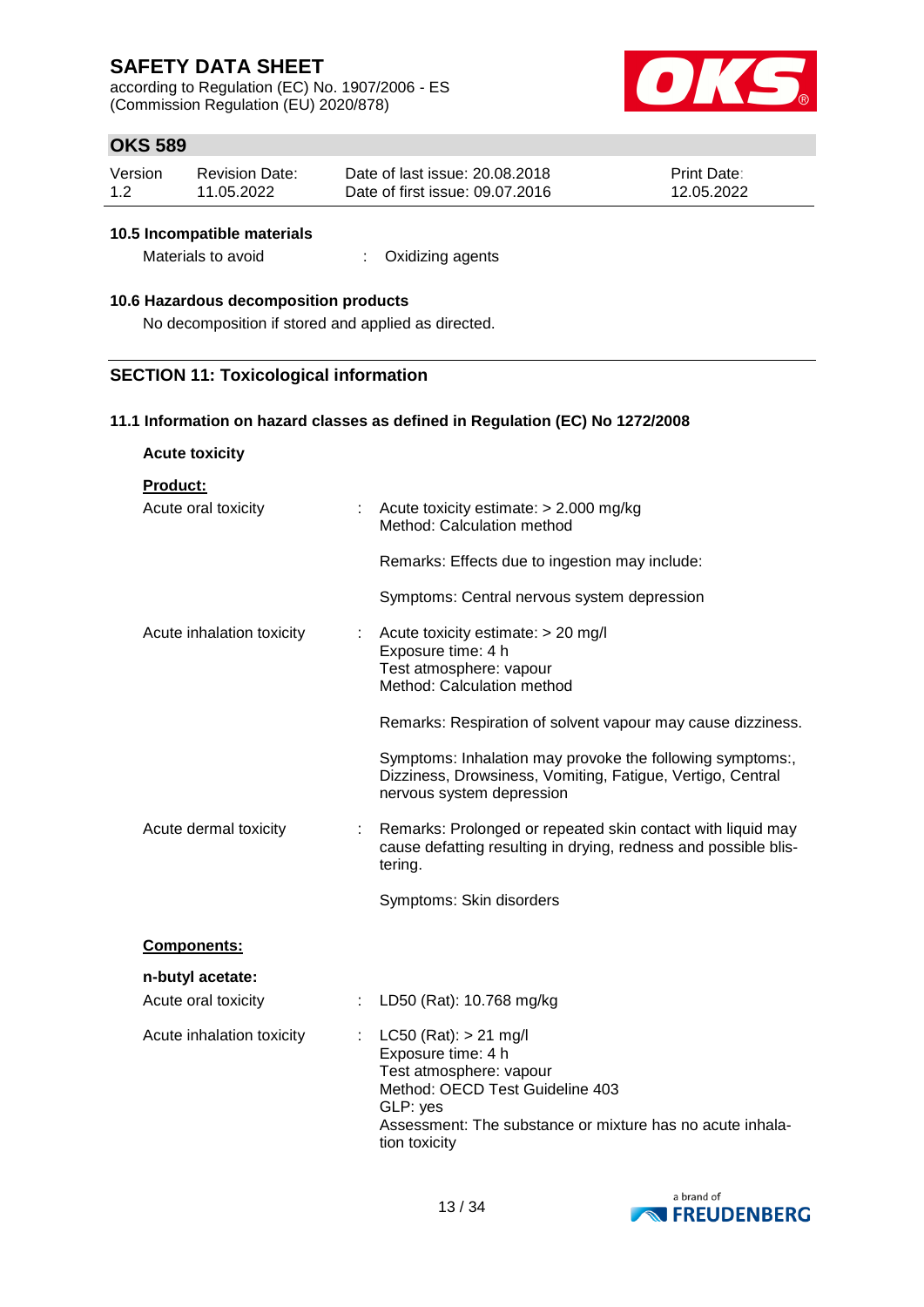**OKS 589**

according to Regulation (EC) No. 1907/2006 - ES (Commission Regulation (EU) 2020/878)



## Version 1.2 Revision Date: 11.05.2022 Date of last issue: 20.08.2018 Date of first issue: 09.07.2016 Print Date: 12.05.2022 Acute dermal toxicity : LD50 (Rabbit): > 17.600 mg/kg **butanone:** Acute oral toxicity : LD50 (Rat): 2.193 mg/kg Method: OECD Test Guideline 423 GLP: yes Acute inhalation toxicity : LC50 (Rat): 34 mg/l Exposure time: 4 h Test atmosphere: vapour Acute dermal toxicity : LD50 (Rabbit): > 5.000 mg/kg Method: OECD Test Guideline 402 **ethyl acetate:** Acute oral toxicity : LD50 (Rat): 5.620 mg/kg Acute dermal toxicity : LD50 (Rabbit): > 20.000 mg/kg **butan-1-ol:** Acute oral toxicity : LD50 (Rat): 2.292 mg/kg Method: OECD Test Guideline 401 Assessment: The component/mixture is moderately toxic after single ingestion. Acute inhalation toxicity : LC50 (Rat): > 17,76 mg/l Exposure time: 4 h Test atmosphere: vapour Method: OECD Test Guideline 403 Assessment: The substance or mixture has no acute inhalation toxicity Acute dermal toxicity : LD50 (Rabbit): 3.430 mg/kg Method: OECD Test Guideline 402 GLP: yes **aluminium dihydrogen triphosphate:** Acute oral toxicity : LD50 Oral (Rat): > 2.500 mg/kg Method: OECD Test Guideline 420 Assessment: The substance or mixture has no acute oral toxicity

Acute inhalation toxicity : LC50 (Rat): > 3,46 mg/l Exposure time: 4 h Test atmosphere: dust/mist Assessment: The substance or mixture has no acute inhalation toxicity

### **ethylene glycol monobutyl ether:**

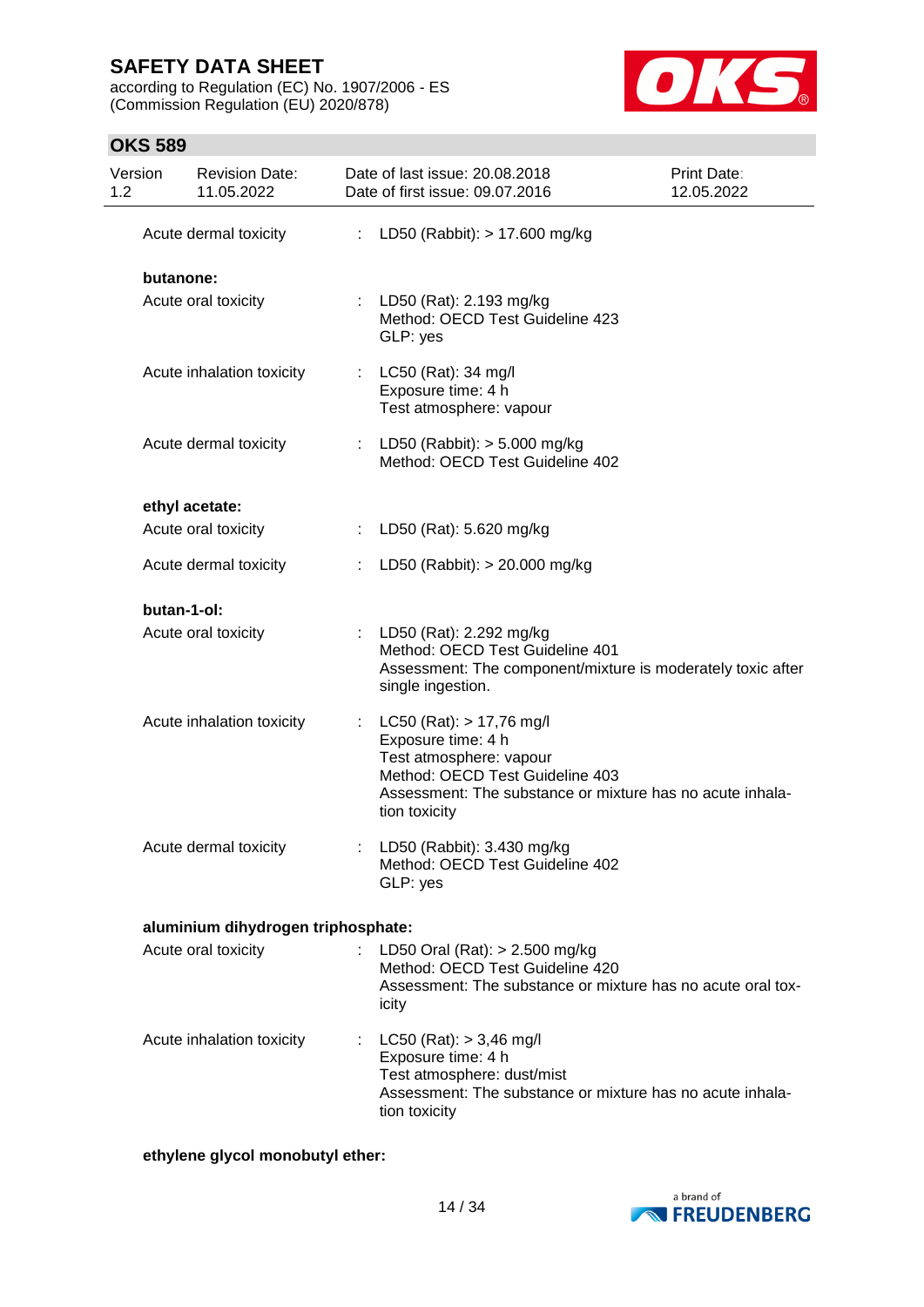according to Regulation (EC) No. 1907/2006 - ES (Commission Regulation (EU) 2020/878)



| Version<br>1.2              | <b>Revision Date:</b><br>11.05.2022 |    | Date of last issue: 20.08.2018<br>Date of first issue: 09.07.2016                                                                             | Print Date:<br>12.05.2022 |
|-----------------------------|-------------------------------------|----|-----------------------------------------------------------------------------------------------------------------------------------------------|---------------------------|
|                             | Acute oral toxicity                 | ÷. | Acute toxicity estimate: 1.200 mg/kg<br>Method: Converted acute toxicity point estimate                                                       |                           |
|                             |                                     |    | Assessment: The component/mixture is moderately toxic after<br>single ingestion.                                                              |                           |
|                             | Acute inhalation toxicity           | ÷. | Assessment: The component/mixture is moderately toxic after<br>short term inhalation.                                                         |                           |
|                             | Acute dermal toxicity               | ÷  | LD50 (Guinea pig): $> 2.000$ mg/kg<br>Method: OECD Test Guideline 402<br>Assessment: The substance or mixture has no acute dermal<br>toxicity |                           |
|                             | molybdenum disulphide:              |    |                                                                                                                                               |                           |
|                             | Acute oral toxicity                 | ÷. | LD50 (Rat): $> 5.000$ mg/kg                                                                                                                   |                           |
|                             | Acute dermal toxicity               |    | LD50 (Rat): $> 16.000$ mg/kg                                                                                                                  |                           |
| <b>Graphite:</b>            | Acute oral toxicity                 |    | LD50 (Rat): $> 2.000$ mg/kg<br>Method: OECD Test Guideline 401<br>Assessment: The substance or mixture has no acute oral tox-<br>icity        |                           |
|                             | <b>Skin corrosion/irritation</b>    |    |                                                                                                                                               |                           |
| Product:<br>Remarks         |                                     |    | This information is not available.                                                                                                            |                           |
|                             | <b>Components:</b>                  |    |                                                                                                                                               |                           |
|                             | n-butyl acetate:                    |    |                                                                                                                                               |                           |
| Species<br>Method<br>Result | Assessment                          |    | Rabbit<br>No skin irritation<br><b>OECD Test Guideline 404</b><br>Repeated exposure may cause skin dryness or cracking.                       |                           |
|                             |                                     |    |                                                                                                                                               |                           |
| butanone:<br>Species        |                                     |    | Rabbit                                                                                                                                        |                           |
|                             | Assessment                          |    | No skin irritation                                                                                                                            |                           |
| Method                      |                                     |    | <b>OECD Test Guideline 404</b>                                                                                                                |                           |
| Result                      |                                     |    | No skin irritation                                                                                                                            |                           |
| Result                      |                                     |    | Repeated exposure may cause skin dryness or cracking.                                                                                         |                           |
|                             | ethyl acetate:                      |    |                                                                                                                                               |                           |
| Species                     |                                     |    | Rabbit                                                                                                                                        |                           |
| Result                      |                                     |    | Mild skin irritation                                                                                                                          |                           |
|                             |                                     |    |                                                                                                                                               | a brand of                |

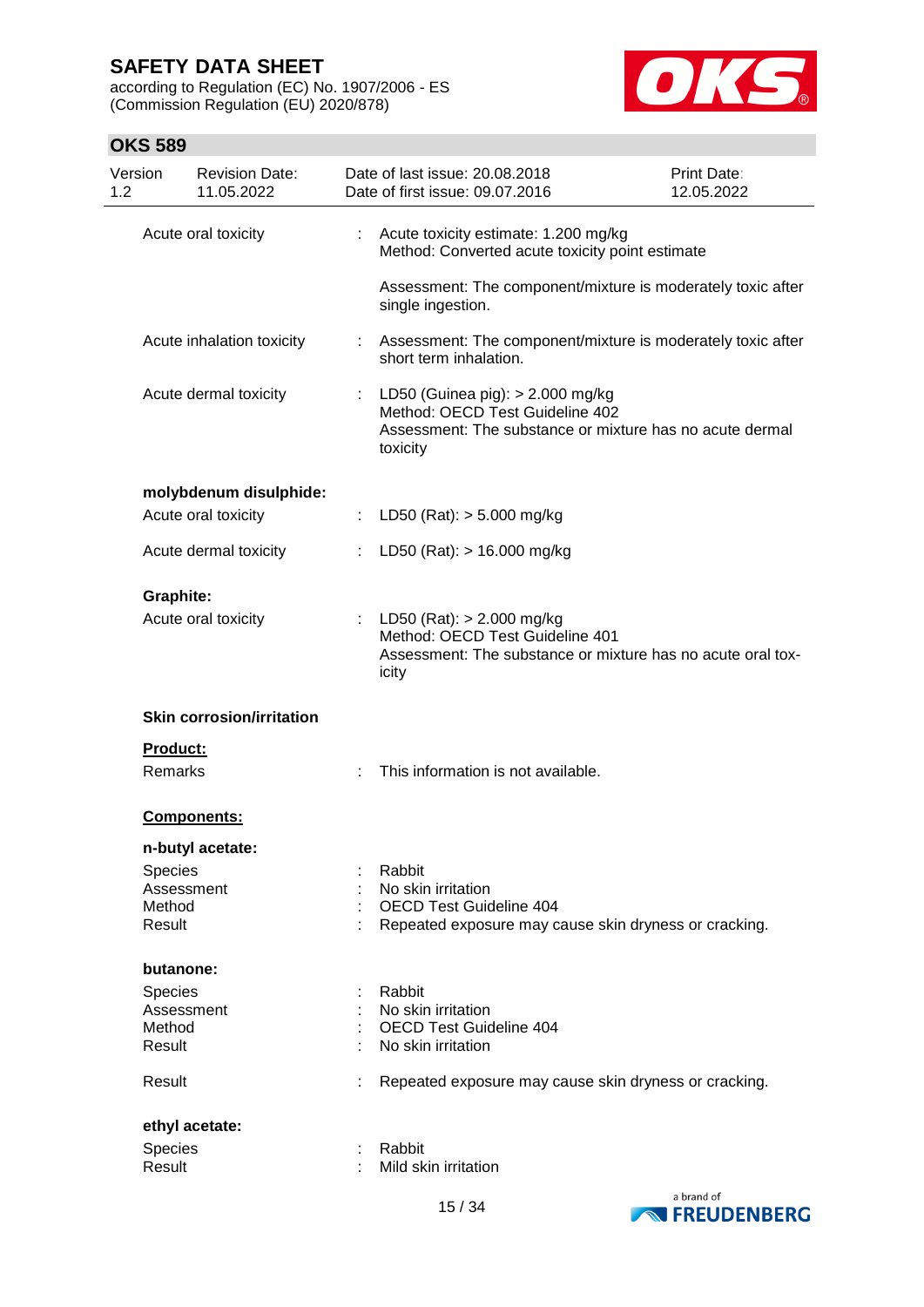according to Regulation (EC) No. 1907/2006 - ES (Commission Regulation (EU) 2020/878)



| Version<br>1.2 |                 | Revision Date:<br>11.05.2022       |                               | Date of last issue: 20.08.2018<br>Date of first issue: 09.07.2016 | <b>Print Date:</b><br>12.05.2022 |
|----------------|-----------------|------------------------------------|-------------------------------|-------------------------------------------------------------------|----------------------------------|
|                |                 |                                    |                               |                                                                   |                                  |
|                | Result          |                                    |                               | Repeated exposure may cause skin dryness or cracking.             |                                  |
|                | butan-1-ol:     |                                    |                               |                                                                   |                                  |
|                | Species         |                                    |                               | Rabbit                                                            |                                  |
|                | Assessment      |                                    |                               | Irritating to skin.                                               |                                  |
|                | Result          |                                    |                               | Irritating to skin.                                               |                                  |
|                |                 | aluminium dihydrogen triphosphate: |                               |                                                                   |                                  |
|                | Assessment      |                                    | $\mathcal{I}^{\mathcal{I}}$ . | No skin irritation                                                |                                  |
|                | Result          |                                    |                               | No skin irritation                                                |                                  |
|                |                 | ethylene glycol monobutyl ether:   |                               |                                                                   |                                  |
|                | Species         |                                    |                               | Rabbit                                                            |                                  |
|                | Assessment      |                                    |                               | Irritating to skin.                                               |                                  |
|                | Result          |                                    |                               | Irritating to skin.                                               |                                  |
|                |                 | molybdenum disulphide:             |                               |                                                                   |                                  |
|                | Assessment      |                                    |                               | No skin irritation                                                |                                  |
|                | Result          |                                    |                               | No skin irritation                                                |                                  |
|                |                 | Serious eye damage/eye irritation  |                               |                                                                   |                                  |
|                | <b>Product:</b> |                                    |                               |                                                                   |                                  |
|                | Remarks         |                                    |                               | Risk of serious damage to eyes.                                   |                                  |
|                |                 | Components:                        |                               |                                                                   |                                  |
|                |                 | n-butyl acetate:                   |                               |                                                                   |                                  |
|                | Species         |                                    |                               | Rabbit                                                            |                                  |
|                | Assessment      |                                    |                               | No eye irritation                                                 |                                  |
|                | Method          |                                    |                               | <b>OECD Test Guideline 405</b>                                    |                                  |
|                | Result          |                                    |                               | No eye irritation                                                 |                                  |
|                | <b>GLP</b>      |                                    |                               | yes                                                               |                                  |
|                | butanone:       |                                    |                               |                                                                   |                                  |
|                | Species         |                                    | t                             | Rabbit                                                            |                                  |
|                | Assessment      |                                    |                               | Irritating to eyes.                                               |                                  |
|                | Method          |                                    |                               | <b>OECD Test Guideline 405</b>                                    |                                  |
|                | Result          |                                    |                               | Irritating to eyes.                                               |                                  |
|                |                 | ethyl acetate:                     |                               |                                                                   |                                  |
|                | Assessment      |                                    | ÷                             | Irritating to eyes.                                               |                                  |
|                | Result          |                                    |                               | Irritating to eyes.                                               |                                  |
|                | butan-1-ol:     |                                    |                               |                                                                   |                                  |

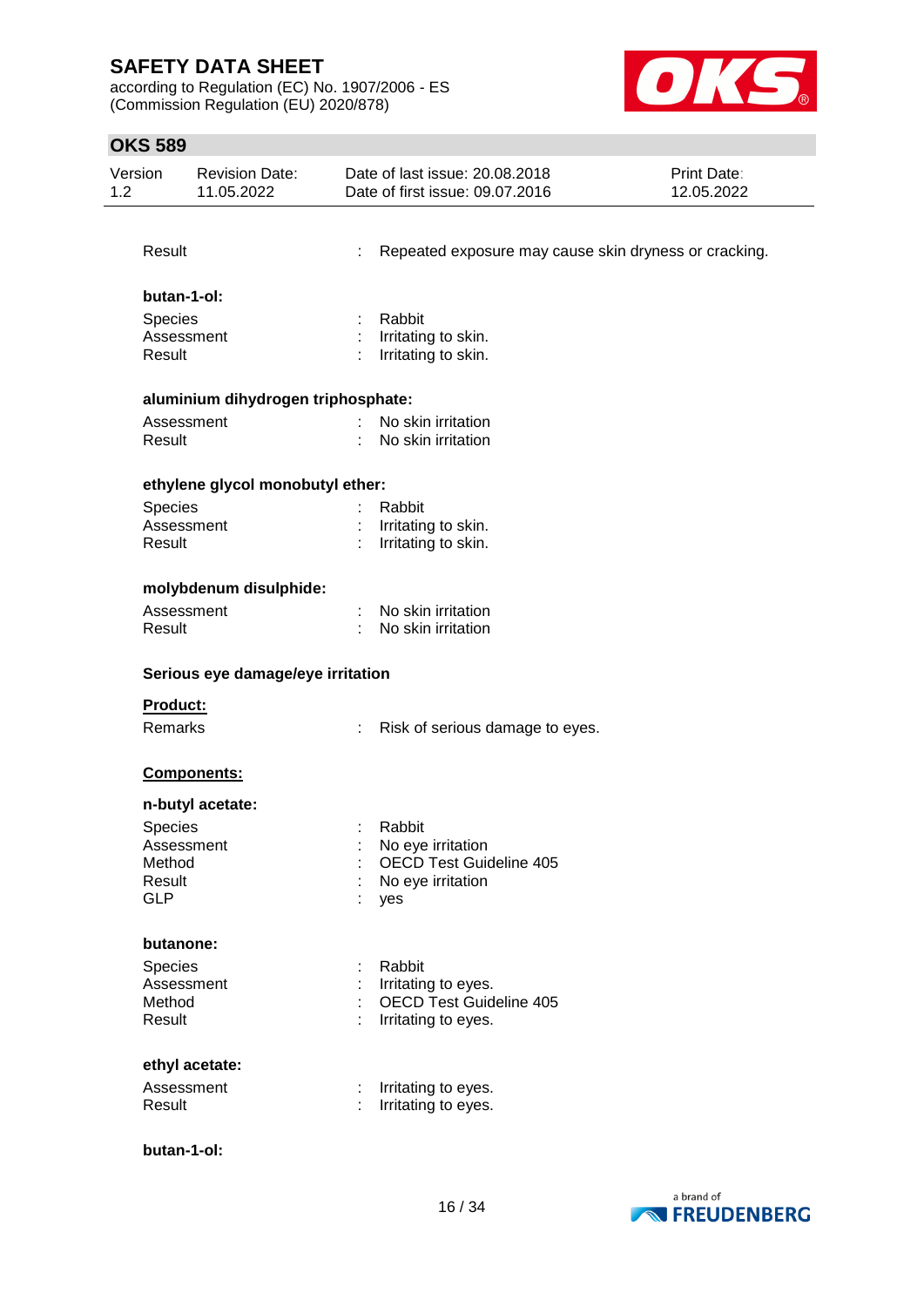according to Regulation (EC) No. 1907/2006 - ES (Commission Regulation (EU) 2020/878)



| 1.2 | Version<br><b>Revision Date:</b><br>11.05.2022                              |                                    | Date of last issue: 20.08.2018<br>Date of first issue: 09.07.2016                                                                                              | Print Date:<br>12.05.2022 |
|-----|-----------------------------------------------------------------------------|------------------------------------|----------------------------------------------------------------------------------------------------------------------------------------------------------------|---------------------------|
|     | Species<br>Assessment<br>Method<br>Result<br><b>GLP</b>                     |                                    | Rabbit<br>Risk of serious damage to eyes.<br><b>OECD Test Guideline 405</b><br>Risk of serious damage to eyes.<br>yes                                          |                           |
|     |                                                                             | aluminium dihydrogen triphosphate: |                                                                                                                                                                |                           |
|     | Assessment<br>Result                                                        |                                    | Irritating to eyes.<br>Irritating to eyes.                                                                                                                     |                           |
|     |                                                                             | ethylene glycol monobutyl ether:   |                                                                                                                                                                |                           |
|     | Species<br>Assessment<br>Result                                             |                                    | Rabbit<br>Irritating to eyes.<br>Irritating to eyes.                                                                                                           |                           |
|     |                                                                             | molybdenum disulphide:             |                                                                                                                                                                |                           |
|     | Assessment<br>Result                                                        |                                    | No eye irritation<br>No eye irritation                                                                                                                         |                           |
|     |                                                                             | Respiratory or skin sensitisation  |                                                                                                                                                                |                           |
|     | Product:                                                                    |                                    |                                                                                                                                                                |                           |
|     | Remarks                                                                     |                                    | This information is not available.                                                                                                                             |                           |
|     |                                                                             | Components:                        |                                                                                                                                                                |                           |
|     |                                                                             | n-butyl acetate:                   |                                                                                                                                                                |                           |
|     | <b>Test Type</b><br>Species<br>Assessment<br>Method<br>Result               | Exposure routes                    | <b>Maximisation Test</b><br>Dermal<br>Guinea pig<br>Does not cause skin sensitisation.<br><b>OECD Test Guideline 406</b><br>Does not cause skin sensitisation. |                           |
|     | butanone:                                                                   |                                    |                                                                                                                                                                |                           |
|     | <b>Test Type</b><br>Species<br>Assessment<br>Method<br>Result<br><b>GLP</b> |                                    | <b>Buehler Test</b><br>Guinea pig<br>Does not cause skin sensitisation.<br><b>OECD Test Guideline 406</b><br>Does not cause skin sensitisation.<br>yes         |                           |
|     |                                                                             |                                    |                                                                                                                                                                |                           |
|     | <b>Test Type</b><br>Species<br>Assessment                                   | ethyl acetate:<br>Exposure routes  | <b>Maximisation Test</b><br>Dermal<br>Guinea pig<br>Does not cause skin sensitisation.                                                                         | hrand of                  |

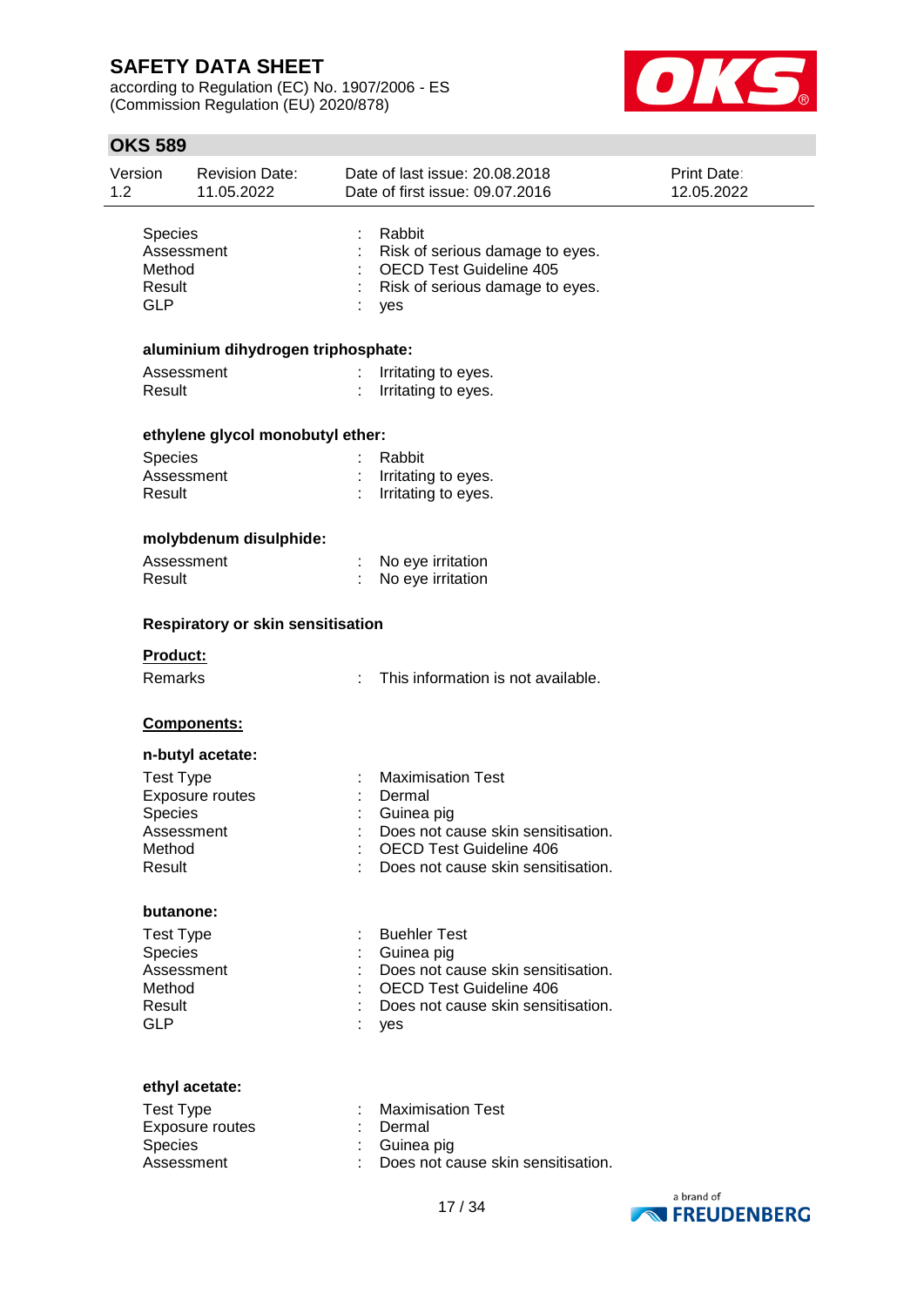according to Regulation (EC) No. 1907/2006 - ES (Commission Regulation (EU) 2020/878)



| 1.2 | Version                                                    | <b>Revision Date:</b><br>11.05.2022 | Date of last issue: 20.08.2018<br>Date of first issue: 09.07.2016                                                                                   | <b>Print Date:</b><br>12.05.2022 |
|-----|------------------------------------------------------------|-------------------------------------|-----------------------------------------------------------------------------------------------------------------------------------------------------|----------------------------------|
|     | Method<br>Result                                           |                                     | <b>OECD Test Guideline 406</b><br>Does not cause skin sensitisation.                                                                                |                                  |
|     | butan-1-ol:<br>Species<br>Assessment<br>Method<br>Result   |                                     | Mouse<br>Did not cause sensitisation on laboratory animals.<br><b>OECD Test Guideline 429</b><br>Did not cause sensitisation on laboratory animals. |                                  |
|     |                                                            | aluminium dihydrogen triphosphate:  |                                                                                                                                                     |                                  |
|     | Assessment<br>Result                                       |                                     | Did not cause sensitisation on laboratory animals.<br>Did not cause sensitisation on laboratory animals.                                            |                                  |
|     |                                                            | ethylene glycol monobutyl ether:    |                                                                                                                                                     |                                  |
|     | <b>Test Type</b><br><b>Species</b><br>Assessment<br>Result |                                     | <b>Maximisation Test</b><br>Guinea pig<br>Did not cause sensitisation on laboratory animals.<br>Did not cause sensitisation on laboratory animals.  |                                  |
|     |                                                            | molybdenum disulphide:              |                                                                                                                                                     |                                  |
|     | Assessment<br>Result                                       |                                     | Does not cause skin sensitisation.<br>Does not cause skin sensitisation.                                                                            |                                  |
|     |                                                            | <b>Germ cell mutagenicity</b>       |                                                                                                                                                     |                                  |
|     | <b>Product:</b>                                            |                                     |                                                                                                                                                     |                                  |
|     |                                                            | Genotoxicity in vitro               | : Remarks: No data available                                                                                                                        |                                  |
|     |                                                            | Genotoxicity in vivo                | Remarks: No data available                                                                                                                          |                                  |
|     |                                                            | <b>Components:</b>                  |                                                                                                                                                     |                                  |
|     |                                                            | n-butyl acetate:                    |                                                                                                                                                     |                                  |
|     |                                                            | Genotoxicity in vitro               | Test Type: Ames test<br>Test system: Salmonella typhimurium<br>Method: OECD Test Guideline 471<br>Result: negative                                  |                                  |
|     |                                                            |                                     | Test Type: Chromosome aberration test in vitro<br>Test system: Chinese hamster cells<br>Method: OECD Test Guideline 473<br>Result: negative         |                                  |
|     |                                                            | Genotoxicity in vivo                | Species: Mouse<br><b>Application Route: Oral</b><br>Method: OECD Test Guideline 474<br>Result: negative                                             |                                  |
|     |                                                            | Germ cell mutagenicity-As-          | Tests on bacterial or mammalian cell cultures did not show                                                                                          |                                  |

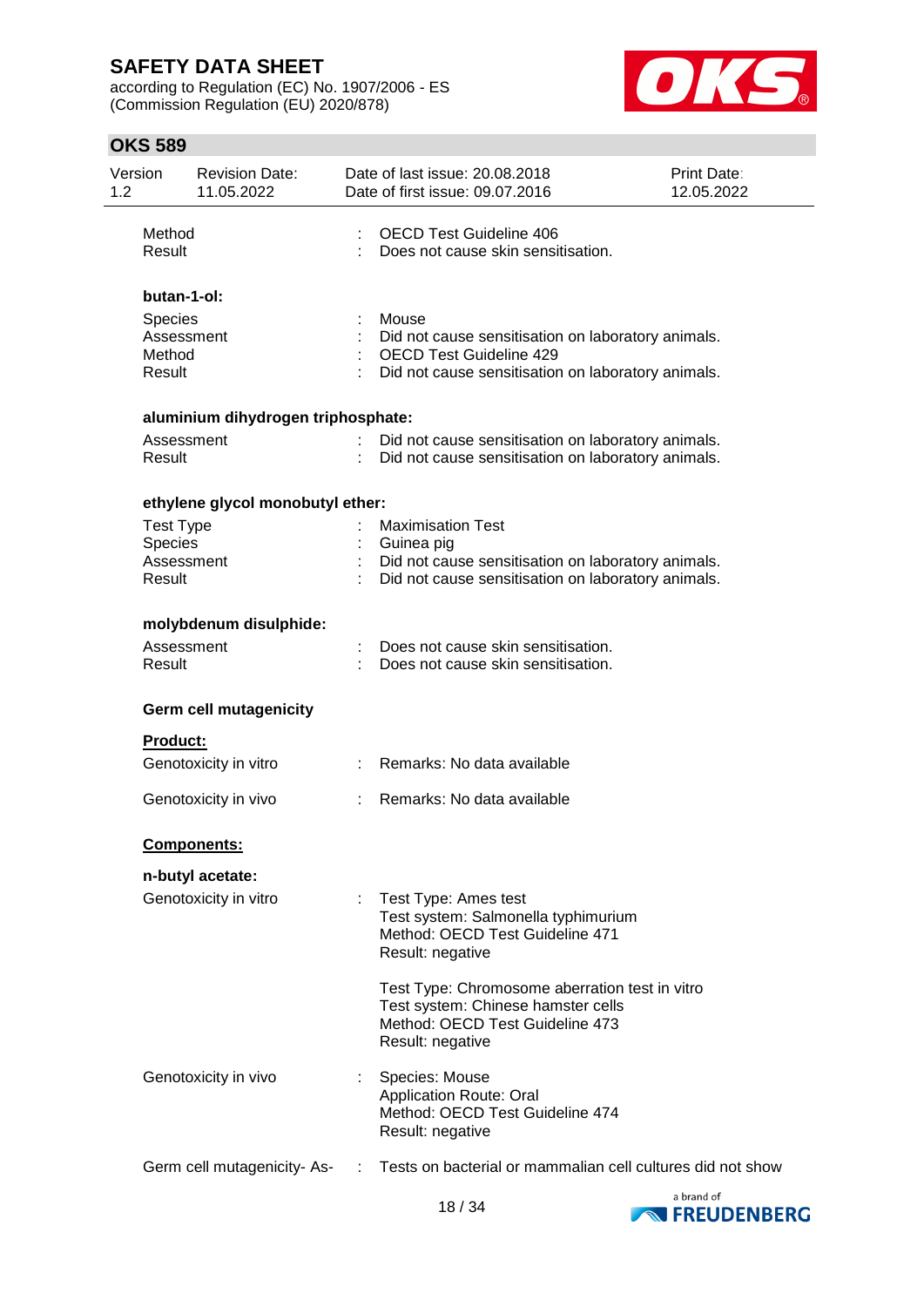according to Regulation (EC) No. 1907/2006 - ES (Commission Regulation (EU) 2020/878)



| Version<br>1.2 |                            | <b>Revision Date:</b><br>11.05.2022           |    | Date of last issue: 20.08.2018<br>Date of first issue: 09.07.2016                  | Print Date:<br>12.05.2022 |
|----------------|----------------------------|-----------------------------------------------|----|------------------------------------------------------------------------------------|---------------------------|
|                | sessment                   |                                               |    | mutagenic effects., Animal testing did not show any mutagenic<br>effects.          |                           |
|                | butanone:<br>sessment      | Germ cell mutagenicity-As-                    |    | : Tests on bacterial or mammalian cell cultures did not show<br>mutagenic effects. |                           |
|                |                            | ethylene glycol monobutyl ether:              |    |                                                                                    |                           |
|                | sessment                   |                                               |    | Germ cell mutagenicity-As- : In vitro tests did not show mutagenic effects         |                           |
|                | sessment                   | molybdenum disulphide:                        |    | Germ cell mutagenicity-As- : Animal testing did not show any mutagenic effects.    |                           |
|                |                            | Carcinogenicity                               |    |                                                                                    |                           |
|                | <b>Product:</b><br>Remarks |                                               |    | No data available                                                                  |                           |
|                |                            | Components:                                   |    |                                                                                    |                           |
|                | ment                       | n-butyl acetate:<br>Carcinogenicity - Assess- |    | : Not classifiable as a human carcinogen.                                          |                           |
|                | butanone:<br>ment          |                                               |    | Carcinogenicity - Assess- : Not classifiable as a human carcinogen.                |                           |
|                |                            | ethylene glycol monobutyl ether:              |    |                                                                                    |                           |
|                | ment                       |                                               |    | Carcinogenicity - Assess- : Animal testing did not show any carcinogenic effects.  |                           |
|                |                            | molybdenum disulphide:                        |    |                                                                                    |                           |
|                | ment                       | Carcinogenicity - Assess-                     |    | : No evidence of carcinogenicity in animal studies.                                |                           |
|                |                            | <b>Reproductive toxicity</b>                  |    |                                                                                    |                           |
|                | Product:                   |                                               |    |                                                                                    |                           |
|                |                            | Effects on fertility                          |    | Remarks: No data available                                                         |                           |
|                | ment                       | Effects on foetal develop-                    | ÷. | Remarks: No data available                                                         |                           |

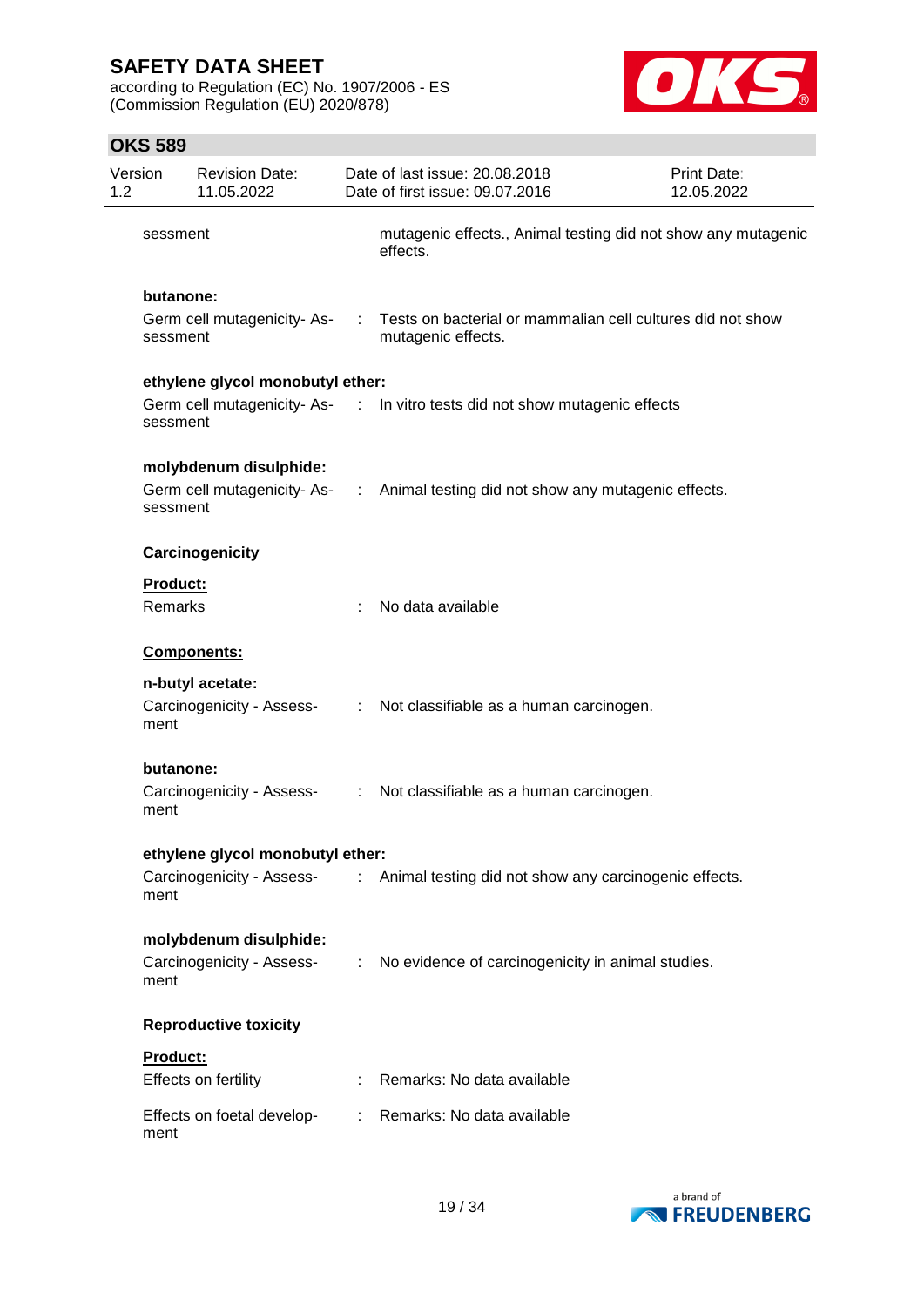according to Regulation (EC) No. 1907/2006 - ES (Commission Regulation (EU) 2020/878)



| Version<br>1.2 |            | <b>Revision Date:</b><br>11.05.2022            |                                                                                                                                           | Date of last issue: 20.08.2018<br>Date of first issue: 09.07.2016                                                                                                                                                                                                                                                                                  | <b>Print Date:</b><br>12.05.2022 |
|----------------|------------|------------------------------------------------|-------------------------------------------------------------------------------------------------------------------------------------------|----------------------------------------------------------------------------------------------------------------------------------------------------------------------------------------------------------------------------------------------------------------------------------------------------------------------------------------------------|----------------------------------|
|                |            | Components:                                    |                                                                                                                                           |                                                                                                                                                                                                                                                                                                                                                    |                                  |
|                |            | n-butyl acetate:                               |                                                                                                                                           |                                                                                                                                                                                                                                                                                                                                                    |                                  |
|                |            | Effects on fertility                           |                                                                                                                                           | Test Type: Two-generation study<br>Species: Rat<br>Application Route: inhalation (vapour)<br>General Toxicity - Parent: NOAEC: 750 mg/l<br>General Toxicity F1: NOAEC: 750 mg/l<br>General Toxicity F2: NOAEC: 750 mg/l<br>Method: OECD Test Guideline 416<br>Result: Embryotoxic effects and adverse effects on the off-<br>spring were detected. |                                  |
|                |            | Reproductive toxicity - As-                    | ÷                                                                                                                                         | - Fertility -                                                                                                                                                                                                                                                                                                                                      |                                  |
|                | sessment   |                                                | No evidence of adverse effects on sexual function and fertility,<br>or on development, based on animal experiments.<br>- Teratogenicity - |                                                                                                                                                                                                                                                                                                                                                    |                                  |
|                |            |                                                |                                                                                                                                           | No toxicity to reproduction                                                                                                                                                                                                                                                                                                                        |                                  |
|                | butanone:  |                                                |                                                                                                                                           |                                                                                                                                                                                                                                                                                                                                                    |                                  |
|                |            | Reproductive toxicity - As-                    | ÷.                                                                                                                                        | - Fertility -                                                                                                                                                                                                                                                                                                                                      |                                  |
|                | sessment   |                                                | No toxicity to reproduction<br>- Teratogenicity -                                                                                         |                                                                                                                                                                                                                                                                                                                                                    |                                  |
|                |            |                                                |                                                                                                                                           | No effects on or via lactation                                                                                                                                                                                                                                                                                                                     |                                  |
|                |            | aluminium dihydrogen triphosphate:             |                                                                                                                                           |                                                                                                                                                                                                                                                                                                                                                    |                                  |
|                |            | Reproductive toxicity - As-<br>:               |                                                                                                                                           | - Fertility -                                                                                                                                                                                                                                                                                                                                      |                                  |
|                | sessment   |                                                |                                                                                                                                           | No toxicity to reproduction                                                                                                                                                                                                                                                                                                                        |                                  |
|                |            | ethylene glycol monobutyl ether:               |                                                                                                                                           |                                                                                                                                                                                                                                                                                                                                                    |                                  |
|                |            | Reproductive toxicity - As-                    |                                                                                                                                           | - Fertility -                                                                                                                                                                                                                                                                                                                                      |                                  |
|                | sessment   |                                                |                                                                                                                                           | No toxicity to reproduction<br>- Teratogenicity -                                                                                                                                                                                                                                                                                                  |                                  |
|                |            |                                                |                                                                                                                                           | Animal testing did not show any effects on foetal develop-<br>ment.                                                                                                                                                                                                                                                                                |                                  |
|                |            | <b>STOT - single exposure</b>                  |                                                                                                                                           |                                                                                                                                                                                                                                                                                                                                                    |                                  |
|                |            | Components:                                    |                                                                                                                                           |                                                                                                                                                                                                                                                                                                                                                    |                                  |
|                |            | n-butyl acetate:                               |                                                                                                                                           |                                                                                                                                                                                                                                                                                                                                                    |                                  |
|                | Assessment | <b>Exposure routes</b><br><b>Target Organs</b> |                                                                                                                                           | Inhalation<br>Central nervous system<br>The substance or mixture is classified as specific target organ<br>toxicant, single exposure, category 3 with narcotic effects.                                                                                                                                                                            |                                  |

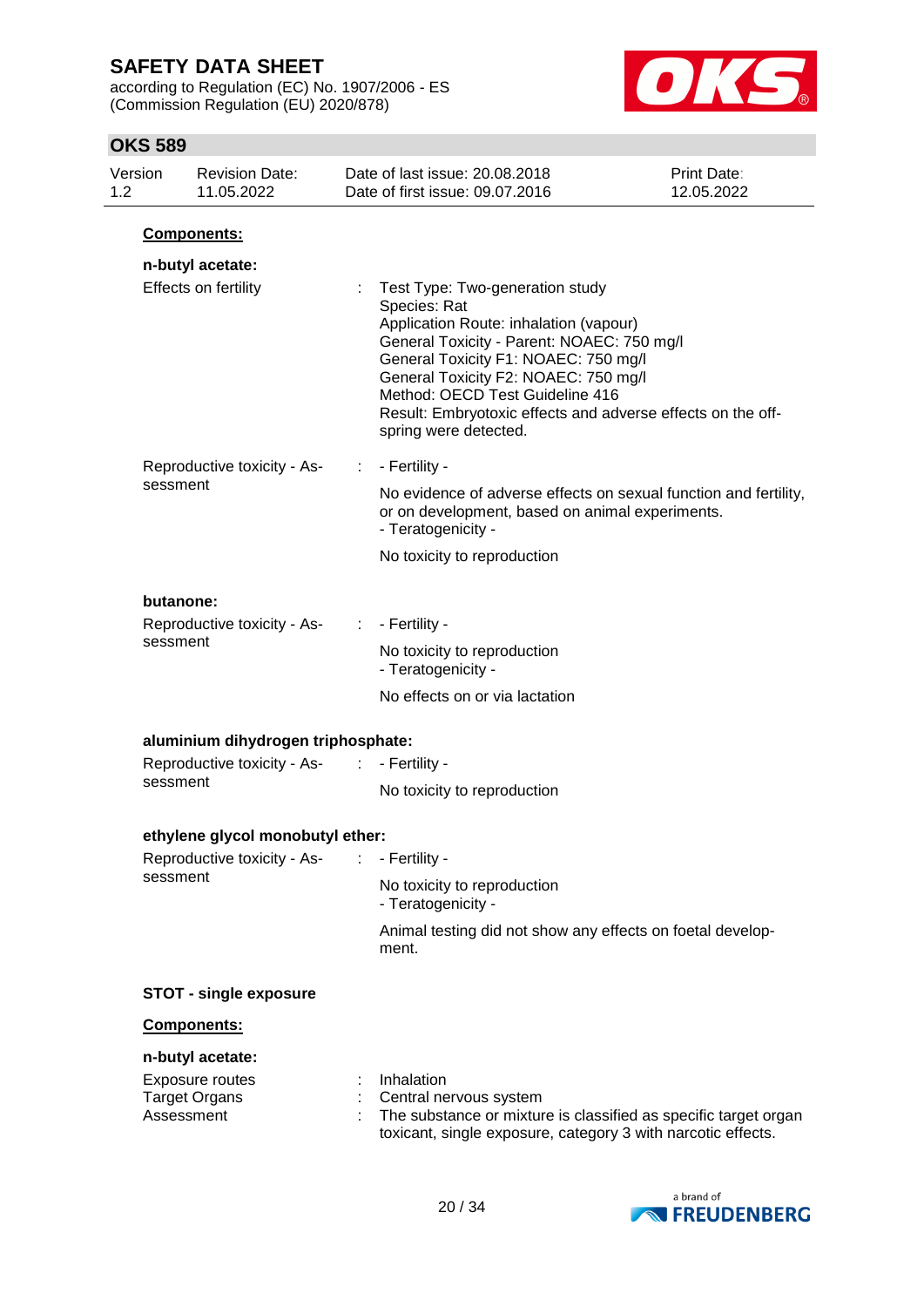according to Regulation (EC) No. 1907/2006 - ES (Commission Regulation (EU) 2020/878)



| Version<br>1.2 |                         | <b>Revision Date:</b><br>11.05.2022     | Date of last issue: 20.08.2018<br>Date of first issue: 09.07.2016                                                                                                                                          | Print Date:<br>12.05.2022 |
|----------------|-------------------------|-----------------------------------------|------------------------------------------------------------------------------------------------------------------------------------------------------------------------------------------------------------|---------------------------|
|                | butanone:               |                                         |                                                                                                                                                                                                            |                           |
|                | Assessment              | Exposure routes<br><b>Target Organs</b> | Inhalation<br>Respiratory system<br>The substance or mixture is classified as specific target organ<br>toxicant, single exposure, category 3 with narcotic effects.,<br>May cause drowsiness or dizziness. |                           |
|                |                         | ethyl acetate:                          |                                                                                                                                                                                                            |                           |
|                | Assessment              | Exposure routes<br><b>Target Organs</b> | Inhalation<br>Respiratory system<br>The substance or mixture is classified as specific target organ<br>toxicant, single exposure, category 3 with narcotic effects.                                        |                           |
|                | butan-1-ol:             |                                         |                                                                                                                                                                                                            |                           |
|                | Assessment              | Exposure routes<br><b>Target Organs</b> | Inhalation<br>Respiratory system<br>The substance or mixture is classified as specific target organ<br>toxicant, single exposure, category 3 with respiratory tract<br>irritation.                         |                           |
|                | Assessment              | Exposure routes<br><b>Target Organs</b> | Inhalation<br>Central nervous system<br>The substance or mixture is classified as specific target organ<br>toxicant, single exposure, category 3 with narcotic effects.                                    |                           |
|                |                         | aluminium dihydrogen triphosphate:      |                                                                                                                                                                                                            |                           |
|                | Assessment              |                                         | The substance or mixture is not classified as specific target<br>organ toxicant, single exposure.                                                                                                          |                           |
|                |                         | ethylene glycol monobutyl ether:        |                                                                                                                                                                                                            |                           |
|                | Assessment              |                                         | The substance or mixture is not classified as specific target<br>organ toxicant, single exposure.                                                                                                          |                           |
|                |                         | molybdenum disulphide:                  |                                                                                                                                                                                                            |                           |
|                | Assessment              |                                         | The substance or mixture is not classified as specific target<br>organ toxicant, single exposure.                                                                                                          |                           |
|                |                         | <b>STOT - repeated exposure</b>         |                                                                                                                                                                                                            |                           |
|                |                         | Components:                             |                                                                                                                                                                                                            |                           |
|                | Assessment              | n-butyl acetate:                        | The substance or mixture is not classified as specific target<br>organ toxicant, repeated exposure.                                                                                                        |                           |
|                | butanone:<br>Assessment |                                         | The substance or mixture is not classified as specific target<br>organ toxicant, repeated exposure.                                                                                                        |                           |

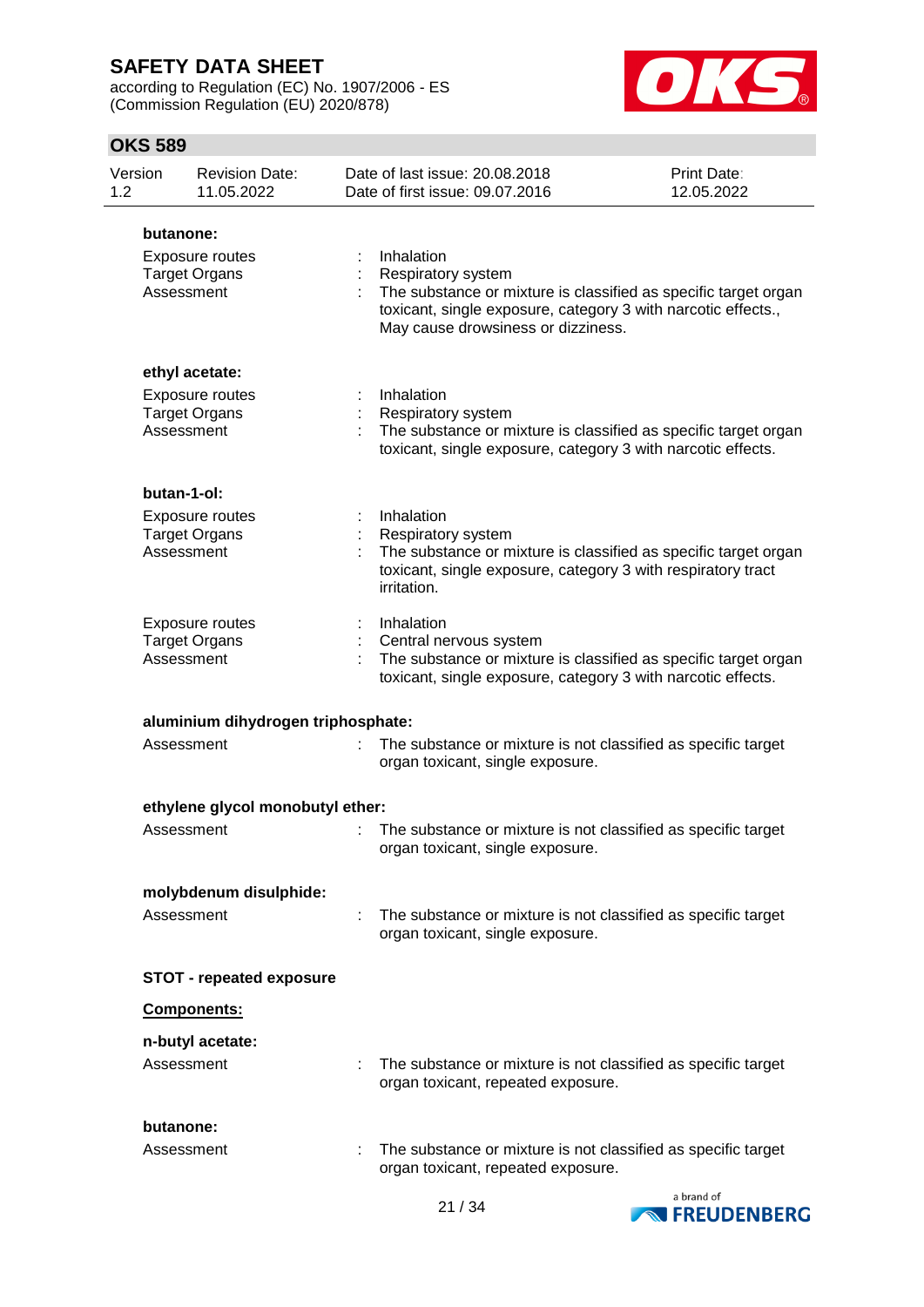according to Regulation (EC) No. 1907/2006 - ES (Commission Regulation (EU) 2020/878)



| Version<br>1.2          | <b>Revision Date:</b><br>11.05.2022   |                  | Date of last issue: 20.08.2018<br>Date of first issue: 09.07.2016                                     | Print Date:<br>12.05.2022 |
|-------------------------|---------------------------------------|------------------|-------------------------------------------------------------------------------------------------------|---------------------------|
|                         |                                       |                  |                                                                                                       |                           |
|                         | ethyl acetate:                        |                  |                                                                                                       |                           |
|                         | Assessment                            |                  | The substance or mixture is not classified as specific target<br>organ toxicant, repeated exposure.   |                           |
|                         | butan-1-ol:                           |                  |                                                                                                       |                           |
|                         | Assessment                            | ÷.               | The substance or mixture is not classified as specific target<br>organ toxicant, repeated exposure.   |                           |
|                         | aluminium dihydrogen triphosphate:    |                  |                                                                                                       |                           |
|                         | Assessment                            |                  | : The substance or mixture is not classified as specific target<br>organ toxicant, repeated exposure. |                           |
|                         | ethylene glycol monobutyl ether:      |                  |                                                                                                       |                           |
|                         | Assessment                            |                  | The substance or mixture is not classified as specific target<br>organ toxicant, repeated exposure.   |                           |
|                         | molybdenum disulphide:                |                  |                                                                                                       |                           |
|                         | Assessment                            |                  | The substance or mixture is not classified as specific target<br>organ toxicant, repeated exposure.   |                           |
|                         | <b>Repeated dose toxicity</b>         |                  |                                                                                                       |                           |
| Product:                |                                       |                  |                                                                                                       |                           |
| Remarks                 |                                       |                  | This information is not available.                                                                    |                           |
|                         | Components:                           |                  |                                                                                                       |                           |
|                         | n-butyl acetate:                      |                  |                                                                                                       |                           |
| Species<br><b>NOAEL</b> |                                       | Rat<br>125 mg/kg |                                                                                                       |                           |
|                         | <b>Application Route</b>              | Oral             |                                                                                                       |                           |
|                         | <b>Aspiration toxicity</b>            |                  |                                                                                                       |                           |
| Product:                |                                       |                  |                                                                                                       |                           |
|                         | This information is not available.    |                  |                                                                                                       |                           |
|                         | Components:                           |                  |                                                                                                       |                           |
|                         | n-butyl acetate:                      |                  |                                                                                                       |                           |
|                         | No aspiration toxicity classification |                  |                                                                                                       |                           |
|                         | butanone:                             |                  |                                                                                                       |                           |
|                         | No aspiration toxicity classification |                  |                                                                                                       |                           |

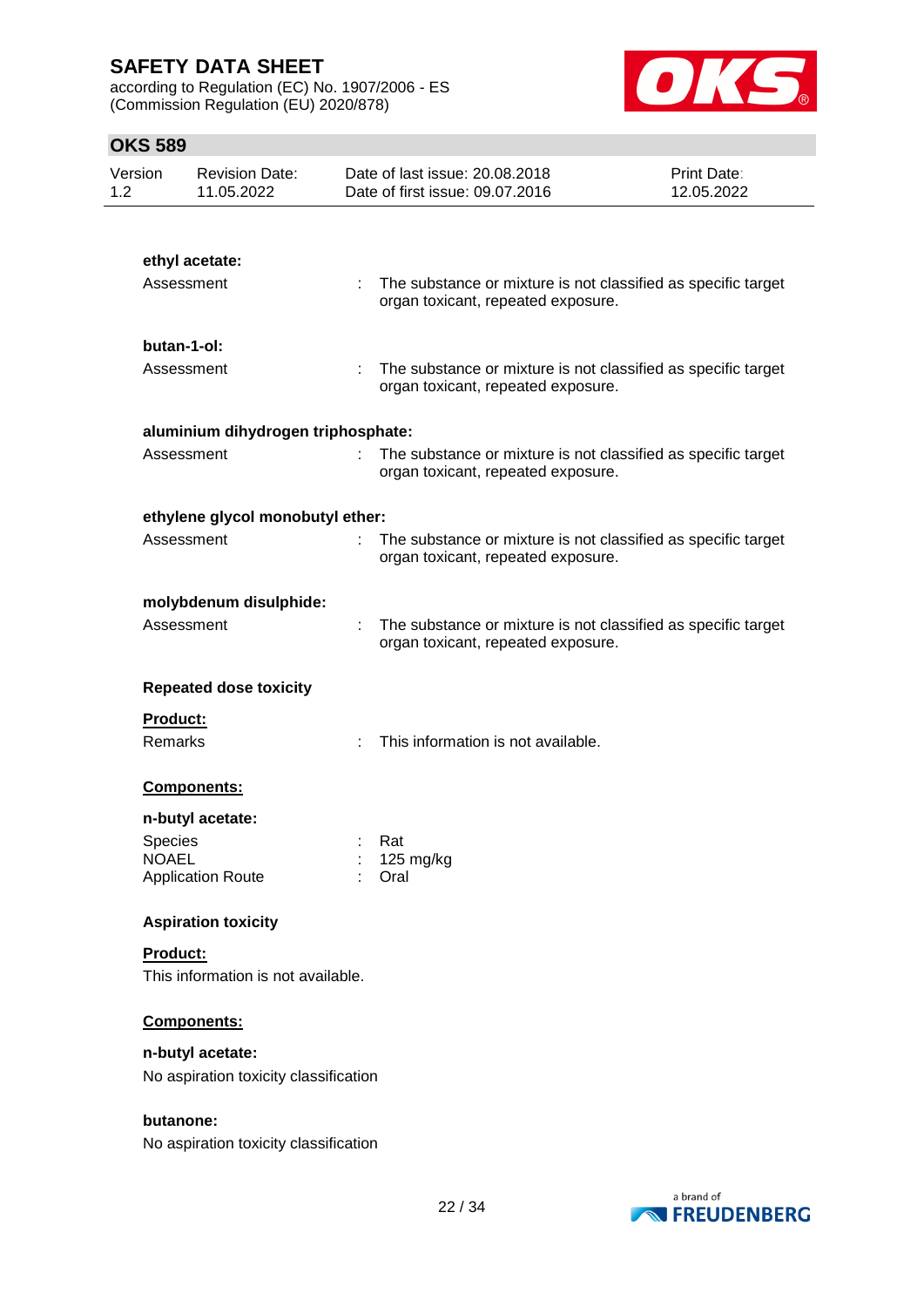according to Regulation (EC) No. 1907/2006 - ES (Commission Regulation (EU) 2020/878)



## **OKS 589**

| <b>Revision Date:</b><br>Version<br>12<br>11.05.2022 |             | Date of last issue: 20.08.2018<br>Date of first issue: 09.07.2016 | <b>Print Date:</b><br>12.05.2022 |  |  |  |
|------------------------------------------------------|-------------|-------------------------------------------------------------------|----------------------------------|--|--|--|
|                                                      | butan-1-ol: |                                                                   |                                  |  |  |  |
| No aspiration toxicity classification                |             |                                                                   |                                  |  |  |  |

## **aluminium dihydrogen triphosphate:**

No aspiration toxicity classification

### **ethylene glycol monobutyl ether:**

No aspiration toxicity classification

### **11.2 Information on other hazards**

### **Endocrine disrupting properties**

### **Product:**

| Assessment                         | : The substance/mixture does not contain components consid-<br>ered to have endocrine disrupting properties according to<br>REACH Article 57(f) or Commission Delegated regulation<br>(EU) 2017/2100 or Commission Regulation (EU) 2018/605 at<br>levels of 0.1% or higher. |
|------------------------------------|-----------------------------------------------------------------------------------------------------------------------------------------------------------------------------------------------------------------------------------------------------------------------------|
| <b>Further information</b>         |                                                                                                                                                                                                                                                                             |
| <b>Product:</b><br><b>Remarks</b>  | Information given is based on data on the components and<br>the toxicology of similar products.                                                                                                                                                                             |
| <b>Components:</b>                 |                                                                                                                                                                                                                                                                             |
| aluminium dihydrogen triphosphate: |                                                                                                                                                                                                                                                                             |
| <b>Remarks</b>                     | Ingestion causes irritation of upper respiratory system and<br>gastrointestinal disturbance.                                                                                                                                                                                |
| molybdenum disulphide:             |                                                                                                                                                                                                                                                                             |
| <b>Remarks</b>                     | Information given is based on data on the components and                                                                                                                                                                                                                    |

the toxicology of similar products.

### **SECTION 12: Ecological information**

#### **12.1 Toxicity**

| <b>Product:</b>                                                                     |                                          |
|-------------------------------------------------------------------------------------|------------------------------------------|
| Toxicity to fish                                                                    | : Remarks: Harmful to aquatic organisms. |
| Toxicity to daphnia and other : Remarks: No data available<br>aquatic invertebrates |                                          |

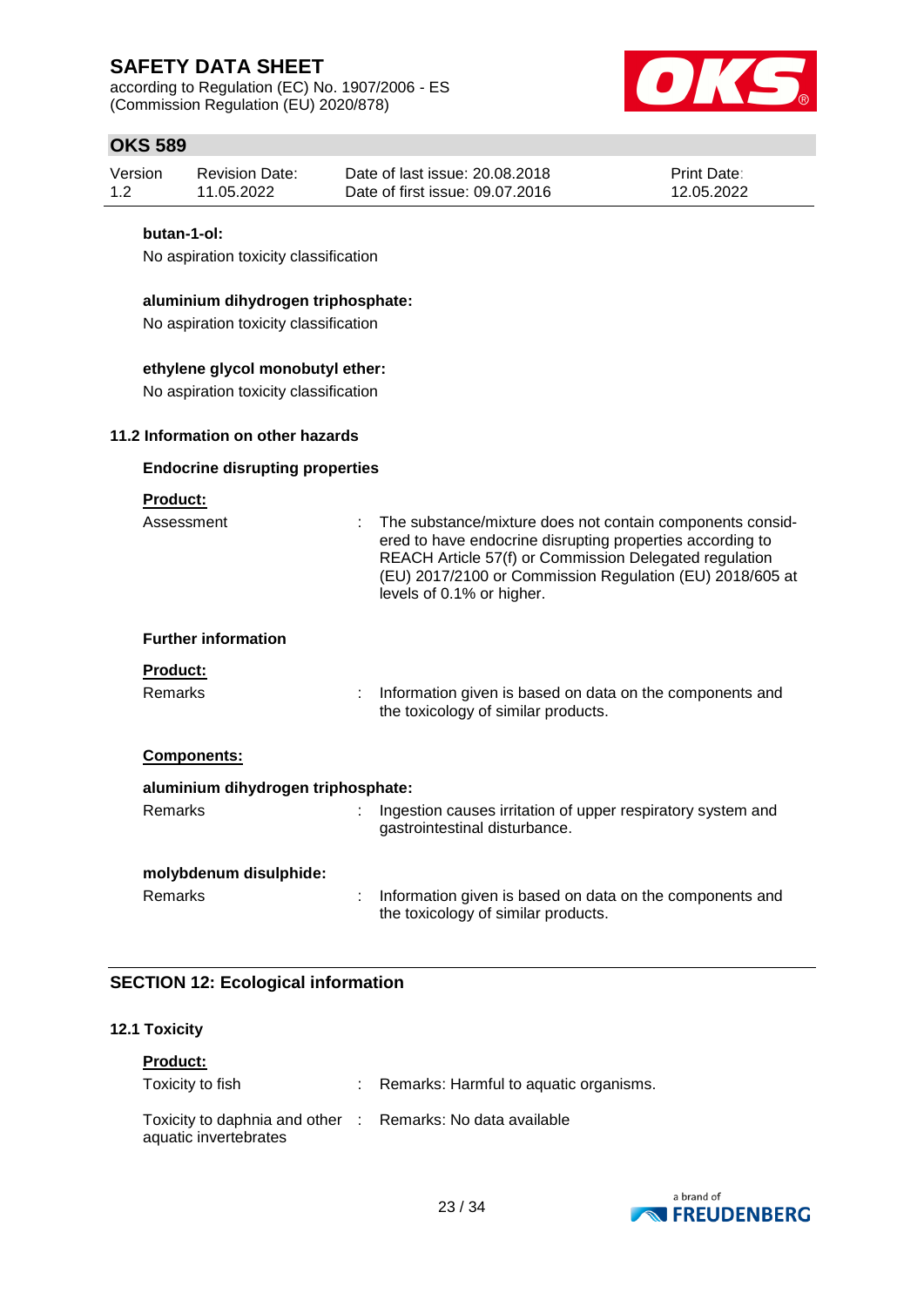according to Regulation (EC) No. 1907/2006 - ES (Commission Regulation (EU) 2020/878)



| Version<br>1.2 |                  | <b>Revision Date:</b><br>11.05.2022                              |    | Date of last issue: 20.08.2018<br>Date of first issue: 09.07.2016                                                                                                   | Print Date:<br>12.05.2022 |
|----------------|------------------|------------------------------------------------------------------|----|---------------------------------------------------------------------------------------------------------------------------------------------------------------------|---------------------------|
|                | plants           | Toxicity to algae/aquatic                                        | ÷. | Remarks: No data available                                                                                                                                          |                           |
|                |                  | Toxicity to microorganisms                                       |    | Remarks: No data available                                                                                                                                          |                           |
|                | Components:      |                                                                  |    |                                                                                                                                                                     |                           |
|                |                  | n-butyl acetate:                                                 |    |                                                                                                                                                                     |                           |
|                | Toxicity to fish |                                                                  |    | LC50 (Pimephales promelas (fathead minnow)): 18 mg/l<br>Exposure time: 96 h<br>Test Type: flow-through test<br>Method: OECD Test Guideline 203                      |                           |
|                |                  | Toxicity to daphnia and other :<br>aquatic invertebrates         |    | EC50 (Daphnia (water flea)): 44 mg/l<br>Exposure time: 48 h<br>Test Type: static test                                                                               |                           |
|                | plants           | Toxicity to algae/aquatic                                        |    | EC50 (Desmodesmus subspicatus (green algae)): 397 mg/l<br>Exposure time: 72 h<br>Test Type: static test                                                             |                           |
|                |                  | Toxicity to microorganisms                                       |    | EC50 (Tetrahymena pyriformis): 356 mg/l<br>Exposure time: 40 h<br>Test Type: Growth inhibition                                                                      |                           |
|                | ic toxicity)     | Toxicity to daphnia and other :<br>aquatic invertebrates (Chron- |    | NOEC: 23 mg/l<br>Exposure time: 21 d<br>Species: Daphnia magna (Water flea)<br><b>Test Type: Reproduction Test</b><br>GLP: yes                                      |                           |
|                | butanone:        |                                                                  |    |                                                                                                                                                                     |                           |
|                | Toxicity to fish |                                                                  |    | LC50 (Pimephales promelas (fathead minnow)): 2.993 mg/l<br>Exposure time: 96 h<br>Test Type: static test                                                            |                           |
|                |                  | Toxicity to daphnia and other :<br>aquatic invertebrates         |    | EC50 (Daphnia magna (Water flea)): 308 mg/l<br>Exposure time: 48 h<br>Test Type: static test                                                                        |                           |
|                | plants           | Toxicity to algae/aquatic                                        |    | EC50 (Pseudokirchneriella subcapitata (green algae)): 1.972<br>mg/l<br>Exposure time: 72 h<br>Test Type: static test<br>Method: OECD Test Guideline 201<br>GLP: yes |                           |
|                |                  | Toxicity to microorganisms                                       |    | EC50 (Pseudomonas putida): 1.150 mg/l<br>Exposure time: 16 h<br>Test Type: static test<br>Method: DIN 38 412 Part 8                                                 |                           |

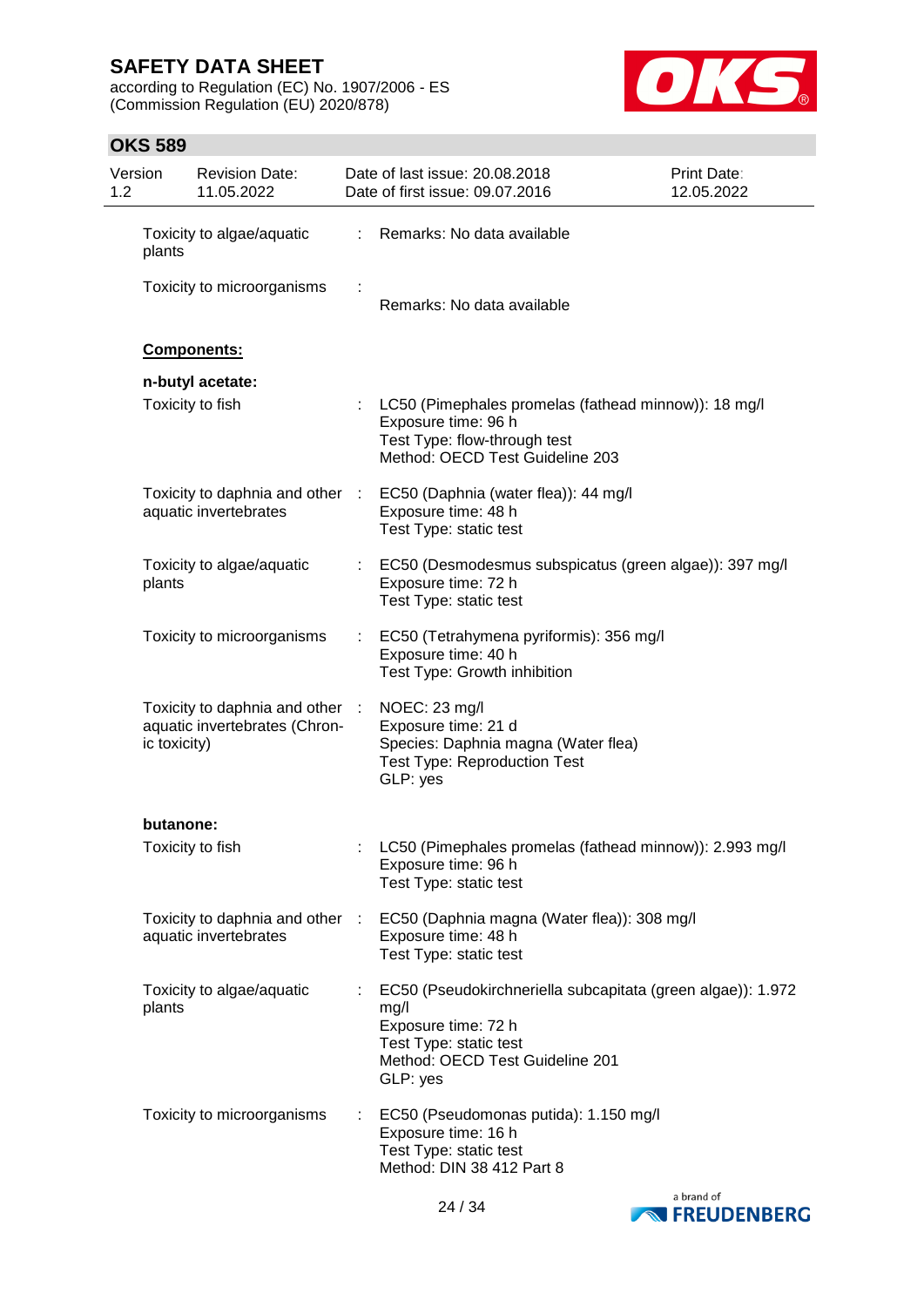according to Regulation (EC) No. 1907/2006 - ES (Commission Regulation (EU) 2020/878)



## **OKS 589**

| Version<br>1.2 |              | <b>Revision Date:</b><br>11.05.2022                            | Date of last issue: 20.08.2018<br>Date of first issue: 09.07.2016                                                                                                 | <b>Print Date:</b><br>12.05.2022 |
|----------------|--------------|----------------------------------------------------------------|-------------------------------------------------------------------------------------------------------------------------------------------------------------------|----------------------------------|
|                |              |                                                                |                                                                                                                                                                   |                                  |
|                |              | ethyl acetate:<br>Toxicity to fish                             |                                                                                                                                                                   |                                  |
|                |              |                                                                | LC50 (Pimephales promelas (fathead minnow)): 212,5 mg/l<br>Exposure time: 96 h<br>Test Type: static test                                                          |                                  |
|                |              | aquatic invertebrates                                          | Toxicity to daphnia and other : EC50 (Daphnia magna (Water flea)): 154 mg/l<br>Exposure time: 48 h                                                                |                                  |
|                | plants       | Toxicity to algae/aquatic                                      | EC50 (Pseudokirchneriella subcapitata (green algae)): 2.500<br>mg/l<br>Exposure time: 96 h                                                                        |                                  |
|                | butan-1-ol:  |                                                                |                                                                                                                                                                   |                                  |
|                |              | Toxicity to fish                                               | LC50 (Pimephales promelas (fathead minnow)): 1.376 mg/l<br>Exposure time: 96 h<br>Test Type: static test<br>Method: OECD Test Guideline 203<br>GLP: yes           |                                  |
|                |              | Toxicity to daphnia and other :<br>aquatic invertebrates       | EC50 (Daphnia magna (Water flea)): 1.328 mg/l<br>Exposure time: 48 h<br>Test Type: static test<br>Method: OECD Test Guideline 202<br>GLP: yes                     |                                  |
|                | plants       | Toxicity to algae/aquatic                                      | EC50 (Pseudokirchneriella subcapitata (green algae)): 225<br>mg/l<br>Exposure time: 96 h<br>Test Type: static test<br>Method: OECD Test Guideline 201<br>GLP: yes |                                  |
|                |              | Toxicity to microorganisms                                     | EC10 (Pseudomonas putida): 2.476 mg/l<br>Exposure time: 17 h<br>Test Type: static test<br>Method: DIN 38 412 Part 8                                               |                                  |
|                | ic toxicity) | Toxicity to daphnia and other<br>aquatic invertebrates (Chron- | NOEC: 4,1 mg/l<br>Exposure time: 21 d<br>Species: Daphnia magna (Water flea)<br>Test Type: semi-static test<br>Method: OECD Test Guideline 211<br>GLP: yes        |                                  |
|                |              | ethylene glycol monobutyl ether:                               |                                                                                                                                                                   |                                  |
|                |              | Toxicity to fish                                               | LC50 (Oncorhynchus mykiss (rainbow trout)): 1.474 mg/l<br>Exposure time: 96 h                                                                                     |                                  |



Method: OECD Test Guideline 203

Test Type: static test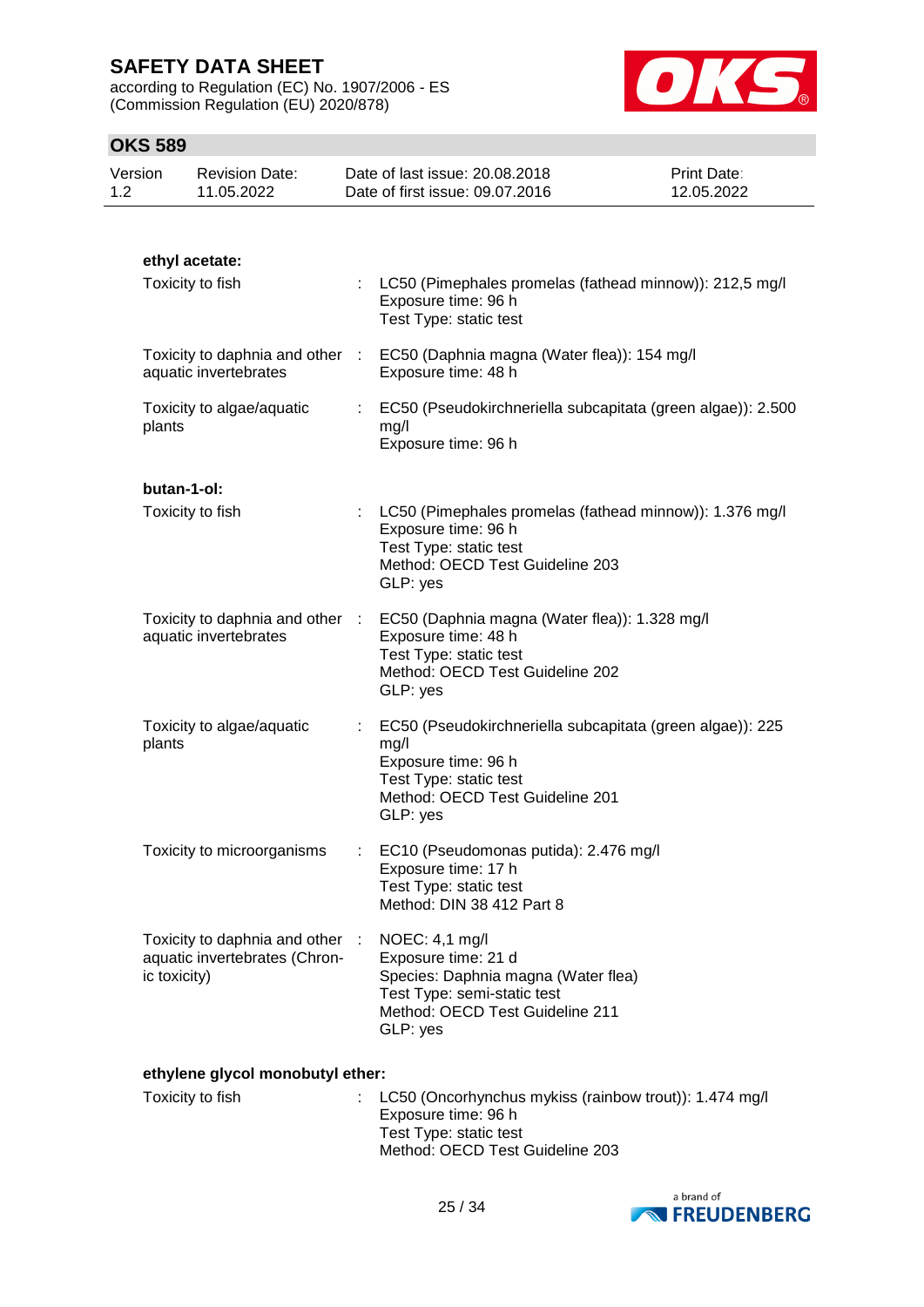according to Regulation (EC) No. 1907/2006 - ES (Commission Regulation (EU) 2020/878)



| Version<br>1.2 |                 | <b>Revision Date:</b><br>11.05.2022                              | Date of last issue: 20.08.2018<br>Date of first issue: 09.07.2016                                                                                      | <b>Print Date:</b><br>12.05.2022 |
|----------------|-----------------|------------------------------------------------------------------|--------------------------------------------------------------------------------------------------------------------------------------------------------|----------------------------------|
|                |                 | Toxicity to daphnia and other :<br>aquatic invertebrates         | EC50 (Daphnia magna (Water flea)): 1.550 mg/l<br>Exposure time: 48 h<br>Test Type: Immobilization<br>Method: OECD Test Guideline 202                   |                                  |
|                | plants          | Toxicity to algae/aquatic                                        | EC50 (Pseudokirchneriella subcapitata (green algae)): 1.840<br>mg/l<br>Exposure time: 72 h<br>Method: OECD Test Guideline 201                          |                                  |
|                | icity)          | Toxicity to fish (Chronic tox-                                   | $NOEC:$ > 100 mg/l<br>Exposure time: 21 d<br>Species: Danio rerio (zebra fish)                                                                         |                                  |
|                | ic toxicity)    | Toxicity to daphnia and other :<br>aquatic invertebrates (Chron- | NOEC: 100 mg/l<br>Exposure time: 21 d<br>Species: Daphnia magna (Water flea)<br><b>Test Type: Reproduction Test</b><br>Method: OECD Test Guideline 211 |                                  |
|                |                 | molybdenum disulphide:                                           |                                                                                                                                                        |                                  |
|                |                 | Toxicity to fish                                                 | LC50 (Pimephales promelas (fathead minnow)): > 100 mg/l<br>Exposure time: 96 h                                                                         |                                  |
|                |                 | Toxicity to daphnia and other :<br>aquatic invertebrates         | EC50 (Daphnia magna (Water flea)): > 100 mg/l<br>Exposure time: 48 h                                                                                   |                                  |
|                | plants          | Toxicity to algae/aquatic                                        | EC50 (Pseudokirchneriella subcapitata (green algae)): > 100<br>mg/l<br>Exposure time: 72 h                                                             |                                  |
|                |                 | 12.2 Persistence and degradability                               |                                                                                                                                                        |                                  |
|                | <b>Product:</b> |                                                                  |                                                                                                                                                        |                                  |
|                |                 | Biodegradability                                                 | Remarks: No data available                                                                                                                             |                                  |
|                | ity             | Physico-chemical removabil- :                                    | Remarks: No data available                                                                                                                             |                                  |
|                |                 | Components:                                                      |                                                                                                                                                        |                                  |
|                |                 | n-butyl acetate:                                                 |                                                                                                                                                        |                                  |
|                |                 | Biodegradability                                                 | Test Type: Primary biodegradation<br>Result: rapidly biodegradable<br>Biodegradation: 83 %<br>Exposure time: 28 d<br>Method: OECD Test Guideline 301D  |                                  |
|                | butanone:       |                                                                  |                                                                                                                                                        |                                  |
|                |                 | Biodegradability                                                 | Test Type: aerobic                                                                                                                                     |                                  |
|                |                 |                                                                  |                                                                                                                                                        |                                  |

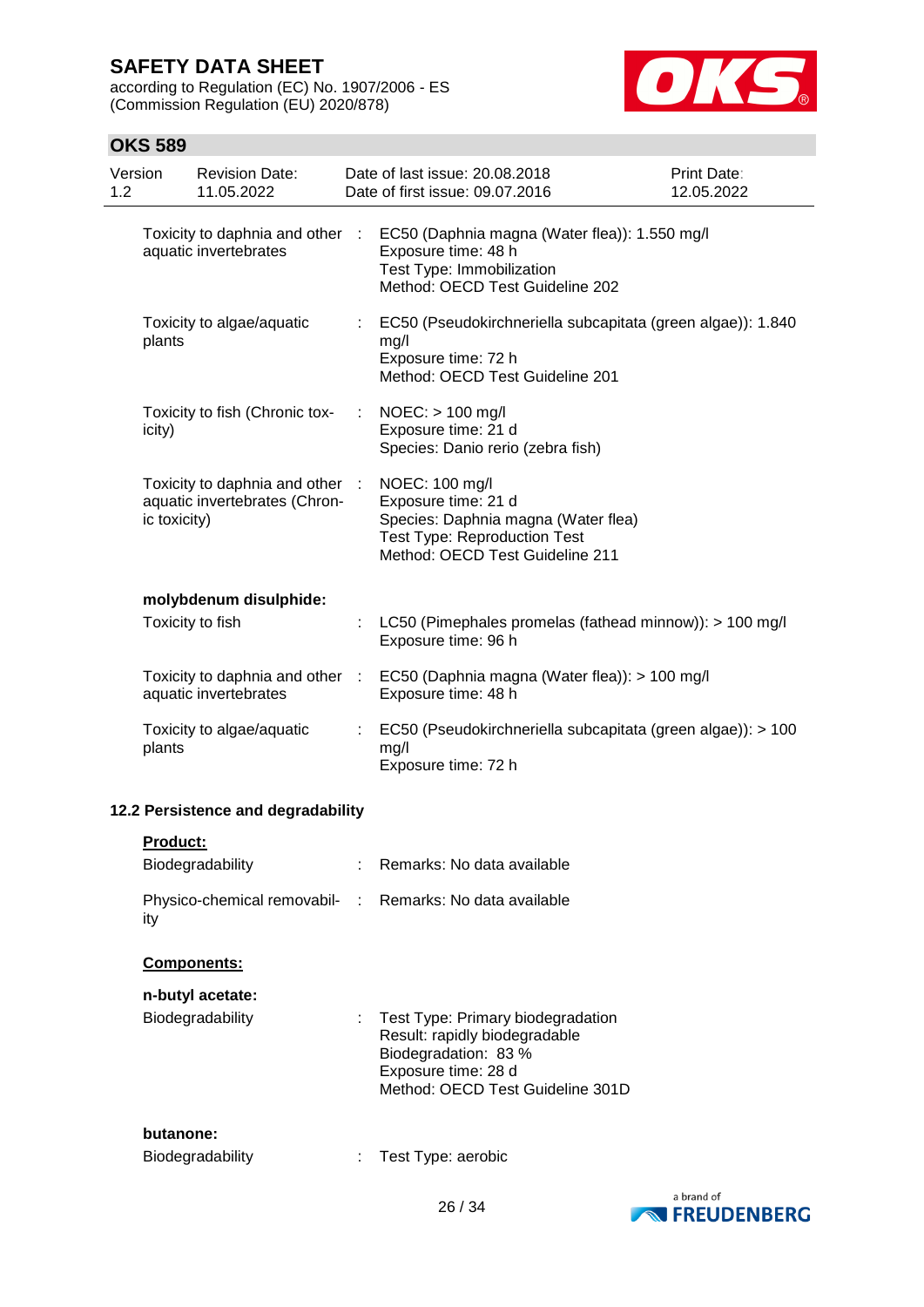according to Regulation (EC) No. 1907/2006 - ES (Commission Regulation (EU) 2020/878)



| Version<br>1.2                   |             | <b>Revision Date:</b><br>11.05.2022                            |                                                                                                                                        | Date of last issue: 20.08.2018<br>Print Date:<br>Date of first issue: 09.07.2016<br>12.05.2022                                                                                                                          |  |  |
|----------------------------------|-------------|----------------------------------------------------------------|----------------------------------------------------------------------------------------------------------------------------------------|-------------------------------------------------------------------------------------------------------------------------------------------------------------------------------------------------------------------------|--|--|
|                                  |             |                                                                |                                                                                                                                        | Inoculum: activated sludge<br>Result: rapidly biodegradable<br>Biodegradation: 98 %<br>Exposure time: 28 d<br>Method: OECD Test Guideline 301D<br>GLP: yes                                                              |  |  |
| ethyl acetate:                   |             |                                                                |                                                                                                                                        |                                                                                                                                                                                                                         |  |  |
|                                  |             | Biodegradability                                               | ÷                                                                                                                                      | Result: rapidly biodegradable                                                                                                                                                                                           |  |  |
|                                  | butan-1-ol: |                                                                |                                                                                                                                        |                                                                                                                                                                                                                         |  |  |
|                                  |             | Biodegradability                                               |                                                                                                                                        | Test Type: aerobic<br>Inoculum: activated sludge<br>Result: rapidly biodegradable<br>Biodegradation: > 92 %<br>Exposure time: 28 d                                                                                      |  |  |
| ethylene glycol monobutyl ether: |             |                                                                |                                                                                                                                        |                                                                                                                                                                                                                         |  |  |
| Biodegradability                 |             |                                                                | Test Type: aerobic<br>Result: rapidly biodegradable<br>Biodegradation: 90 %<br>Exposure time: 28 d<br>Method: OECD Test Guideline 301B |                                                                                                                                                                                                                         |  |  |
|                                  |             | 12.3 Bioaccumulative potential                                 |                                                                                                                                        |                                                                                                                                                                                                                         |  |  |
|                                  | Product:    | <b>Bioaccumulation</b>                                         | t.                                                                                                                                     | Remarks: This mixture contains no substance considered to<br>be persistent, bioaccumulating and toxic (PBT).<br>This mixture contains no substance considered to be very<br>persistent and very bioaccumulating (vPvB). |  |  |
|                                  |             | Components:                                                    |                                                                                                                                        |                                                                                                                                                                                                                         |  |  |
|                                  |             | n-butyl acetate:<br>Partition coefficient: n-<br>octanol/water | $\mathbb{R}^n$                                                                                                                         | log Pow: 2,3 (25 °C)<br>pH: 7<br>Method: OECD Test Guideline 117<br>GLP: yes                                                                                                                                            |  |  |
|                                  | butanone:   |                                                                |                                                                                                                                        |                                                                                                                                                                                                                         |  |  |
|                                  |             | <b>Bioaccumulation</b>                                         |                                                                                                                                        | Remarks: Due to the distribution coefficient n-octanol/water,<br>accumulation in organisms is not expected.                                                                                                             |  |  |
|                                  |             | Partition coefficient: n-<br>octanol/water                     |                                                                                                                                        | log Pow: 0,3 (40 °C)<br>Method: OECD Test Guideline 117<br>GLP: yes                                                                                                                                                     |  |  |

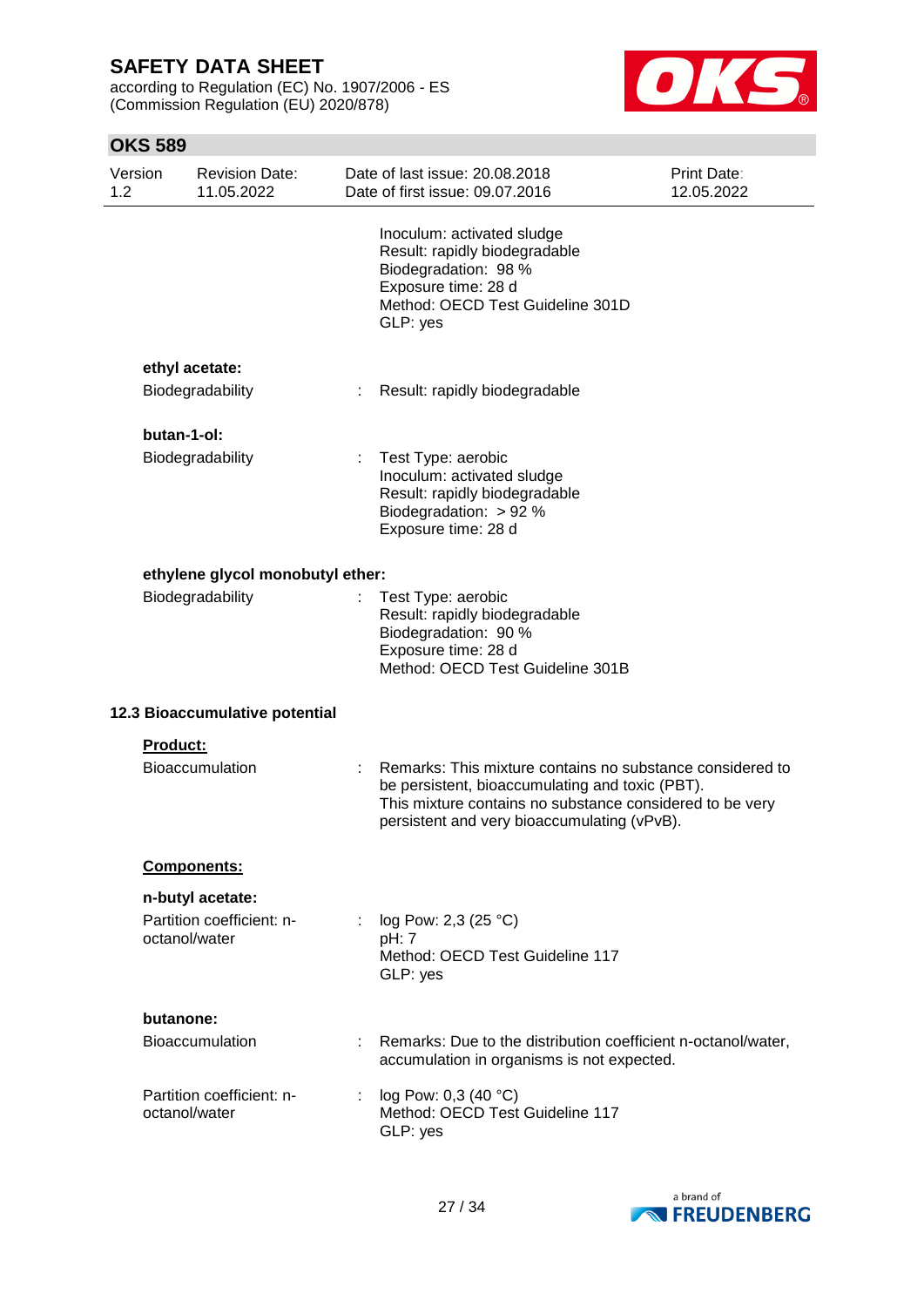according to Regulation (EC) No. 1907/2006 - ES (Commission Regulation (EU) 2020/878)



## **OKS 589**

| Version<br>1.2 |                                            | <b>Revision Date:</b><br>11.05.2022                |    | Date of last issue: 20.08.2018<br>Date of first issue: 09.07.2016                                                                                                                                             | <b>Print Date:</b><br>12.05.2022 |
|----------------|--------------------------------------------|----------------------------------------------------|----|---------------------------------------------------------------------------------------------------------------------------------------------------------------------------------------------------------------|----------------------------------|
|                |                                            | ethyl acetate:                                     |    |                                                                                                                                                                                                               |                                  |
|                |                                            | Partition coefficient: n-<br>octanol/water         |    | : $log Pow: 0,68 (25 °C)$                                                                                                                                                                                     |                                  |
|                | butan-1-ol:                                |                                                    |    |                                                                                                                                                                                                               |                                  |
|                | Partition coefficient: n-<br>octanol/water |                                                    |    | log Pow: 1 (25 °C)<br>pH: 7<br>Method: OECD Test Guideline 117<br>GLP: yes                                                                                                                                    |                                  |
|                |                                            | ethylene glycol monobutyl ether:                   |    |                                                                                                                                                                                                               |                                  |
|                |                                            | Bioaccumulation                                    | ÷. | Bioconcentration factor (BCF): 2,5                                                                                                                                                                            |                                  |
|                |                                            | Partition coefficient: n-<br>octanol/water         |    | : $log Pow: 0,81 (25 °C)$<br>Method: OECD Test Guideline 107                                                                                                                                                  |                                  |
|                | <b>Graphite:</b>                           |                                                    |    |                                                                                                                                                                                                               |                                  |
|                |                                            | Partition coefficient: n-<br>octanol/water         |    | : Remarks: No data available                                                                                                                                                                                  |                                  |
|                |                                            | 12.4 Mobility in soil                              |    |                                                                                                                                                                                                               |                                  |
|                | Product:                                   |                                                    |    |                                                                                                                                                                                                               |                                  |
|                | Mobility                                   |                                                    |    | Remarks: No data available                                                                                                                                                                                    |                                  |
|                |                                            | Distribution among environ-<br>mental compartments |    | : Remarks: No data available                                                                                                                                                                                  |                                  |
|                |                                            | 12.5 Results of PBT and vPvB assessment            |    |                                                                                                                                                                                                               |                                  |
|                | <u>Product:</u>                            |                                                    |    |                                                                                                                                                                                                               |                                  |
|                | Assessment                                 |                                                    |    | : This substance/mixture contains no components considered<br>to be either persistent, bioaccumulative and toxic (PBT), or<br>very persistent and very bioaccumulative (vPvB) at levels of<br>0.1% or higher. |                                  |
|                |                                            | Components:                                        |    |                                                                                                                                                                                                               |                                  |
|                |                                            | n-butyl acetate:                                   |    |                                                                                                                                                                                                               |                                  |
|                | Assessment                                 |                                                    |    | Non-classified PBT substance. Non-classified vPvB substance                                                                                                                                                   |                                  |
|                | butanone:                                  |                                                    |    |                                                                                                                                                                                                               |                                  |
|                | Assessment                                 |                                                    |    | Non-classified PBT substance. Non-classified vPvB substance                                                                                                                                                   |                                  |
|                |                                            |                                                    |    |                                                                                                                                                                                                               |                                  |

### **12.6 Endocrine disrupting properties**

### **Product:**

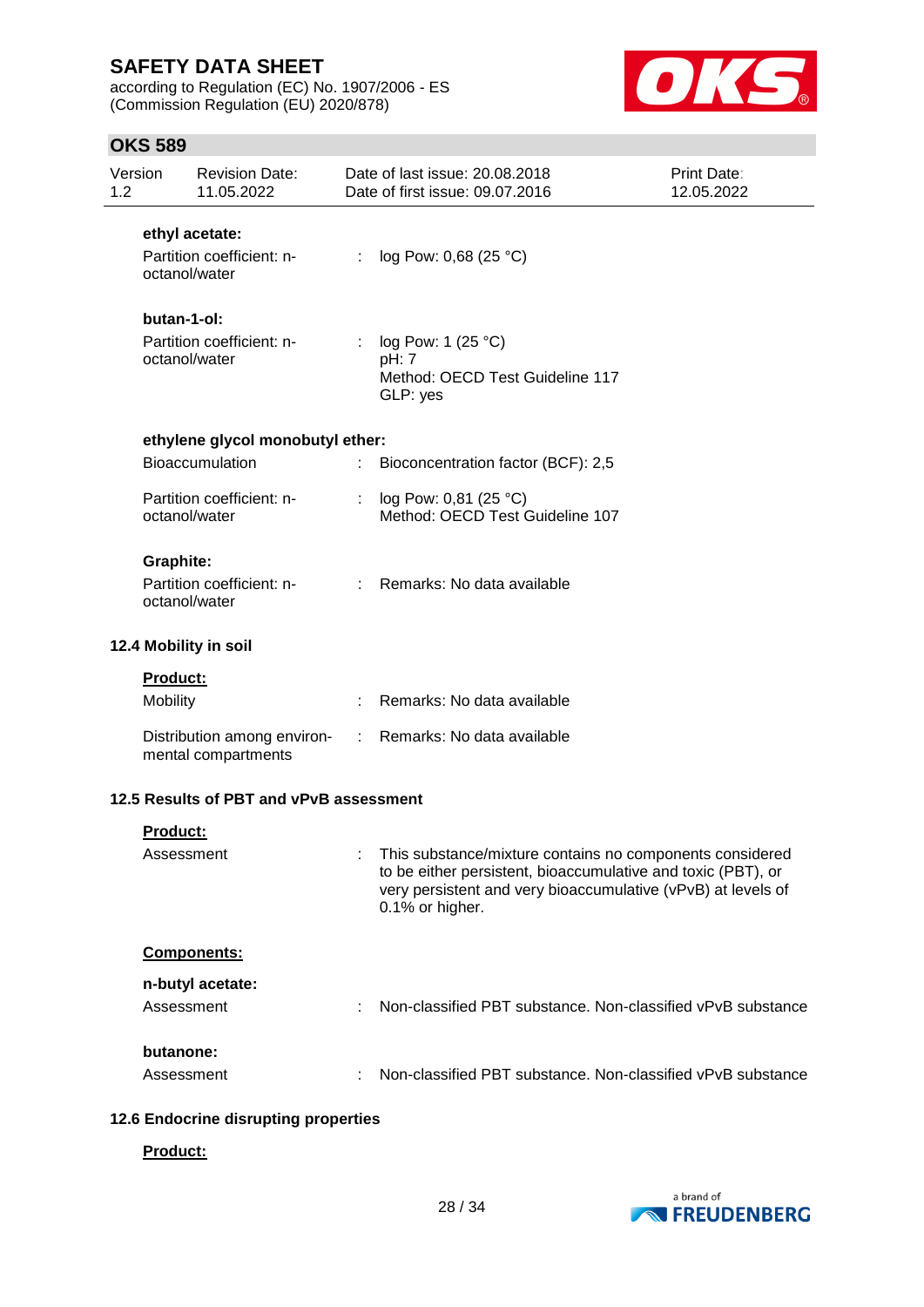according to Regulation (EC) No. 1907/2006 - ES (Commission Regulation (EU) 2020/878)



## **OKS 589**

| Version<br>1.2  | <b>Revision Date:</b><br>11.05.2022 | Date of last issue: 20.08.2018<br>Date of first issue: 09.07.2016                                                                                                                                                                                                           | <b>Print Date:</b><br>12.05.2022 |
|-----------------|-------------------------------------|-----------------------------------------------------------------------------------------------------------------------------------------------------------------------------------------------------------------------------------------------------------------------------|----------------------------------|
| Assessment      |                                     | : The substance/mixture does not contain components consid-<br>ered to have endocrine disrupting properties according to<br>REACH Article 57(f) or Commission Delegated regulation<br>(EU) 2017/2100 or Commission Regulation (EU) 2018/605 at<br>levels of 0.1% or higher. |                                  |
|                 | 12.7 Other adverse effects          |                                                                                                                                                                                                                                                                             |                                  |
| <b>Product:</b> |                                     |                                                                                                                                                                                                                                                                             |                                  |

mation

Additional ecological infor-: No information on ecology is available.

**SECTION 13: Disposal considerations**

## **13.1 Waste treatment methods** Product The product should not be allowed to enter drains, water courses or the soil. Do not dispose of with domestic refuse. Dispose of as hazardous waste in compliance with local and national regulations. Waste codes should be assigned by the user based on the application for which the product was used. Contaminated packaging : Packaging that is not properly emptied must be disposed of as the unused product. Dispose of waste product or used containers according to local regulations. The following Waste Codes are only suggestions: Waste Code : used product, unused product 08 01 11\*, waste paint and varnish containing organic solvents or other hazardous substances uncleaned packagings 15 01 10, packaging containing residues of or contaminated by hazardous substances

### **SECTION 14: Transport information**

### **14.1 UN number or ID number**

| <b>ADR</b>  | $\therefore$ UN 1263 |
|-------------|----------------------|
| <b>RID</b>  | $\therefore$ UN 1263 |
| <b>IMDG</b> | $\therefore$ UN 1263 |

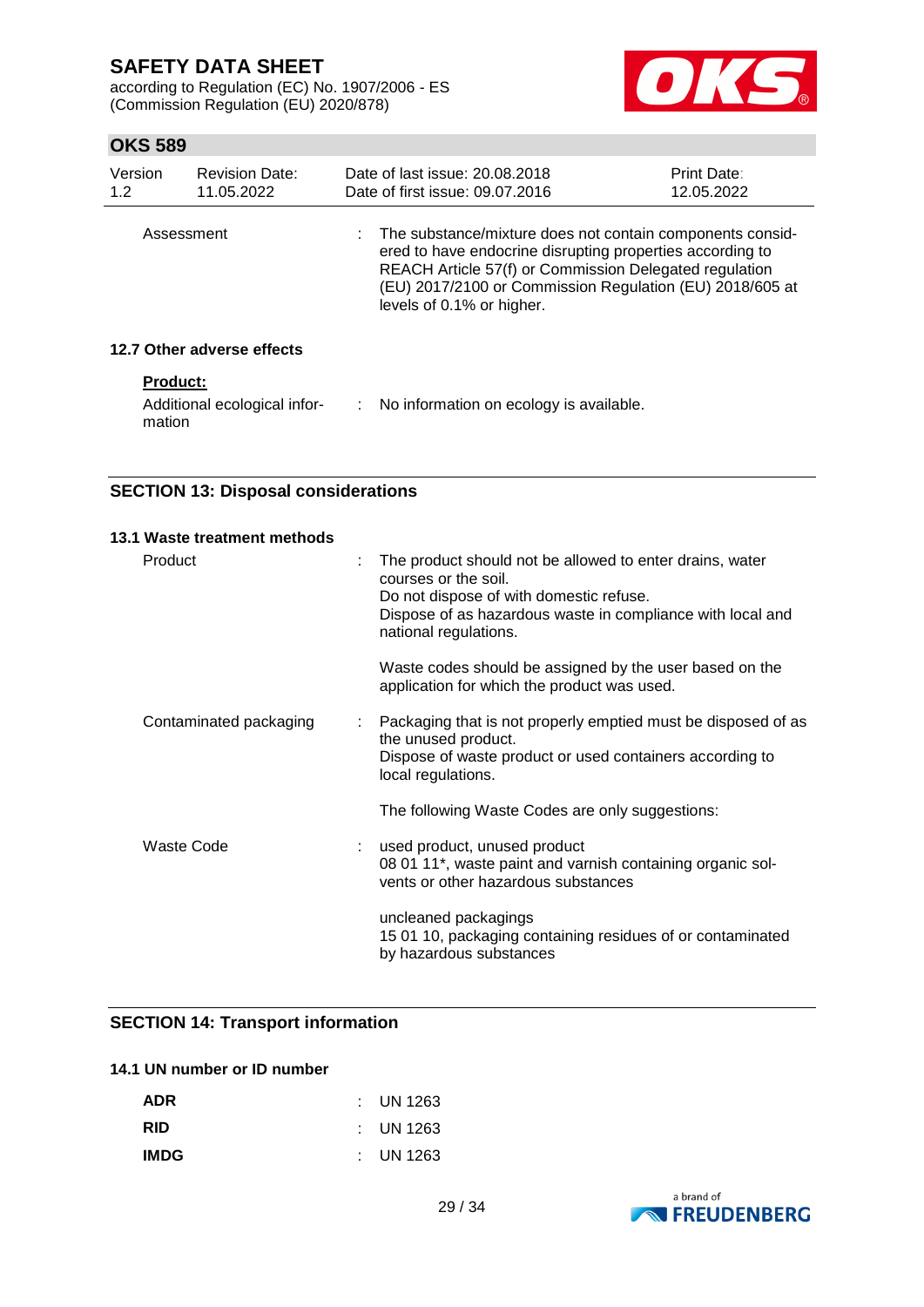according to Regulation (EC) No. 1907/2006 - ES (Commission Regulation (EU) 2020/878)



| Version<br>1.2 | <b>Revision Date:</b><br>11.05.2022                                                                                             | Date of last issue: 20.08.2018<br>Date of first issue: 09.07.2016 | Print Date:<br>12.05.2022 |  |
|----------------|---------------------------------------------------------------------------------------------------------------------------------|-------------------------------------------------------------------|---------------------------|--|
| <b>IATA</b>    | 14.2 UN proper shipping name                                                                                                    | <b>UN 1263</b><br>÷                                               |                           |  |
|                |                                                                                                                                 |                                                                   |                           |  |
| <b>ADR</b>     |                                                                                                                                 | <b>PAINT</b>                                                      |                           |  |
| <b>RID</b>     |                                                                                                                                 | <b>PAINT</b>                                                      |                           |  |
| <b>IMDG</b>    |                                                                                                                                 | <b>PAINT</b>                                                      |                           |  |
| <b>IATA</b>    |                                                                                                                                 | Paint                                                             |                           |  |
|                | 14.3 Transport hazard class(es)                                                                                                 |                                                                   |                           |  |
| <b>ADR</b>     |                                                                                                                                 | $\sqrt{3}$<br>t                                                   |                           |  |
| <b>RID</b>     |                                                                                                                                 | 3                                                                 |                           |  |
| <b>IMDG</b>    |                                                                                                                                 | 3                                                                 |                           |  |
| <b>IATA</b>    |                                                                                                                                 | 3                                                                 |                           |  |
|                | 14.4 Packing group                                                                                                              |                                                                   |                           |  |
| <b>ADR</b>     | Packing group<br><b>Classification Code</b><br><b>Hazard Identification Number</b><br>Labels<br>Tunnel restriction code         | Ш<br>F <sub>1</sub><br>33<br>3<br>(D/E)                           |                           |  |
| <b>RID</b>     | Packing group<br><b>Classification Code</b><br><b>Hazard Identification Number</b><br>Labels                                    | Ш<br>F <sub>1</sub><br>33<br>3                                    |                           |  |
| <b>IMDG</b>    | Packing group<br>Labels<br>EmS Code                                                                                             | $\mathbf{I}$<br>3<br>F-E, <u>S-E</u>                              |                           |  |
|                | <b>IATA (Cargo)</b><br>Packing instruction (cargo<br>aircraft)<br>Packing instruction (LQ)<br>Packing group<br>Labels           | 364<br>÷<br>Y341<br>$\mathbf{H}$<br>Flammable Liquids             |                           |  |
|                | <b>IATA (Passenger)</b><br>Packing instruction (passen-<br>ger aircraft)<br>Packing instruction (LQ)<br>Packing group<br>Labels | 353<br>÷<br>Y341<br>$\mathbf{H}$<br>Flammable Liquids             |                           |  |
|                | <b>14.5 Environmental hazards</b>                                                                                               |                                                                   |                           |  |
| <b>ADR</b>     |                                                                                                                                 |                                                                   |                           |  |
|                | Environmentally hazardous                                                                                                       | no                                                                |                           |  |

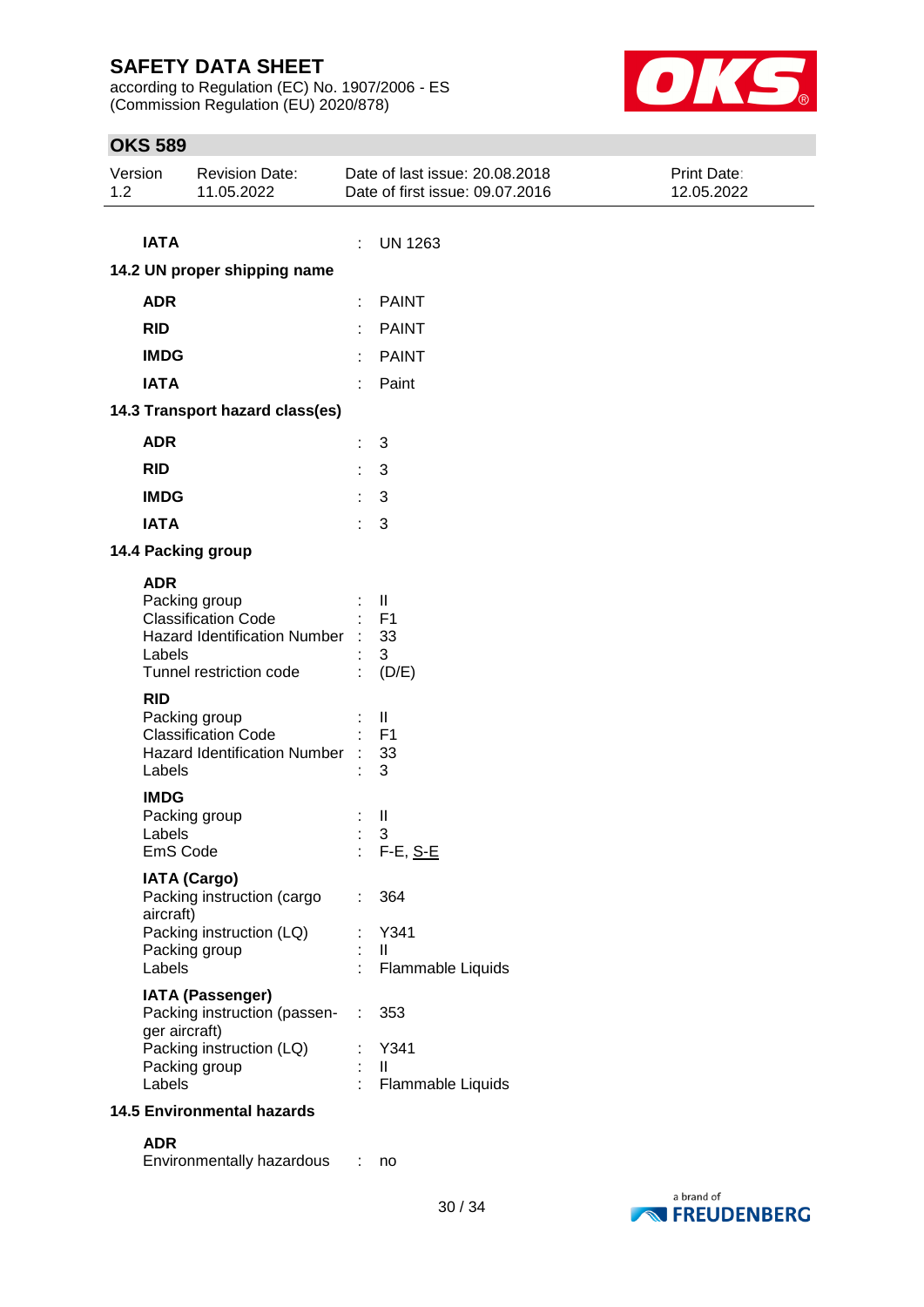according to Regulation (EC) No. 1907/2006 - ES (Commission Regulation (EU) 2020/878)



## **OKS 589**

| Version | <b>Revision Date:</b> | Date of last issue: 20.08.2018  | <b>Print Date:</b> |
|---------|-----------------------|---------------------------------|--------------------|
| 1.2     | 11.05.2022            | Date of first issue: 09.07.2016 | 12.05.2022         |

### **RID**

Environmentally hazardous : no **IMDG** Marine pollutant : no

### **14.6 Special precautions for user**

The transport classification(s) provided herein are for informational purposes only, and solely based upon the properties of the unpackaged material as it is described within this Safety Data Sheet. Transportation classifications may vary by mode of transportation, package sizes, and variations in regional or country regulations.

### **14.7 Maritime transport in bulk according to IMO instruments**

s : Not applicable for product as supplied.

### **SECTION 15: Regulatory information**

### **15.1 Safety, health and environmental regulations/legislation specific for the substance or mixture**

| REACH - Restrictions on the manufacture, placing on<br>the market and use of certain dangerous substances,<br>mixtures and articles (Annex XVII)   | Conditions of restriction for the fol-<br>lowing entries should be considered:<br>Number on list 3<br>ethylene glycol monobutyl ether<br>(Number on list 3)<br>formaldehyde (Number on list 72,<br>28) |
|----------------------------------------------------------------------------------------------------------------------------------------------------|--------------------------------------------------------------------------------------------------------------------------------------------------------------------------------------------------------|
| REACH - Candidate List of Substances of Very High<br>Concern for Authorisation (Article 59).<br>(EU SVHC)                                          | This product does not contain sub-<br>stances of very high concern (Regu-<br>lation (EC) No 1907/2006 (REACH),<br>Article 57).                                                                         |
| REACH - List of substances subject to authorisation<br>(Annex XIV)<br>(EU. REACH-Annex XIV)                                                        | Not applicable                                                                                                                                                                                         |
| Regulation (EC) No 1005/2009 on substances that de-<br>plete the ozone layer<br>(EC 1005/2009)                                                     | Not applicable<br>$\mathbb{Z}^n$                                                                                                                                                                       |
| Regulation (EU) 2019/1021 on persistent organic pollu-<br>tants (recast)<br>(EU POP)                                                               | Not applicable<br>÷                                                                                                                                                                                    |
| Regulation (EC) No 649/2012 of the European Parlia-<br>ment and the Council concerning the export and import<br>of dangerous chemicals<br>(EU PIC) | Not applicable<br>÷                                                                                                                                                                                    |

: P5c

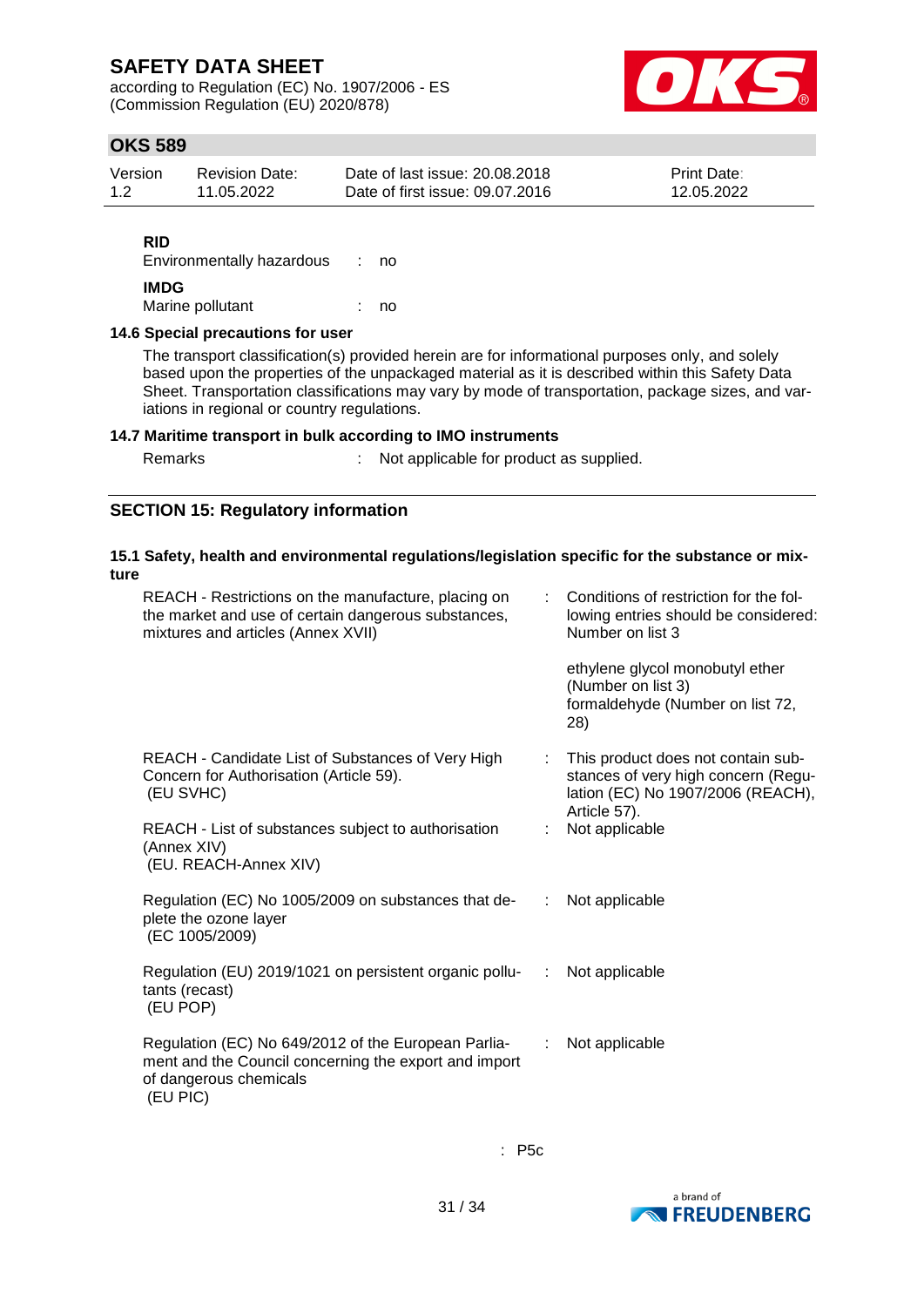according to Regulation (EC) No. 1907/2006 - ES (Commission Regulation (EU) 2020/878)



### **OKS 589**

| Version | Revision Date: | Date of last issue: 20.08.2018  | <b>Print Date:</b> |
|---------|----------------|---------------------------------|--------------------|
| 1.2     | 11.05.2022     | Date of first issue: 09.07.2016 | 12.05.2022         |

Seveso III: Directive 2012/18/EU of the European Parliament and of the Council on the control of major-accident hazards involving dangerous substances. P5c FLAMMABLE LIQUIDS

Volatile organic compounds : Directive 2010/75/EU of 24 November 2010 on industrial emissions (integrated pollution prevention and control) Volatile organic compounds (VOC) content: 69,92 % Volatile CMR compounds: 0,01 %

### **Other regulations:**

Take note of Directive 92/85/EEC regarding maternity protection or stricter national regulations, where applicable.

Take note of Directive 94/33/EC on the protection of young people at work or stricter national regulations, where applicable.

### **15.2 Chemical safety assessment**

This information is not available.

### **SECTION 16: Other information**

#### **Full text of H-Statements**

| EUH066            | Repeated exposure may cause skin dryness or cracking. |
|-------------------|-------------------------------------------------------|
| H <sub>225</sub>  | Highly flammable liquid and vapour.                   |
| H <sub>226</sub>  | : Flammable liquid and vapour.                        |
| H302              | Harmful if swallowed.                                 |
| H315              | Causes skin irritation.                               |
| H318              | Causes serious eye damage.                            |
| H <sub>3</sub> 19 | Causes serious eye irritation.                        |
| H332              | Harmful if inhaled.                                   |
| H335              | May cause respiratory irritation.                     |
| H336              | May cause drowsiness or dizziness.                    |
| EUH066            | Repeated exposure may cause skin dryness or cracking. |

### **Full text of other abbreviations**

2000/39/EC : Europe. Commission Directive 2000/39/EC establishing a first list of indicative occupational exposure limit values 2017/164/EU : Europe. Commission Directive 2017/164/EU establishing a fourth list of indicative occupational exposure limit values

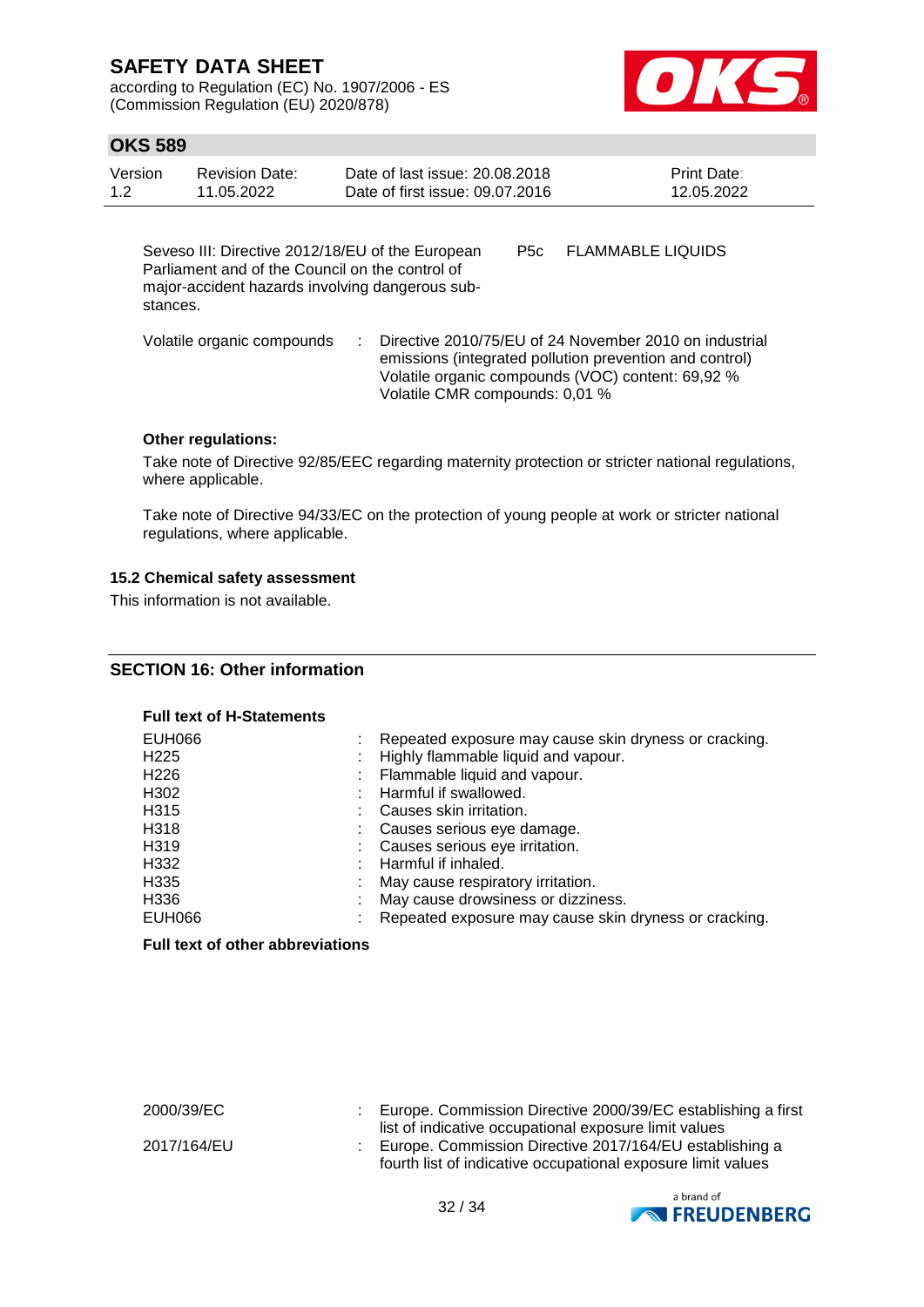according to Regulation (EC) No. 1907/2006 - ES (Commission Regulation (EU) 2020/878)



### **OKS 589**

| Version<br>1.2      | <b>Revision Date:</b><br>11.05.2022 |    | Date of last issue: 20.08.2018<br>Date of first issue: 09.07.2016                                                            | Print Date:<br>12.05.2022 |  |  |
|---------------------|-------------------------------------|----|------------------------------------------------------------------------------------------------------------------------------|---------------------------|--|--|
| 2019/1831/EU        |                                     | t. | Europe. Commission Directive 2019/1831/EU establishing a                                                                     |                           |  |  |
| ES VLA              |                                     |    | fifth list of indicative occupational exposure limit values<br>: Spain. Environmental Limits for exposure to Chemical agents |                           |  |  |
|                     |                                     |    | - Table 1: Occupational Exposure Values                                                                                      |                           |  |  |
|                     | ES VLB                              |    | Occupational Exposure Limits for Chemical Agents in Spain -                                                                  |                           |  |  |
|                     |                                     |    | <b>Biological Exposure Values</b>                                                                                            |                           |  |  |
|                     | 2000/39/EC / TWA                    |    | Limit Value - eight hours                                                                                                    |                           |  |  |
|                     | 2000/39/EC / STEL                   |    | Short term exposure limit                                                                                                    |                           |  |  |
|                     | 2017/164/EU / STEL                  |    | Short term exposure limit                                                                                                    |                           |  |  |
|                     | 2017/164/EU / TWA                   |    | Limit Value - eight hours                                                                                                    |                           |  |  |
| 2019/1831/EU / TWA  |                                     | t. | Limit Value - eight hours                                                                                                    |                           |  |  |
| 2019/1831/EU / STEL |                                     |    | Short term exposure limit                                                                                                    |                           |  |  |
| ES VLA / VLA-ED     |                                     |    | <b>Environmental Daily Limit Value</b>                                                                                       |                           |  |  |
| ES VLA / VLA-EC     |                                     |    | <b>Environmental Short Term Value</b>                                                                                        |                           |  |  |

ADN - European Agreement concerning the International Carriage of Dangerous Goods by Inland Waterways; ADR - Agreement concerning the International Carriage of Dangerous Goods by Road; AIIC - Australian Inventory of Industrial Chemicals; ASTM - American Society for the Testing of Materials; bw - Body weight; CLP - Classification Labelling Packaging Regulation; Regulation (EC) No 1272/2008; CMR - Carcinogen, Mutagen or Reproductive Toxicant; DIN - Standard of the German Institute for Standardisation; DSL - Domestic Substances List (Canada); ECHA - European Chemicals Agency; EC-Number - European Community number; ECx - Concentration associated with x% response; ELx - Loading rate associated with x% response; EmS - Emergency Schedule; ENCS - Existing and New Chemical Substances (Japan); ErCx - Concentration associated with x% growth rate response; GHS - Globally Harmonized System; GLP - Good Laboratory Practice; IARC - International Agency for Research on Cancer; IATA - International Air Transport Association; IBC - International Code for the Construction and Equipment of Ships carrying Dangerous Chemicals in Bulk; IC50 - Half maximal inhibitory concentration; ICAO - International Civil Aviation Organization; IECSC - Inventory of Existing Chemical Substances in China; IMDG - International Maritime Dangerous Goods; IMO - International Maritime Organization; ISHL - Industrial Safety and Health Law (Japan); ISO - International Organisation for Standardization; KECI - Korea Existing Chemicals Inventory; LC50 - Lethal Concentration to 50 % of a test population; LD50 - Lethal Dose to 50% of a test population (Median Lethal Dose); MARPOL - International Convention for the Prevention of Pollution from Ships; n.o.s. - Not Otherwise Specified; NO(A)EC - No Observed (Adverse) Effect Concentration; NO(A)EL - No Observed (Adverse) Effect Level; NOELR - No Observable Effect Loading Rate; NZIoC - New Zealand Inventory of Chemicals; OECD - Organization for Economic Co-operation and Development; OPPTS - Office of Chemical Safety and Pollution Prevention; PBT - Persistent, Bioaccumulative and Toxic substance; PICCS - Philippines Inventory of Chemicals and Chemical Substances; (Q)SAR - (Quantitative) Structure Activity Relationship; REACH - Regulation (EC) No 1907/2006 of the European Parliament and of the Council concerning the Registration, Evaluation, Authorisation and Restriction of Chemicals; RID - Regulations concerning the International Carriage of Dangerous Goods by Rail; SADT - Self-Accelerating Decomposition Temperature; SDS - Safety Data Sheet; SVHC - Substance of Very High Concern; TCSI - Taiwan Chemical Substance Inventory; TECI - Thailand Existing Chemicals Inventory; TRGS - Technical Rule for Hazardous Substances; TSCA - Toxic Substances Control Act (United States); UN - United Nations; vPvB - Very Persistent and Very Bioaccumulative

#### **Further information**

#### **Classification of the mixture: Classification procedure:**

Flam. Liq. 2 H225 Based on product data or assessment